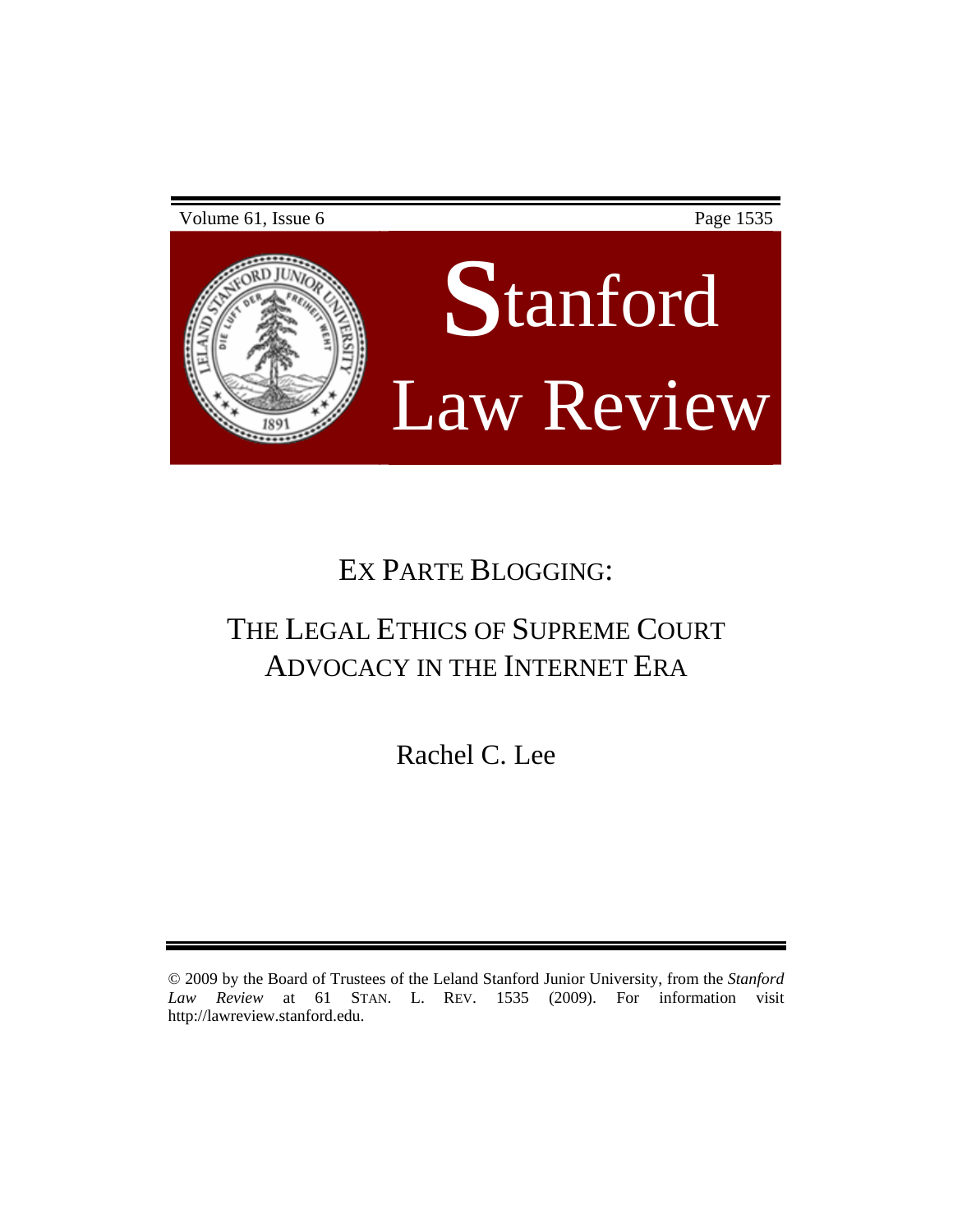### **NOTE**

## EX PARTE BLOGGING: THE LEGAL ETHICS OF SUPREME COURT ADVOCACY IN THE INTERNET ERA

### Rachel C. Lee[\\*](#page-1-0)

*Lawyers have been arguing their cases before the Supreme Court for over two centuries, while the phenomenon of legal blogs is perhaps a decade old. Yet legal blogs cannot be dismissed as merely a sideshow novelty—they are already capable of having a substantial impact on Supreme Court litigation. Events surrounding the recent decision in* Kennedy v. Louisiana *demonstrate that blogs can both highlight errors in Court decisions and generate new arguments relevant to ongoing litigation. In addition, legal blogs create the opportunity for Supreme Court advocates to engage in ex parte blogging—posting persuasive material about a pending case in the hopes of directly influencing the Court's decisions. Attorneys for parties and amici in cases before the Court already sometimes post arguments online about their cases shortly after oral argument potentially a crucial time in the Court's decision-making process—and evidence suggests that the Justices and their clerks may well encounter some of these posts online. Yet no one has analyzed the ethical implications of this practice, or what its effects might be on different groups appearing before the Court. This Note examines the relationship between ex parte blogging and the traditional concepts of prejudicial publicity and ex parte communications. The Note concludes that ex parte blogging threatens the impartial administration of justice and will systematically disadvantage some litigants. Thus, the legal profession should consider regulating ex parte blogging, despite the contributions that counsel for parties and amici might make to public discourse about constitutional and legal issues.* 

<span id="page-1-0"></span><sup>\*</sup> J.D., Stanford Law School, 2009; B.A., Carleton College, 1993. Prospective Law Clerk to the Honorable Susan P. Graber, United States Court of Appeals for the Ninth Circuit, 2009-2010. I am extremely grateful to Professor Jeffrey Fisher for introducing me to this topic and for his guidance during the writing process, and to Tom Goldstein, Pamela Karlan, Douglas Berman, and Andrew Lee for valuable discussions. I would also like to thank my husband and children for their patient support, and the editors of the *Stanford Law Review* for their dedicated work.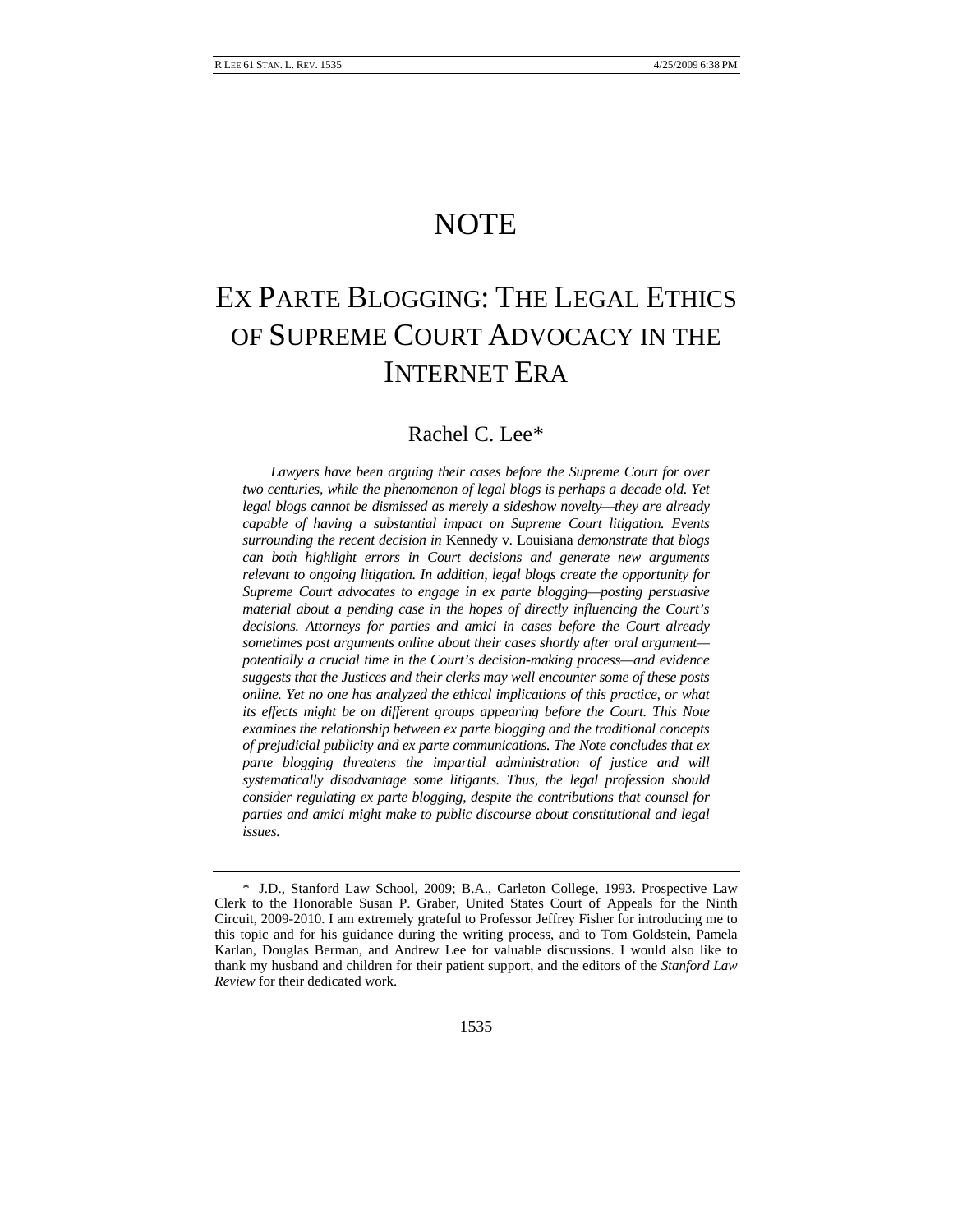<span id="page-2-0"></span>

| II. EX PARTE BLOGGING UNDER THE CURRENT ETHICAL FRAMEWORK  1547 |  |
|-----------------------------------------------------------------|--|
|                                                                 |  |
|                                                                 |  |
|                                                                 |  |
|                                                                 |  |
|                                                                 |  |
|                                                                 |  |
|                                                                 |  |
|                                                                 |  |
|                                                                 |  |
|                                                                 |  |

#### **INTRODUCTION**

Several intertwined issues appeared prominently in the Supreme Court's recent decision in *Kennedy v. Louisiana*:<sup>[1](#page-2-1)</sup> whether a nonhomicide crime can be punished by the death penalty, how to evaluate the existence of a national consensus on the question, and whether the Supreme Court's supervision of the "evolving standards of decency" imposes a one-way ratchet on the death penalty. But the story of the *Kennedy* case—in which the Supreme Court held that it is unconstitutional to execute someone for raping a child<sup>[2](#page-2-2)</sup>—also touches on a subtler problem. *Kennedy* offers a glimpse at the increasing potential for speech outside the walls of the nation's highest court to affect the decisions issuing from that court. With postings on legal blogs<sup>[3](#page-2-3)</sup> now offering prompt, detailed, and readily accessible analysis of Supreme Court cases, is it time to reevaluate the ethical standards that govern the interplay between lawyers, the Internet, and the Court? Scholarship on the problems of improper publicity and ex parte communication has not yet begun to grapple with the power of blogs to rapidly reach large audiences—possibly including Justices or their clerks—with persuasive arguments on pending cases. This Note offers a first analysis of the contours of an emerging issue facing attorneys litigating before the Supreme Court.

One of the high-profile cases of the 2007 Term, *Kennedy v. Louisiana* had its genesis in the horrific rape of an eight-year-old girl in  $1998<sup>4</sup>$  $1998<sup>4</sup>$  $1998<sup>4</sup>$  Five years later, a Louisiana jury convicted the child's stepfather, Patrick Kennedy, of

<sup>1. 128</sup> S. Ct. 2641 (2008), *modified on denial of reh'g*, 129 S. Ct. 1 (2008) (mem.).

<sup>2.</sup> *Id.* at 2650-51.

<span id="page-2-4"></span><span id="page-2-3"></span><span id="page-2-2"></span><span id="page-2-1"></span><sup>3.</sup> A blog is a website offering a reverse chronological series of short essays or "posts" by an author. A blog may present posts only from a single author, or it may include posts from a larger group of member-authors, or posts from guest authors. Some blogs also allow visitors to the site to write comments about posts.

<sup>4.</sup> *Kennedy*, 128 S. Ct. at 2646.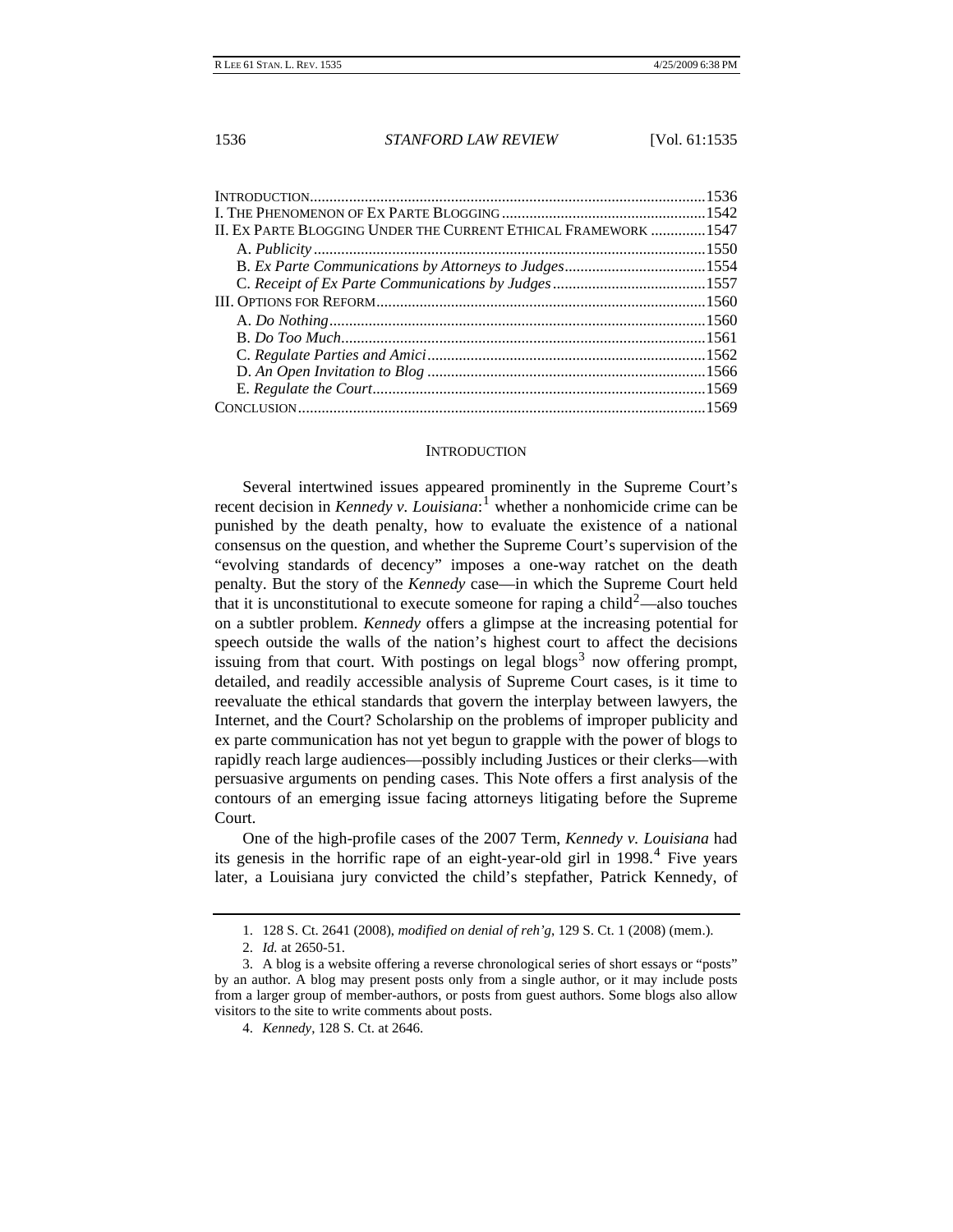aggravated rape.<sup>[5](#page-3-0)</sup> The jury sentenced him to death.<sup>[6](#page-3-1)</sup> No one had been executed in the United States for the crime of rape—either the rape of an adult or a child—since 1964.<sup>[7](#page-3-2)</sup> Indeed, the Supreme Court held in 1977 that imposing the death penalty for the rape of an adult woman was unconstitutional because capital punishment "is an excessive penalty for the rapist who, as such, does not take human life."[8](#page-3-3) Nevertheless, the state of Louisiana, along with five other states, had subsequently authorized the death penalty for the rape of a child.<sup>[9](#page-3-4)</sup> The Supreme Court agreed to hear Kennedy's case to resolve the question of whether the Eighth Amendment prohibits imposing the death penalty for child rape as it does for the rape of an adult.

Pointing to a growing number of state legislatures that had considered or enacted laws allowing child rapists to be punished by death, $10$  the state of Louisiana argued that increasing public outrage over sexual crimes against young children had led contemporary society to see the death penalty as an appropriate punishment for these crimes.<sup>[11](#page-3-6)</sup> The Supreme Court disagreed. On June 25, 2008, after surveying the "national consensus"[12](#page-3-7) and consulting its own judgment about the suitability of the death penalty for child rape,  $13$  the Court announced in a five-to-four opinion that such a punishment violated the Eighth Amendment. This decision drew considerable attention,  $14$  and both presidential candidates took the opportunity to express their disapproval of it.<sup>[15](#page-3-10)</sup>

With most Supreme Court cases, the release of a decision is the end of the road. Not so for *Kennedy*. Three days after the opinion was published, a military appellate attorney, Dwight Sullivan, noted on his blog that the decision

6. *Id*.

8. Coker v. Georgia, 433 U.S. 584, 598 (1977).

<span id="page-3-5"></span><span id="page-3-4"></span><span id="page-3-3"></span>9. *Kennedy*, 128 S. Ct. at 2651; *see also* GA. CODE ANN. § 16-6-1 (2008); LA. REV. STAT. ANN. § 14:42 (2008); MONT. CODE ANN. § 45-5-503 (2008); OKLA. STAT., tit. 10, § 7115(K) (2008); S.C. CODE ANN. § 16-3-655(C)(1) (2007); TEX. PENAL CODE ANN. § 22.42 (2008).

10. Brief for Respondent at 34-39, *Kennedy*, 128 S. Ct. 2641 (No. 07-343).

11. *Id.* at 49.

12. *Kennedy*, 128 S. Ct. at 2657-58.

13. *Id.* at 2664.

<span id="page-3-9"></span><span id="page-3-8"></span><span id="page-3-7"></span><span id="page-3-6"></span>14. *See, e.g.*, Robert Barnes, *High Court Rejects Death for Child Rape*, WASH. POST, June 26, 2008, at A1; Joan Biskupic, *Justices Reject Death Penalty for Child Rapists*, USA TODAY, June 26, 2008, at 4A; Linda Greenhouse, *Justices Bar Death Penalty for the Rape of a Child*, N.Y. TIMES, June 26, 2008, at A1; Warren Richey, *Supreme Court Sharply Limits Use of Death Penalty*, CHRISTIAN SCI. MONITOR, June 26, 2008, at 1.

<span id="page-3-10"></span>15. Sara Kugler, *Obama Disagrees with High Court on Child Rape Case*, Associated Press, June 25, 2008, *reprinted in* Supplemental Brief for Respondent in Support of the Petition for Rehearing at 2a, app. B, *Kennedy*, 128 S. Ct. 2641 (No. 07-343) [hereinafter Supplemental Brief for Respondent]; Press Release, Sen. John McCain, McCain Disappointed with Supreme Court Ruling that Fails to Protect Our Children (June 25, 2008), *reprinted in* Supplemental Brief for Respondent, *supra*, at 1a, app. A.

<sup>5.</sup> *Id.* at 2648.

<span id="page-3-2"></span><span id="page-3-1"></span><span id="page-3-0"></span><sup>7.</sup> *Id.* at 2657; *see also* Petition for Writ of Certiorari at 10 n.2, *Kennedy*, 128 S. Ct. 2641 (No. 07-343).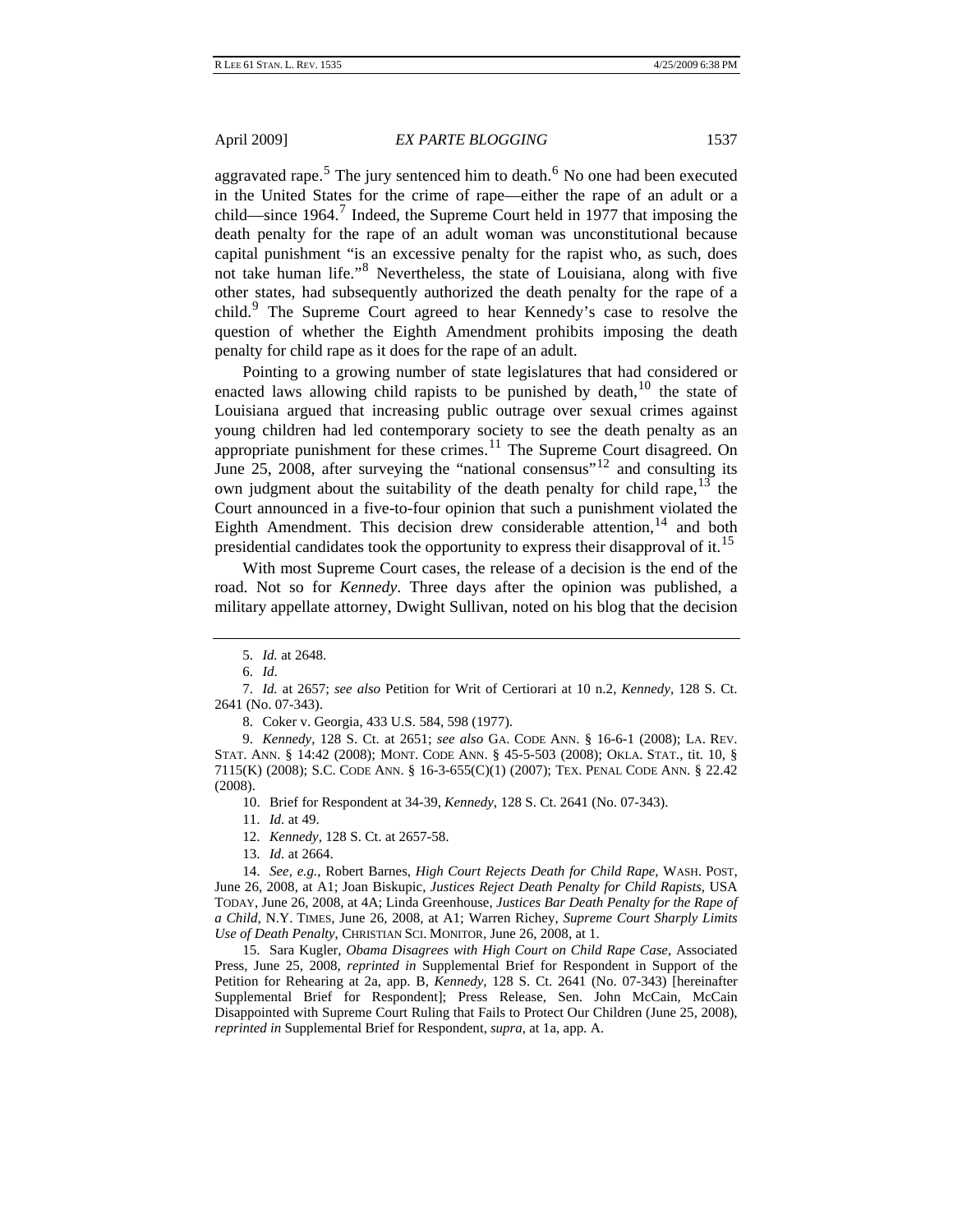contained a potentially significant error.<sup>[16](#page-4-0)</sup> In evaluating the national consensus against the death penalty (or lack thereof), both the majority and the dissent believed that "Congress has not enacted a law permitting the death penalty for the rape of a child."[17](#page-4-1) Yet Sullivan observed that in the National Defense Authorization Act for Fiscal Year 2006, Congress provided that the maximum permissible punishment under the Uniform Code of Military Justice (UCMJ) for the rape of a child would be "death or other such punishment as a court-martial may direct" until the President otherwise prescribed.<sup>[18](#page-4-2)</sup> None of the briefs by the parties or amici had brought this statute to the Court's notice. Now, however, the formerly obscure provision became the center of attention.

Eugene Fidell, an attorney specializing in military law, spotted Sullivan's blog post and mentioned it to his wife, *New York Times* writer Linda Greenhouse.<sup>[19](#page-4-3)</sup> She broke the story of the Supreme Court's mistake as a front-page article in the New York Times.<sup>[20](#page-4-4)</sup> Legal blogs circulated the story and discussed its implications.<sup>[21](#page-4-5)</sup> The Justice Department even telephoned the Clerk of the Court to accept responsibility for not notifying the Court of the statute,  $^{22}$  $^{22}$  $^{22}$ although the United States had been neither a party nor an amicus in the case. Then, on July 21, the state of Louisiana formally petitioned the Court for a rehearing, followed a week later by a motion from the Solicitor General for leave to file an amicus brief supporting Louisiana's petition.<sup>[23](#page-4-7)</sup>

<span id="page-4-4"></span>20. Linda Greenhouse, *In Court Ruling on Executions, A Factual Flaw*, N.Y. TIMES, July 2, 2008, at A1.

<span id="page-4-0"></span><sup>16.</sup> Posting of Dwight Sullivan to CAAFlog, The Supremes Dis the Military Justice System, http://caaflog.blogspot.com/2008/06/supremes-dis-military-justice-system.html (June 28, 2008, 18:25 EDT).

<span id="page-4-1"></span><sup>17.</sup> *Kennedy*, 128 S. Ct. at 2672 (Alito, J., dissenting) (omitting words added on the denial of rehearing), *modified on denial of reh'g*, 129 S. Ct. 1 (2008) (mem.); *see also id.* at 2652, 2653 (majority opinion).

<sup>18.</sup> Pub. L. No. 109-163, § 552(b), 119 Stat. 3136, 3263 (2006).

<span id="page-4-3"></span><span id="page-4-2"></span><sup>19.</sup> Posting of Mark Obbie to Lawbeat Comments, Greenhouse and Fidell's Last Laugh, http://newhouse-web.syr.edu/legal/blog\_comments.cfm?blogpost=654 (July 2, 2008, 08:10 EDT).

<span id="page-4-5"></span><sup>21.</sup> *See, e.g.*, Posting of Jonathan Adler to The Volokh Conspiracy, Blogger Finds Factual Error in Kennedy's *Kennedy* Opinion, http://volokh.com/posts/1215008451.shtml (July 2, 2008, 10:20 PDT); Sentencing Law & Policy, Ineffective Assistance (by Prosecutors) in *Kennedy* Child Rape Case?, http://sentencing.typepad.com/ sentencing law and policy/2008/07/ineffecttive-as.html (July 2, 2008, 14:53 EDT).

<span id="page-4-6"></span><sup>22.</sup> Linda Greenhouse, *Justice Dept. Admits Error in Failure to Brief Court*, N.Y. TIMES, July 3, 2008, at A15; Posting of Lyle Denniston to SCOTUSblog, DOJ Sends "Regrets" on Omitted Cite, http://www.scotusblog.com/wp/doj-sends-regrets-on-omittedcite/#more-7637 (July 3, 2008, 11:05 EDT).

<span id="page-4-7"></span><sup>23.</sup> Docket for Kennedy v. Louisiana, 128 S. Ct. 2641 (2008) (No. 07-343), *available at* http://origin.www.supremecourtus.gov/docket/07-343.htm; Petition for Rehearing, *Kennedy*, 128 S. Ct. 2641 (No. 07-343).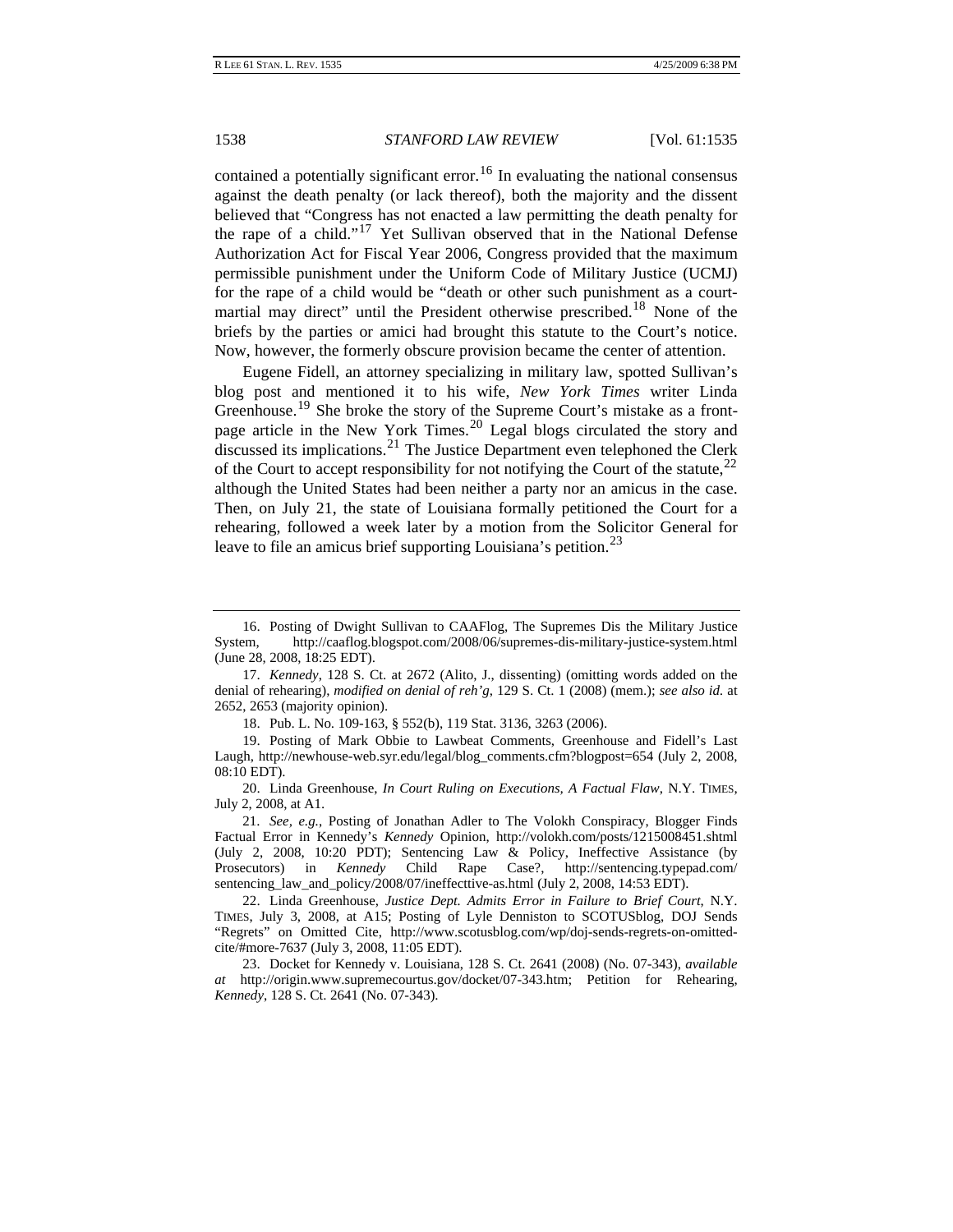The Supreme Court rarely grants a rehearing,  $2<sup>4</sup>$  but in this case, the Court invited briefs on the question from Kennedy, the state of Louisiana, and the Solicitor General of the United States.<sup>[25](#page-5-1)</sup> In their briefs, Louisiana and the Solicitor General contended that the passage of the 2006 statute, along with a subsequent Executive Order<sup>[26](#page-5-2)</sup> authorizing the death penalty for child rape under the UCMJ, fatally undermined the majority's holding in *Kennedy*. "The Court's analysis rests on a critical error of federal law,"<sup>[27](#page-5-3)</sup> they argued, as the recent explicit endorsement of the death penalty for child rape by both political branches of the national government should call into question the Court's conclusion that there existed a national consensus against such punishment.<sup>[28](#page-5-4)</sup> On the other hand, Kennedy argued that military law was irrelevant to the analysis of a national consensus regarding the civilian criminal justice system, $^{29}$  $^{29}$  $^{29}$  that the congressional and presidential actions did not manifest any specific attention to the matter and did not validly authorize the death penalty,  $30$  and that in any case, merely "add[ing] one more jurisdiction to the tally" should not alter the Court's ultimate conclusion.<sup>[31](#page-5-7)</sup> Meanwhile, Sullivan continued to follow the case, posting his criticisms of Kennedy's brief immediately after its filing<sup>[32](#page-5-8)</sup>—several of which were picked up by Louisiana's supplemental brief<sup>[33](#page-5-9)</sup>—and analyzing more favorably the state's and the Solicitor General's briefs.<sup>[34](#page-5-10)</sup> On October 1, the Court declined to rehear the case and issued a modification of its earlier opinion, acknowledging the

25. Docket for *Kennedy*, *supra* note 23.

<span id="page-5-2"></span><span id="page-5-1"></span>26. Exec. Order No. 13,447, § 3(d), 3 C.F.R. 243, 278 (2008) (amending MANUAL FOR COURTS-MARTIAL, UNITED STATES, pt. IV, ¶ 45 (2008)).

<span id="page-5-3"></span>27. Brief for the United States as Amicus Curiae at 4, *Kennedy*, 128 S. Ct. 2641 (No. 07-343).

<span id="page-5-4"></span>28. Supplemental Brief for Respondent, *supra* note 15, at 18; Brief for the United States, *supra* note 27, at 6.

<span id="page-5-5"></span>29. Brief for Petitioner in Opposition to Rehearing at 5, *Kennedy*, 128 S. Ct. 2641 (No. 07-343).

<span id="page-5-6"></span>30. *Id.* at 9-10. Kennedy's attorneys suggested that the net effect of the amendments to the UCMJ and the Executive Order may have been to withdraw authorization for the death penalty, due to another statutory provision. *Id.* at 9 n.5 (citing 10 U.S.C. § 818 (2006)).

31. *Id.* at 11.

<span id="page-5-8"></span><span id="page-5-7"></span>32. Posting of Dwight Sullivan to CAAFlog, Supreme Court Filings Focus on Military Death Penalty System, http://caaflog.blogspot.com/2008/09/supreme-court-filings-focus-onmilitary.html (Sept. 17, 2008, 21:21 EDT).

<span id="page-5-9"></span>33. *See* Supplemental Brief for Respondent, *supra* note 15, at 9, 11-15. Louisiana also cited to Sullivan's September 17th post, stating that it discussed "a number of other factual errors about the military-justice system." *Id.* at 15 n.4.

<span id="page-5-10"></span>34. Posting of Dwight Sullivan to CAAFlog, "Military Law is American Law," http://caaflog.blogspot.com/2008/09/military-law-is-american-law.html (Sept. 24, 2008, 19:44 EDT); Sullivan, Supreme Court Filings, *supra* note 32.

<span id="page-5-0"></span><sup>24.</sup> EUGENE GRESSMAN ET AL., SUPREME COURT PRACTICE 814-15 (9th ed. 2007) (noting that none of the 710 petitions for rehearing filed in the 2005 Term were granted).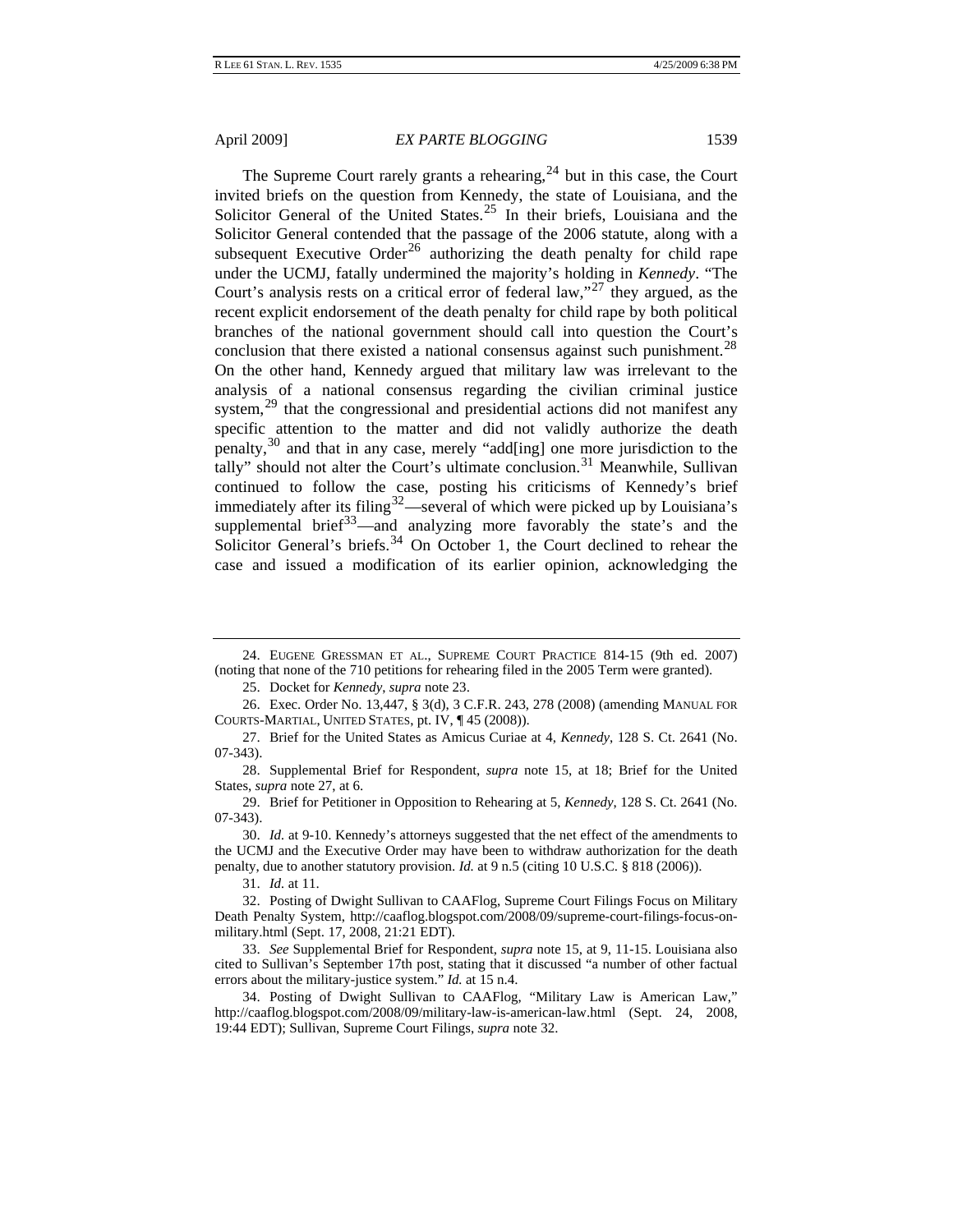previous analysis.<sup>35</sup> omission but explaining that it did not alter the validity of the majority's

The oversight in the *Kennedy* opinion was not the first factual error in a Supreme Court decision, nor even the first arguably relevant to the Court's reasoning in a case.<sup>[36](#page-6-0)</sup> But in contrast to earlier eras, in which mistakes were unlikely to become notorious,  $37$  the rapid online dissemination of Supreme Court opinions and the ease of communicating any detected errors means that the occasional flaws will much more frequently become public knowledge now.<sup>[38](#page-6-2)</sup> Indeed, just such a "micro-discovery"<sup>[39](#page-6-3)</sup> or error-correction function<sup>40</sup> is cited as one of the advantages of legal blogs. $41$ 

<span id="page-6-0"></span>36. For example, in *Walker v. City of Birmingham*, the Court held that civil rights activists could not challenge the constitutionality of an ex parte injunction forbidding a protest march, having chosen to first disobey the injunction and march anyway. 388 U.S. 307, 320-21 (1967). To distinguish this holding from *In re Green*, an earlier case in which the Supreme Court had permitted just such a collateral attack on an injunction, the *Walker* court argued, *inter alia*, that "[t]he petitioner in *Green* had further offered to prove that the court issuing the injunction had agreed to its violation as an appropriate means of testing its validity." *Id.* at 315 n.6 (citing *In re* Green, 369 U.S. 689 (1962)). Yet the Ohio court had never agreed to the violation. Rather, at a conference in chambers after the injunction had already been violated, the opposing party had suggested that Green "submit to the court the four signators of the agreement to be dealt with on contempt," in order to induce Green to refrain from filing a motion challenging the injunction directly. Brief of Petitioner at 10-11, *In re Green*, 369 U.S. 689 (No. 61-312).

<span id="page-6-1"></span>37. As far as I can determine, the inaccuracy in *Walker* has never been noted in any published scholarship or court decision.

<span id="page-6-2"></span>38. See, for example, the recent criticism of *Winter v. Natural Resources Defense Council, Inc.*, 129 S. Ct. 36 (2008), for having mistakenly described the relationship between radius length and surface area as an exponential one. Posting of Sonja West to PrawfsBlawg, Mathiness, http://prawfsblawg.blogs.com/prawfsblawg/2008/11/mathiness.html (Nov. 13, 2008, 13:19 EST); *see also Winter*, 129 S. Ct. at 379. Fortunately, this error is trivial except perhaps to mathematicians.

<span id="page-6-3"></span>39. Eugene Volokh, *Scholarship, Blogging, and Tradeoffs: On Discovering, Disseminating, and Doing*, 84 WASH. U. L. REV. 1089, 1097 (2006).

<span id="page-6-4"></span>40. A. Michael Froomkin, *The Plural of Anecdote is "Blog*,*"* 84 WASH. U. L. REV. 1149, 1153 (2006).

<span id="page-6-5"></span>41. Though the scholars who suggest this are presumably not thinking solely of proofreading Supreme Court opinions, some bloggers have suggested precisely that. *See*  Posting of Joseph Mazzone to Concurring Opinions, SupremeCourtOfTheUnitedStates.blogs pot.com?, http://www.concurringopinions.com/archives/2005/12/supremecourtoft.html (Dec. 17, 2005, 18:41 EST) (proposing that the online community be enlisted to scrutinize draft opinions before publication); Posting of Tom Smith to The Right Coast, Jurisprudence and Information, http://rightcoast.typepad.com/rightcoast/2008/07/jurisprudence-a.html (July 7, 2008, 18:38 PDT) (same).

<sup>35.</sup> *Kennedy*, 129 S. Ct. at 1 (statement of Kennedy, J.), *modifying* 128 S. Ct. 2641. Ironically, Justice Kennedy's discussion of the order for modification itself apparently contained a minor and immaterial error. *See* Posting of Dwight Sullivan to CAAFLOG, Yet Another Factual Error in *Kennedy v. Louisiana*, http://caaflog.blogspot.com/2008/10/yetanother-factual-error-in-kennedy-v.html (Oct. 1, 2008, 18:02 EDT) (reporting that one of the six individuals cited by Justice Kennedy as being under a UCMJ death sentence had had his sentence vacated on appeal); *see also Kennedy*, 129 S. Ct. at 1-2 (statement of Kennedy, J.).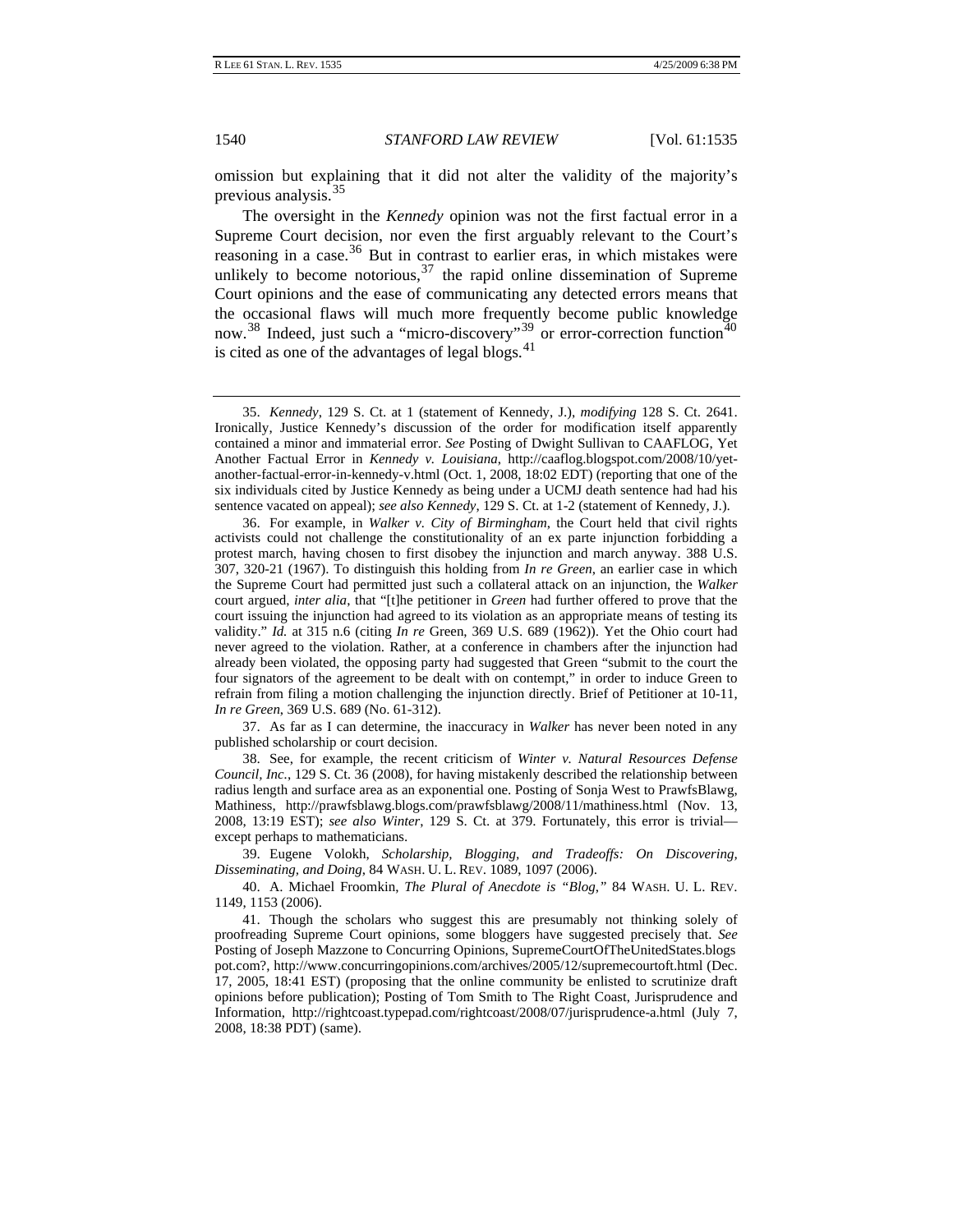Will bloggers change the world of Supreme Court litigation by inspecting published opinions? Perhaps not. Established channels still have power, for one thing. It is quite possible that Sullivan's discovery in *Kennedy* would not have amounted to anything if it had not been amplified by the *New York Times*, and his discovery was, after all, formally presented to the Court through Louisiana's petition. And at the end of *Kennedy*, the flurry of speculation and briefing resulted in a reaffirmation of the original outcome.[42](#page-7-0) But the *Kennedy* case illustrates the potential for blogs to have real influence on the course of litigation, both by noting errors and by generating arguments that may be adopted by a party. Even the tradition-steeped world of the Supreme Court is not insulated from the online conversations of bloggers.

What does it mean for advocates and the Court to have an array of casespecific legal analyses a mouse-click away? *Kennedy* demonstrates some of the likely consequences, and to the extent that error-detection and argumentgeneration by a third party improve the quality of the Court's final product, blogging may be beneficial.<sup>[43](#page-7-1)</sup> But the possibilities for the Court and the outside world to interact through the new technology extend beyond the indirect communication illustrated by Sullivan's posts. In particular, blog posts written by counsel for parties or amici in litigation pending before the Court may represent an old problem—attempts to influence the administration of justice in a new guise. In this context, as the line between talking about the Court and talking to the Court softens, conventional understandings of the ethical constraints on publicity and ex parte communications may be inadequate.

This Note will explore the phenomenon of ex parte blogging and its ethical implications. Part I will examine the way in which blogging could be a tool of advocacy for lawyers and the evidence that the Court may be vulnerable to its use. Part II will analyze how ex parte blogging would be treated under the current framework of ethics rules for attorneys and Justices, and determines that ex parte blogging is not regulated effectively at present. Part III will then survey the options for responding to the problem, while considering the distinctions between blog posts, law review articles, and newspaper editorials. The Note will conclude with an evaluation of these options and an invitation for the legal community to begin to consider how it wishes to respond to ex parte blogging.

<span id="page-7-0"></span><sup>42.</sup> Despite the unchanged black-letter outcome of the *Kennedy* affair, the controversy might have damaged the credibility of the majority opinion's analysis. However, on an issue as polarized and culturally sensitive as the death penalty, it seems unlikely that adherents of either side will be moved by this skirmish.

<span id="page-7-1"></span><sup>43.</sup> Greater public awareness of what will typically be very minor errors in Court opinions will probably not inflict significant damage on the institution's reputation. There might be concerns about finality if opinions were frequently modified in significant ways, but the Court will presumably manage its response to post-opinion issues in order to ameliorate this risk.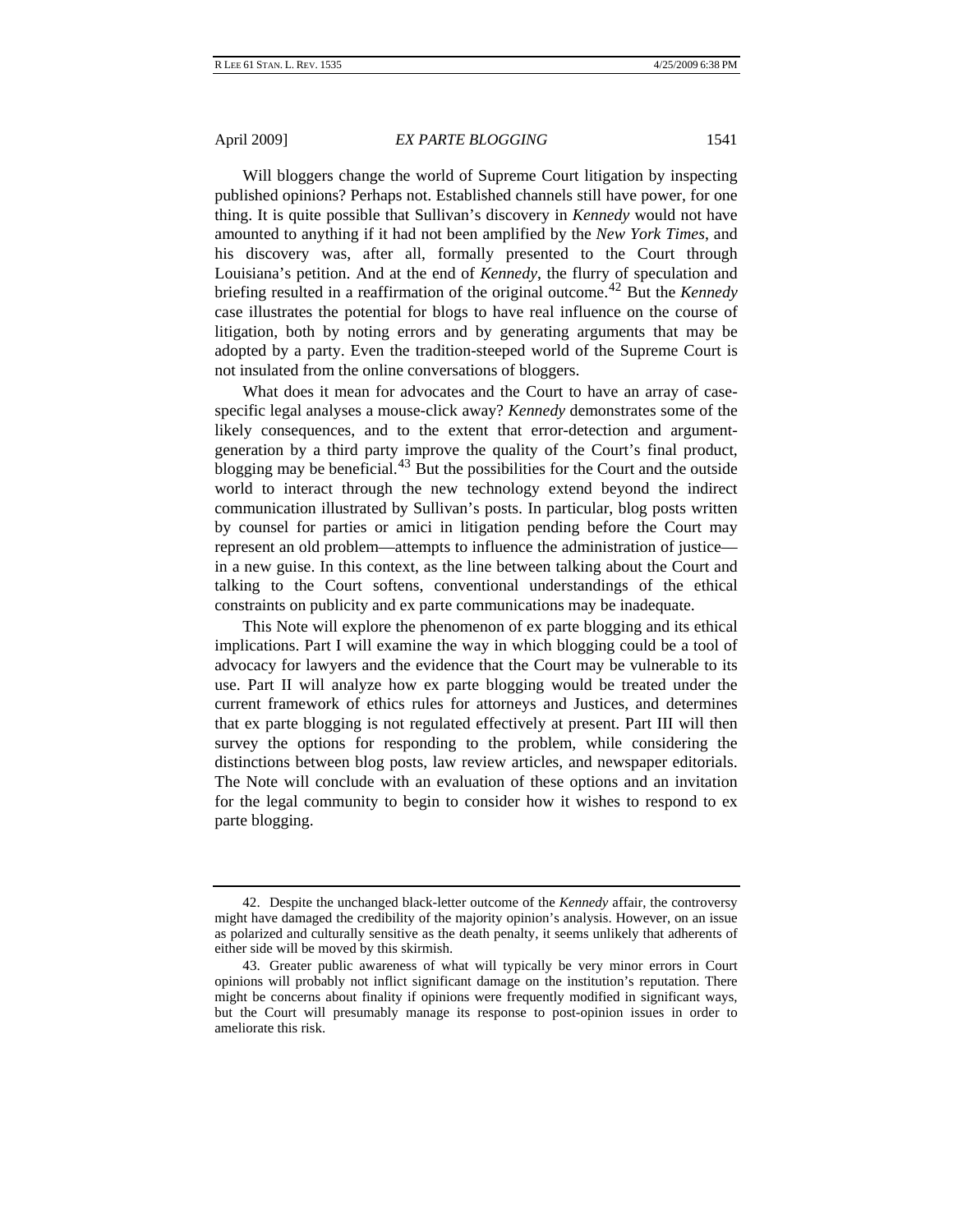#### I. THE PHENOMENON OF EX PARTE BLOGGING

<span id="page-8-0"></span>In *Kennedy*, the interaction between Dwight Sullivan's blog and the Supreme Court was mediated through traditional media and the formality of a petition and briefing by parties. But there is every possibility that the Court could in some cases be directly influenced by content in a blog. The Court may still place ceremonial quill pens at counsel tables before oral argument, but there are computers behind the doors of the Justices' chambers. Only the Justices themselves can say to what extent they or their law clerks browse the Internet, $44$  or how they handle the information they might acquire along the way, but there are clear indications that the Court may be quite familiar with the online universe.

There are several legal blogs that attract a large number of readers, <sup>[45](#page-8-2)</sup> but perhaps the most prominent website focusing on the Supreme Court is SCOTUSblog.<sup>[46](#page-8-3)</sup> Many attorneys following the Court's business check SCOTUSblog regularly for news and commentary, and it appears that they have company from inside the Supreme Court building as well. On a recent workday, the site registered over a hundred hits from an IP address registered to the Court.<sup>[47](#page-8-4)</sup> Of course, these visits could be from court personnel other than the Justices and their clerks, and some of the visits could be merely to peruse the court calendar or read coverage of a recently released decision. But a steady visitor to the site will be exposed to lists of cert petitions to watch, discussions of the filed briefs in various cases, and recaps of oral arguments, along with links to news stories or other blogs with similar material—all touching on the merits of pending litigation.

<span id="page-8-3"></span>46. SCOTUSblog, http://www.scotusblog.com/wp (last visited Nov. 30, 2008). The site features news and commentary on current litigation, as well as links to media stories and posts about the Court on other blogs.

<span id="page-8-1"></span><sup>44.</sup> In 2005, Justice Kennedy informed the House Appropriations Committee that he did legal research on the Internet. Jeffrey Toobin, *Swing Shift: How Anthony Kennedy's Passion for Foreign Law Could Change the Supreme Court*, NEW YORKER, Sept. 12, 2005, at 42. However, it is impossible to determine from reports of his comment whether he was merely referring to research on commercial legal databases such as Westlaw or LexisNexis, and the transcripts of the hearing have not yet been published by the Government Printing Office.

<span id="page-8-2"></span><sup>45.</sup> *See* Paul L. Caron, *Are Scholars Better Bloggers? Bloggership: How Blogs Are Transforming Legal Scholarship*, 84 WASH. U. L. REV. 1025, 1030-32 (2006) (listing popular legal blogs including The Volokh Conspiracy, How Appealing, TaxProf Blog, and Sentencing Law and Policy, each of which was attracting over 100,000 page views per month as of April 1, 2006).

<span id="page-8-4"></span><sup>47.</sup> On Tuesday, November 18, 2008, an arbitrarily selected day on which no opinions or orders were issued, visitor tracking software (to which I was granted access by Tom Goldstein) showed that SCOTUSblog received at least 105 hits from a Supreme Court IP address (report on file with author). This figure does not capture the total number of hits for the day, as I only checked the traffic log at approximately half-hour intervals. During busy periods, the log capacity was not large enough to record all the site visits occurring in the previous thirty minutes.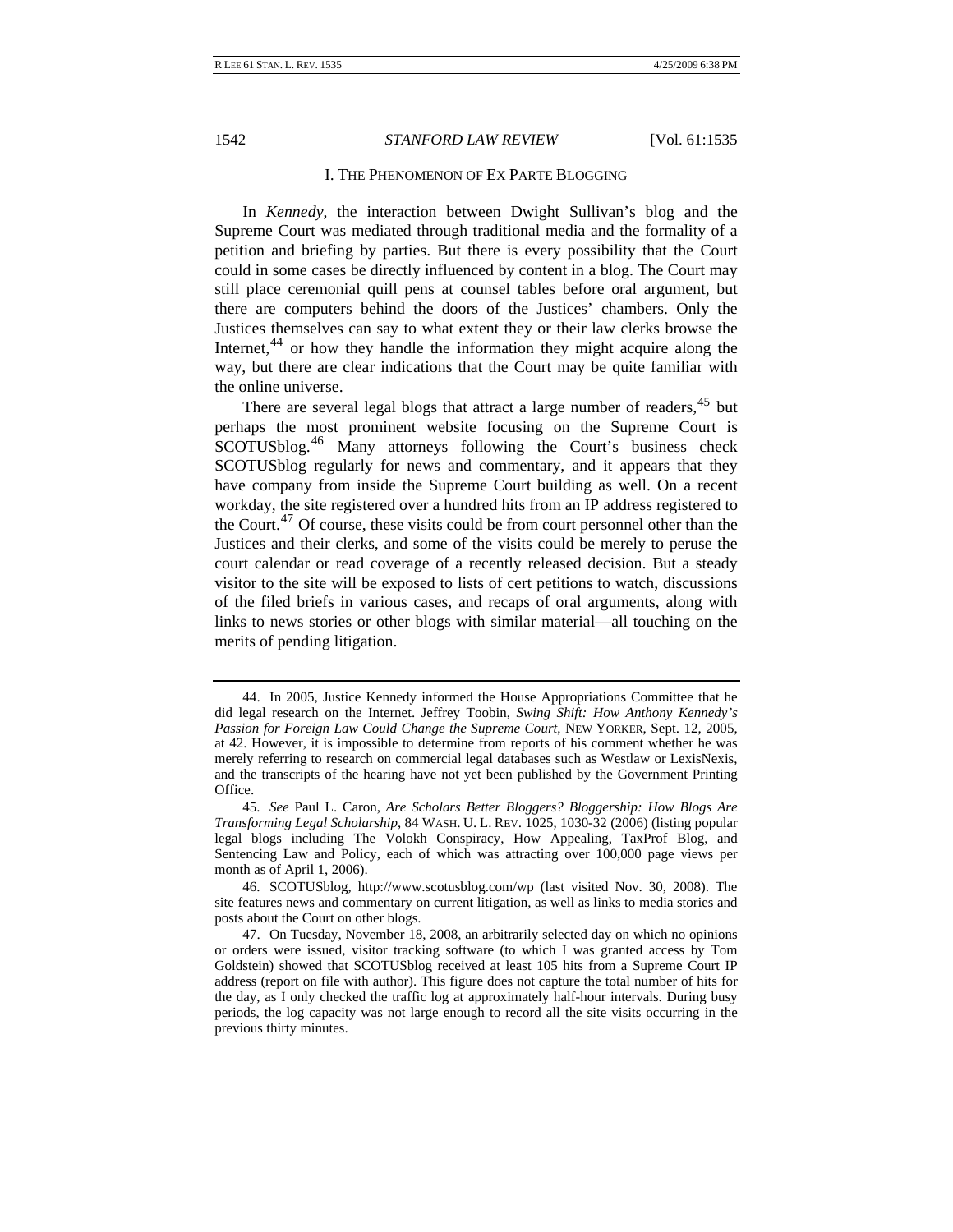In addition to the browsing habits of Court staff, the citations in official opinions from the Supreme Court and lower courts reflect a trend towards citing more online sources, including blogs.  $48$  In 1996, Justice Souter apparently became the first federal judge to cite to an Internet source in a reported opinion,  $49$  and the Supreme Court cited a legal blog in 2005, referencing Professor Douglas Berman's Sentencing Law & Policy as the location of a particular document.<sup>[50](#page-9-2)</sup> Furthermore, two compilations of court citations to blogs showed 32 citations in federal and state court decisions between January 2004 and August 6, 2006,<sup>[51](#page-9-3)</sup> and 13 more by July 26, 2007.<sup>52</sup> Clearly, federal judges are encountering blogs and other Internet sources.<sup>[53](#page-9-5)</sup> In fact, the published citations probably underestimate their exposure, as it would be extremely unlikely for judges to cite everything they or their clerks read.<sup>[54](#page-9-6)</sup>

If the Justices or their clerks are potentially looking at blogs and other online commentary on litigation, then it becomes attractive for lawyers to attempt to influence their impression of an issue or a case via this means. Such an approach might be utilized either by litigants or by third parties such as law professors. Professor Eugene Volokh observes that as an alternative to traditional means of communicating with the courts, a blog post is:

much easier and quicker to produce than an amicus brief; it's often all we can do, since in many cases we know that we won't take the time and trouble to

<span id="page-9-1"></span>49. Barger, *supra* note 48, at 428 (citing Denver Area Educ. Telecomms. Consortium, Inc. v. F.C.C., 518 U.S. 727, 777 n.4 (1996) (Souter, J., concurring)).

<span id="page-9-2"></span>50. *See* United States v. Booker, 543 U.S. 220, 278 n.4 (2005) (Stevens, J., dissenting in part). Eugene Volokh observed that three-quarters of the court citations to blogs as of August 6, 2006, were to Douglas Berman's Sentencing Law & Policy. Volokh, *supra* note 39, at 1096.

<span id="page-9-3"></span>51. Posting of Ian Best to 3L Epiphany, Cases Citing Legal Blogs—Updated List, http://3lepiphany.typepad.com/3l\_epiphany/2006/08/cases\_citing\_le.html (Aug. 6, 2006) (listing twenty-eight citations in federal cases, including one in a Supreme Court case, and four in state cases). According to Best's research, the first federal lower court opinion to cite a blog was *Suboh v. Borgioli*, 298 F. Supp. 2d 192, 194 (D. Mass. 2004). Best, *supra*.

<span id="page-9-4"></span>52. Posting of Dave Hoffman to Concurring Opinions, Court Citations of Blogs: Updated 2007 Survey, http://www.concurringopinions.com/archives/2007/07/post\_22.html (July 26, 2007, 18:52 EDT).

<span id="page-9-6"></span><span id="page-9-5"></span>53. Judges and their clerks might sometimes be directed to these sources by briefs, of course. But this does not appear always to be the case. Schauer & Wise, *supra* note 48, at 503 ("Far more often than not, the nonlegal source cannot be found in any of the briefs  $\dots$ .").

54. Volokh, *supra* note 39, at 1096.

<span id="page-9-0"></span><sup>48.</sup> Colleen M. Barger, *On the Internet, Nobody Knows You're a Judge: Appellate Courts' Use of Internet Materials*, 4 J. APP. PRAC. & PROCESS 417, 428-29, 448-49 tbl.1 (2002) (surveying published federal opinions from 1996 to 2001); Ellie Margolis, *Surfin' Safari—Why Competent Lawyers Should Research on the Web*, 10 YALE J.L. & TECH. 82, 115-18 (2007) (noting citations to blogs, Wikipedia, and other nonlegal sources); *see also*  Frederick Schauer & Virginia J. Wise, *Nonlegal Information and the Delegalization of Law*, 29 J. LEGAL STUD. 495, 500-13 (2000) (examining increase in nonlegal citations in U.S. Supreme Court and lower court opinions for selected years from 1950 to 1998 and arguing that improved access to information accounted for the increase).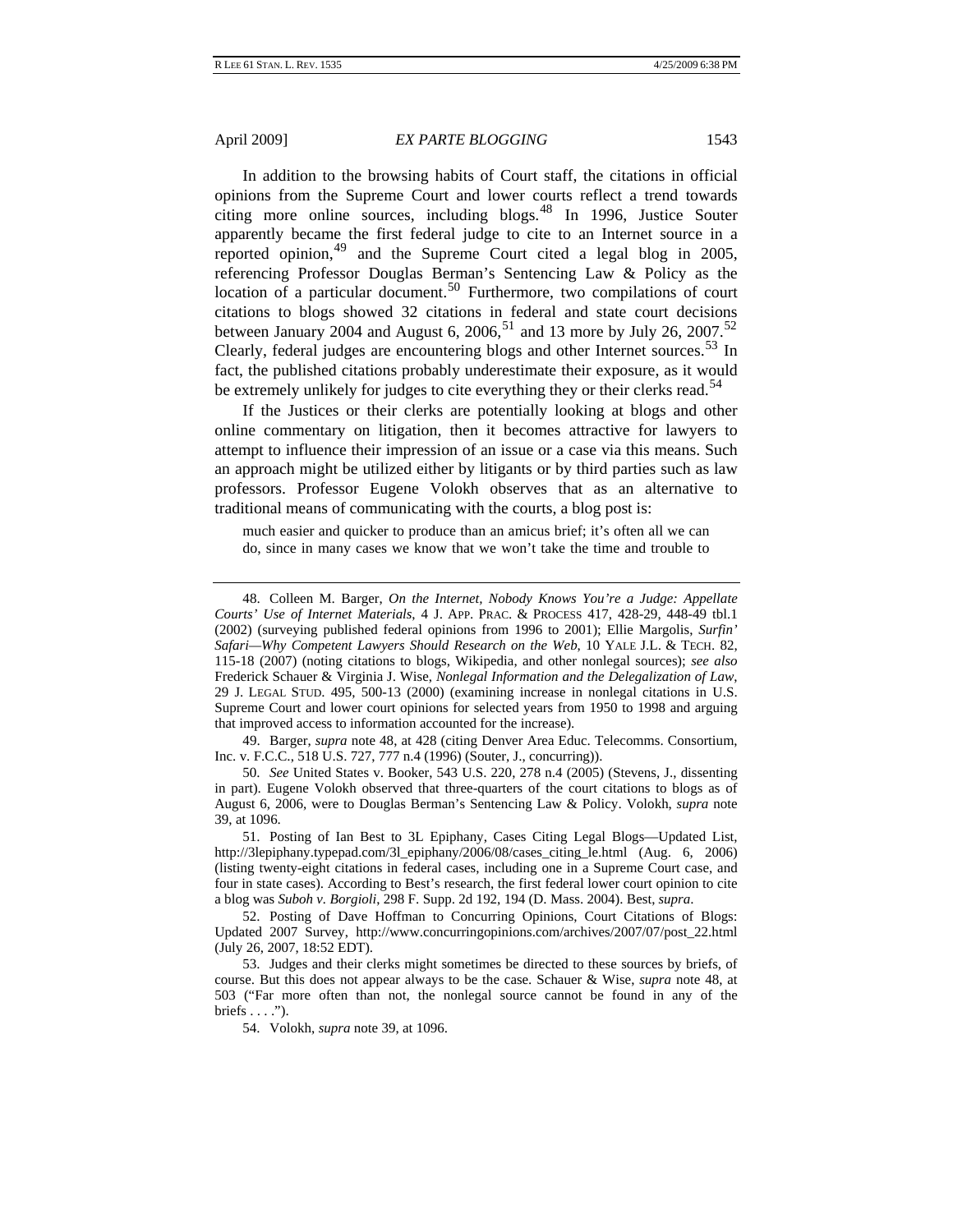write a brief and it does double duty as a way of disseminating the blogger's views to the public as well as to the judges.<sup>5</sup>

Logically, such influence should be most effective at points before a decision (or tentative decision) on a case is reached. Thus, bloggers would most wish to convey information to the Court at certain times: before conference on a cert petition; after oral argument and before the voting conference on a case;[56](#page-10-1) and during the period when the Court is considering any post-decision issues such as arose in *Kennedy*. [57](#page-10-2) Some advocates are obviously thinking along these lines; approximately five to ten times every year, a party seeking certiorari urges SCOTUS blog to highlight its case in a blog post.<sup>[58](#page-10-3)</sup>

Efforts to influence the Court's outlook on a case could take several forms. First, someone could manipulate publicity around a case to raise the Justices' awareness of it or to provide persuasive nonlegal information about it. Seeking mention of a cert petition on SCOTUSblog probably falls in this category, as might more traditional campaigns to generate coverage and friendly op-eds in the mainstream media.[59](#page-10-4) On the other hand, attorneys could also use blogs to make legal points. Sullivan's posts about *Kennedy* are examples of how an unaffiliated lawyer might do so.<sup>[60](#page-10-5)</sup> But lawyers associated with a case may also

<span id="page-10-2"></span>57. *See* Petition for Rehearing, *supra* note 23. The recent *Exxon Valdez* case also brought a post-decision dispute to the Court's attention. *See* Respondents' Submission with Respect to Rule 42.1, Exxon Shipping Co. v. Baker, 128 S. Ct. 2605 (2008) (No. 07-219) (seeking clarification regarding interest on judgment).

<span id="page-10-3"></span>58. E-mail from Tom Goldstein, Partner, Akin Gump Strauss Hauer & Feld, LLP, to author (Nov. 20, 2008, 09:56:21 EST) (on file with author). Editorial decisions about which petitions to thus feature, however, are made independently by SCOTUSblog's reporter, Lyle Denniston. *Id.* Tom Goldstein also regularly posts a "Petitions to Watch" column, which he controls, that lists—but does not discuss—petitions that he deems to have a reasonable chance of being granted. E-mail from Tom Goldstein, Partner, Akin Gump Strauss Hauer & Feld, LLP, to author (Nov. 24, 2008, 13:35:31 EST) (on file with author). Beginning with the conference of January 16, 2009, that list automatically includes any case in which Akin Gump or Howe & Russell (another firm involved with SCOTUSblog) represent a lead party, so as to "avoid any appearance of handicapping [their] own petitions." Posting of Ben Winograd to SCOTUSblog, Petitions to Watch: Conference of 1.16.09, http://www.scotusblog.com/wp/petitions-to-watch-conference-of-11609 (Jan. 5, 2009, 17:28 EST).

<span id="page-10-4"></span>59. Richard J. Lazarus, *Advocacy Matters Before and Within the Supreme Court: Transforming the Court by Transforming the Bar*, 96 GEO. L.J. 1487, 1525 (2008) ("[Attorneys] push hard for amici support, generate stories in the national news print and broadcast media, and prompt the publication of op-eds in the nation's leading newspapers, all to coincide with the timing of the Court's consideration of the cert petition."); *see also id.* at 1525 n.155 (describing op-eds and news stories associated with four recent cases).

<span id="page-10-5"></span>60. *See* Sullivan, "Military Law is American Law," *supra* note 34; Sullivan, Supreme Court Filings, *supra* note 32; Sullivan, The Supremes Dis the Military Justice System, *supra*

<sup>55.</sup> *Id.*

<span id="page-10-1"></span><span id="page-10-0"></span><sup>56.</sup> The voting conference takes place within a few days of the oral argument. GRESSMAN ET AL., *supra* note 24, at 13-14 (noting that oral arguments are normally scheduled for Monday through Wednesday, and conferences are on Friday except in May and June, when they are scheduled for Thursday); John G. Roberts, Jr., *Oral Advocacy and the Re-Emergence of a Supreme Court Bar*, 30 J. SUP. CT. HIST. 68, 70 (2005).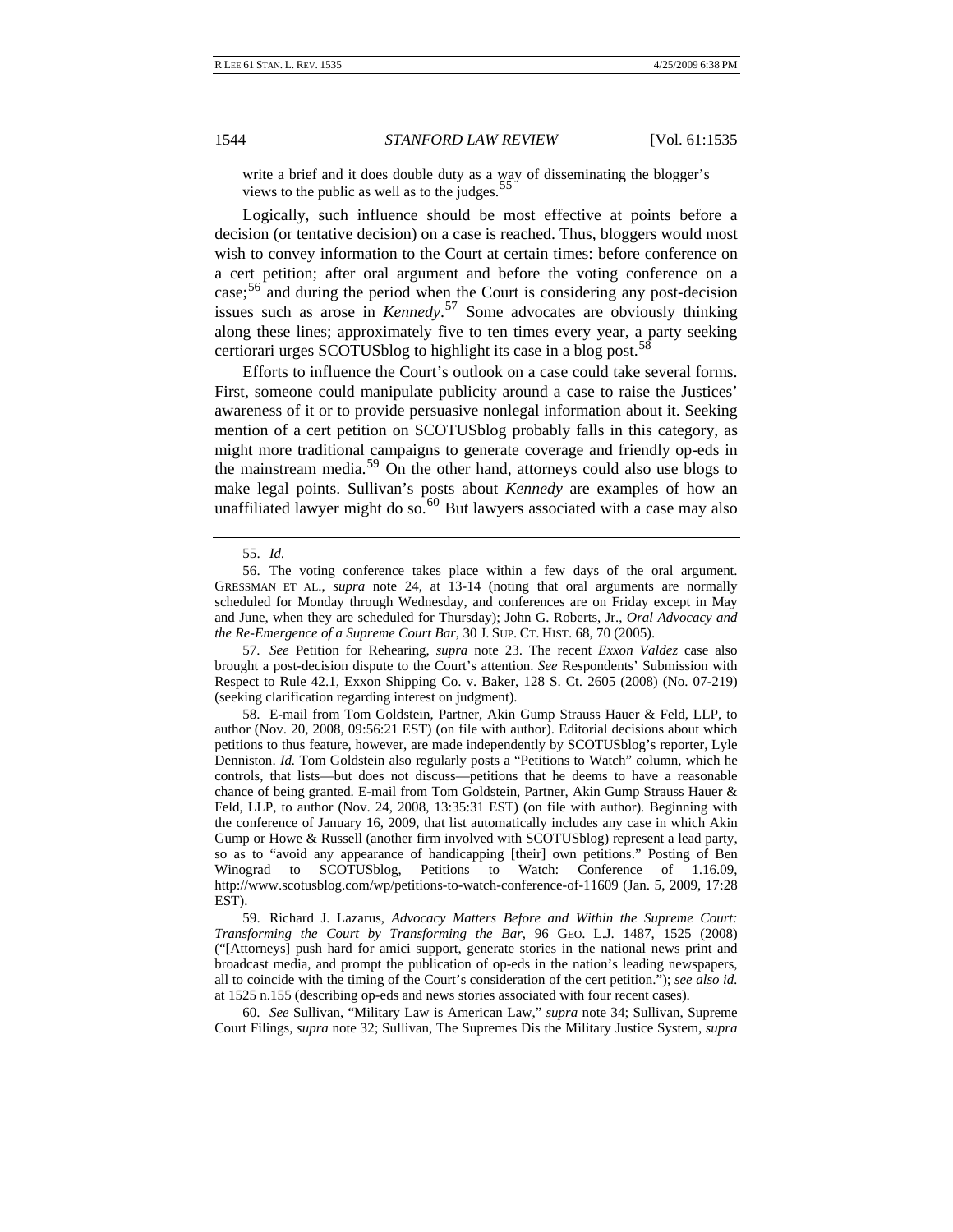be exploiting this opportunity to get in an extra word with the Court, in what might be called "shadow-briefing."

It should be noted that the rules of the Court permit supplemental briefing after oral argument only "by leave of the Court," and never by an amicus.<sup>[61](#page-11-0)</sup> Thus, an amicus posting after argument is potentially communicating with the Court at a time when the Court rules would ordinarily forbid such communication, and even a party doing so at this time would be circumventing the need to seek leave of the Court.<sup>[62](#page-11-1)</sup> Yet counsel for parties and amici do post during this time.

For instance, in *Burton v. Stewart*, [63](#page-11-2) Kent Scheidegger—attorney for the Criminal Justice Legal Foundation, an amicus supporting the respondent posted a pair of blog entries within thirty-six hours of oral argument in the case.<sup>[64](#page-11-3)</sup> His posts analyzed the legal issues discussed during the argument and rebutted the petitioner's reasoning with regard to a jurisdictional question.<sup>[65](#page-11-4)</sup> In the end, the petitioner lost unanimously on jurisdictional grounds.  $\frac{6}{6}$  To be sure, Scheidegger's shadow-briefing may not have been responsible for that outcome. The Justices were interested in the problem at oral argument,  $67$  and

<span id="page-11-1"></span>62. However, a concerned nonamicus blogger such as Professor Volokh, see *supra* text accompanying note 55, having chosen not to take advantage of the option to file an amicus brief, would be no more inhibited by the Court rules from blogging at this time than at any other.

63. 549 U.S. 147 (2007).

<span id="page-11-4"></span><span id="page-11-3"></span><span id="page-11-2"></span>64. Posting of Kent Scheidegger to Crime & Consequences, *Burton* Argument: Jurisdiction, http://www.crimeandconsequences.com/crimblog/2006/11/burton-argumentjurisdiction.html (Nov. 7, 2006, 15:31 PST); Posting of Kent Scheidegger to Crime & Consequences, *Burton*, *Teague*, and AEDPA, http://www.crimeandconsequences.com/ crimblog/2006/11/burton-teague-and-aedpa.html (Nov. 8, 2006, 12:51 PST).

65. Scheidegger wrote:

On rebuttal, Fisher claims again that the state should have objected to the first petition and is now barred from objecting to the second (p. 50). Nope. Nonexhaustion of other claims not mentioned in the petition is no ground for objecting to a habeas petition. You can't default an issue by not making a meritless objection, and you have no obligation to warn your opponent he is defaulting claims he may want to make in the future. Further, the successive petition rule in AEDPA goes to subject matter jurisdiction. Such issues cannot be defaulted.

Scheidegger, *Burton* Argument: Jurisdiction, *supra* note 64. Scheidegger also posted a comment on SCOTUSblog with a link to his analysis of the argument. *See* Comment of Kent Scheidegger to Posting of Lyle Denniston on SCOTUSblog, Commentary: *Burton* and the Looming AEDPA Issue, http://www.scotusblog.com/wp/commentary-burton-and-thelooming-aedpa-issue (Nov. 8, 2006, 18:05 EST).

66. *Burton*, 549 U.S. at 157.

<span id="page-11-6"></span><span id="page-11-5"></span>67. Transcript of Oral Argument at 12-17, 26-35, 50, *Burton*, 549 U.S. 147 (No. 05- 9222).

note 16. Sullivan himself, however, reports that he did not expect his original post to be read by anyone at the Court. E-mail from Dwight Sullivan to author (Mar. 6, 2009, 17:41:16 EST) (on file with author).

<span id="page-11-0"></span><sup>61.</sup> SUP. CT. R. 25.6 (2007); *see also id.* R. 25.5 (suggesting that a supplemental brief is to be restricted to "late authorities, newly enacted legislation, or other intervening matter"). Furthermore, "[th]e grant of such a motion for leave is not automatic; the Court regularly denies them." GRESSMAN ET AL., *supra* note 24, at 801.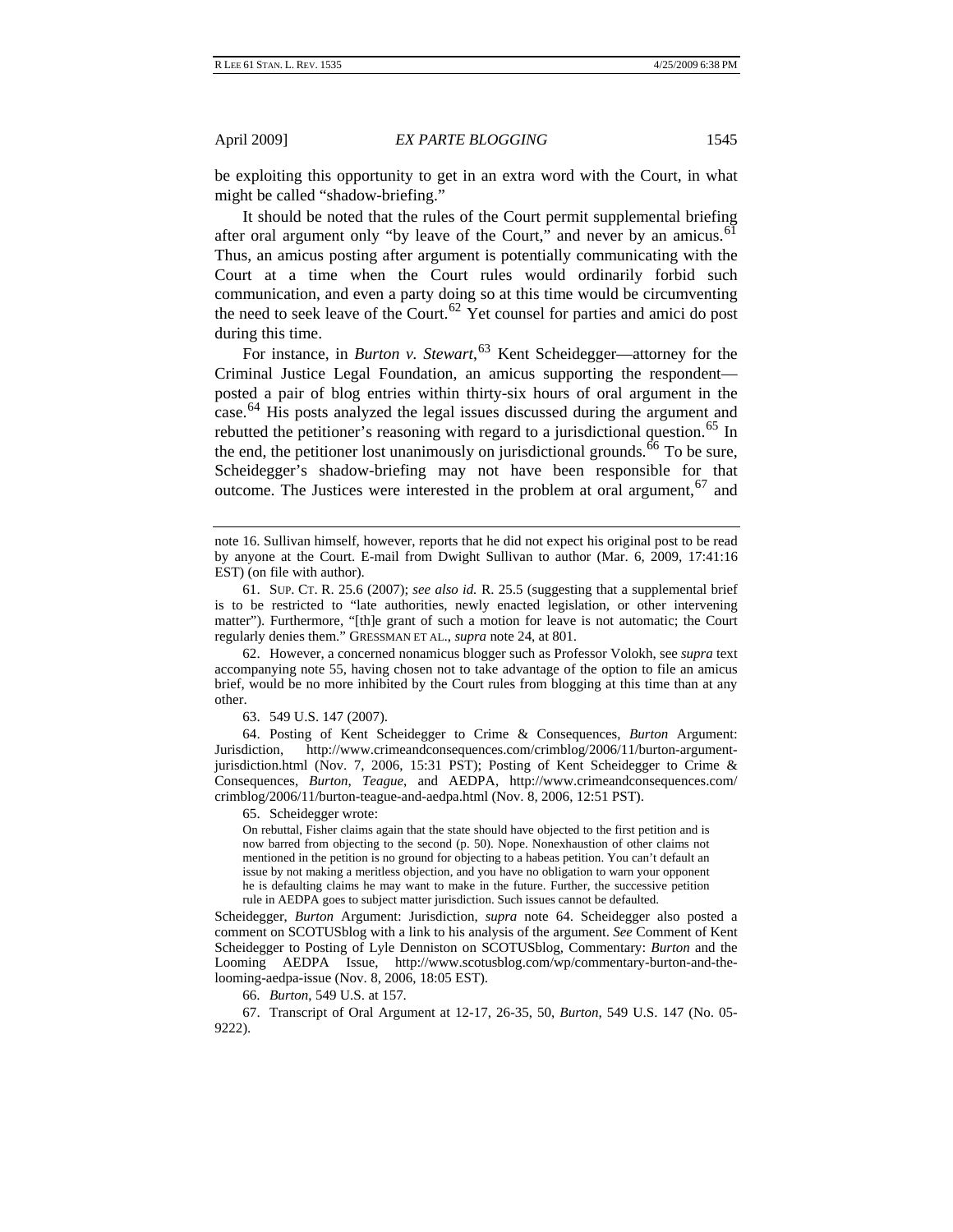after the argument, at least one other observer publicly identified the point as possibly critical to the case.[68](#page-12-0) Nonetheless, the power to potentially reach the Justices with one more presentation of the best arguments for a side particularly a version crafted after the insight that oral argument offers into the Justices' concerns<sup>[69](#page-12-1)</sup>—could be invaluable to litigants.

And Scheidegger is hardly alone in posting case-related material in the interlude between oral argument and conference. Orin Kerr, co-counsel for the petitioner, put up two posts in the days before conference in *Scott v. Harris*, [70](#page-12-2) analyzing issues raised during oral argument.<sup>[71](#page-12-3)</sup> The day before conference in *District of Columbia v. Heller*, [72](#page-12-4) Professor Carl Bogus, who filed an amicus brief on behalf of professional historians, posted an extended discussion of the proper interpretation of historical evidence about gun rights.<sup>[73](#page-12-5)</sup> The afternoon after oral argument in *United States v. Gall*, [74](#page-12-6) Professor Douglas Berman, who assisted with an amicus brief on behalf of the New York Council of Defense Lawyers, posted his view on a point that he felt counsel for Gall had neglected to emphasize at argument.<sup>[75](#page-12-7)</sup> And the list could go on.<sup>[76](#page-12-8)</sup> In any given case of such blogging, the lawyer may not have realized that the Court might see the post, nor thought of it as a way around the Court rules on supplemental briefing. But the potential for the Court to be influenced is independent of the blogger's intent—and the intent to reach the Court will likely be present more

<span id="page-12-0"></span>68. Posting of Lyle Denniston to SCOTUSblog, Commentary: *Burton* and the Looming AEDPA Issue, http://www.scotusblog.com/wp/commentary-burton-and-thelooming-aedpa-issue (Nov. 7, 2006, 12:19 EST).

<span id="page-12-1"></span>69. Oral argument provides a look into a Justice's thinking not only to the parties but also to other Justices. *See* Roberts, *supra* note 56, at 70 ("[O]ral argument is the first time you begin to get a sense of what your colleagues think of the case through their questions.").

70. 550 U.S. 372 (2007).

<span id="page-12-3"></span><span id="page-12-2"></span>71. Posting of Orin Kerr to Volokh Conspiracy, Reflections on the Oral Argument in *Scott v. Harris*, http://volokh.com/posts/chain\_1172720514.shtml (Feb. 26, 2007, 20:10 PST); Posting of Orin Kerr to Volokh Conspiracy, What Are the Facts in *Scott v. Harris*?, http://volokh.com/posts/chain\_1172720514.shtml (Feb. 28, 2007, 22:23 PST).

72. 128 S. Ct. 2783 (2008).

<span id="page-12-5"></span><span id="page-12-4"></span>73. Posting of Carl Bogus to ACSBlog, Praying for a Second Shot on the Second Amendment, http://www.acsblog.org/guest-bloggers-praying-for-a-second-shot-on-thesecond-amendment.html (Mar. 20, 2008, 12:05 EDT).

74. 128 S. Ct. 586 (2007).

<span id="page-12-7"></span><span id="page-12-6"></span>75. Sentencing Law and Policy, First-Cut Reactions to the *Gall* Transcript, http://sentencing.typepad.com/sentencing\_law\_and\_policy/2007/10/first-cut-react.html (Oct. 2, 2007, 17:29 EDT).

<span id="page-12-8"></span>76. I myself posted an argument preview and an analysis of the oral argument in *Morgan Stanley Capital Group Inc. v. Public Utility District No. 1 of Snohomish County*, 128 S. Ct. 2733 (2008), on SCOTUSWiki at http://www.scotuswiki.com/ index.php?title=Morgan\_Stanley\_Capital\_Group%2C\_et\_al.\_v.\_Public\_Utility\_1&oldid=20 48. At the time of the postings, I had accepted an offer of summer employment from Stoel Rives LLP. The firm represented PPM Energy Inc., which was an amicus for the petitioners in *Morgan Stanley*, and a petitioner in a related petition, No. 06-1454, that was granted, vacated, and remanded after the *Morgan Stanley* decision.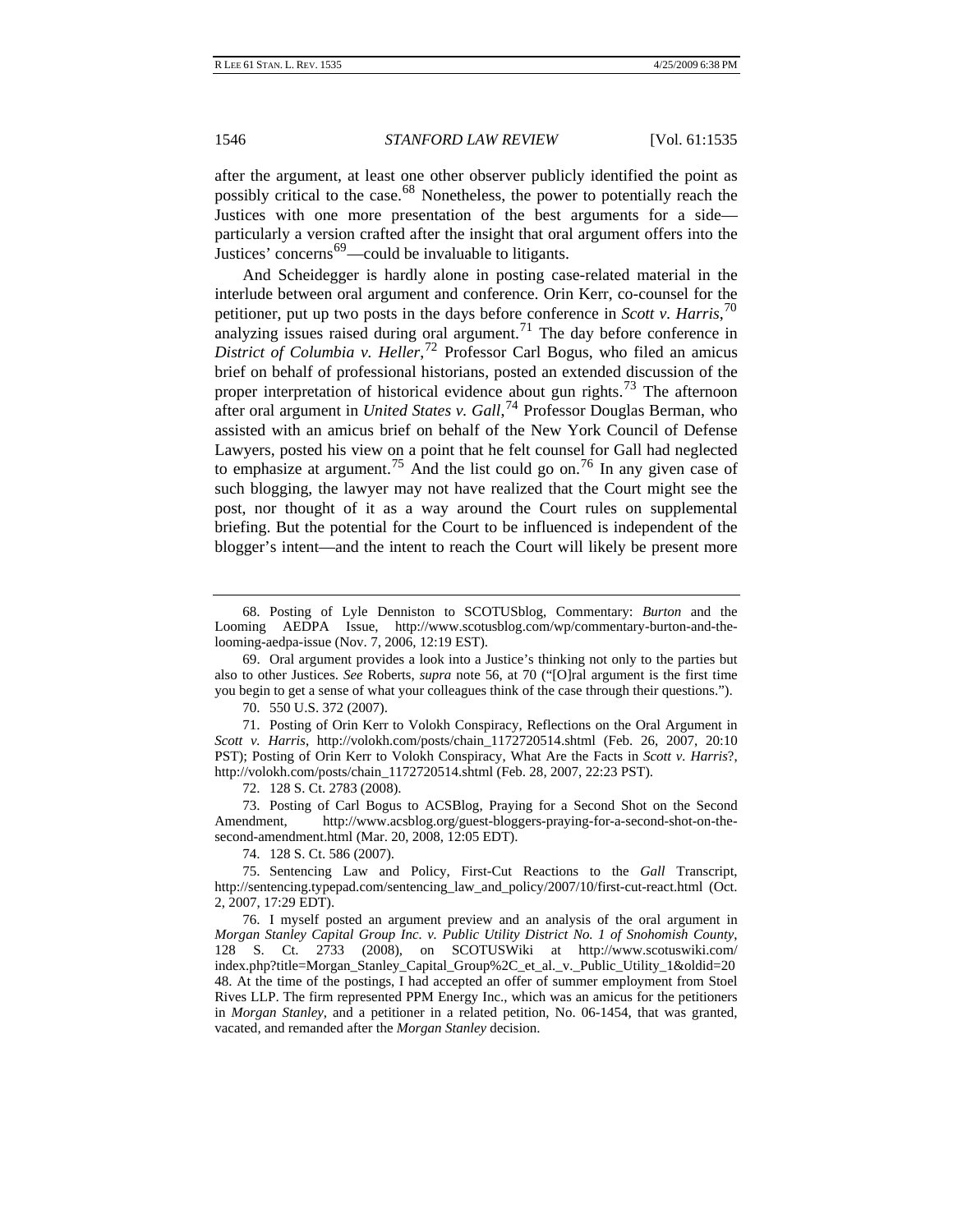<span id="page-13-0"></span>and more often as lawyers become increasingly familiar with the power of blogging.

#### II. EX PARTE BLOGGING UNDER THE CURRENT ETHICAL FRAMEWORK

If blogging gives lawyers another soapbox to stand on, is that a problem? Attorneys should act zealously on behalf of their clients,  $^{77}$  $^{77}$  $^{77}$  and perhaps the use of this new tool fits comfortably into our model of professional responsibility. After all, many clients and lawyers have come to see managing public relations as part of an attorney's service to high-profile clients.[78](#page-13-2) Blogging could perhaps be considered a legitimate and beneficial extension of that task. Not only could it deftly present a party's arguments to the Justices—a traditionally esteemed skill—but it would also spur the error-correction phenomenon seen in *Kennedy* and foster valuable public discussion on constitutional issues.<sup>[79](#page-13-3)</sup> Professor Berman, for instance, believes that blogging by lawyers encourages "effective and balanced discussion of [public] issues," and he is reluctant to hinder attorneys from speaking out on behalf of their clients as they deem appropriate.<sup>[80](#page-13-4)</sup>

However, our legal system will enjoy the educational benefits of blogging without the participation of counsel for litigants and amici, so long as there is widespread interest among unaffiliated attorneys in writing about Supreme Court cases. It is true that there would be certain drawbacks to excluding lawyers associated with a case from the blogosphere. As Professor Berman fears, litigants themselves might sometimes suffer if attorneys were unable to defend their clients' reputations online, and the public dialogue might also be weakened.<sup>[81](#page-13-5)</sup> Unrelated third parties writing about a case might suffer from lack of familiarity with the litigation,  $82$  and they might not present exactly the same

<span id="page-13-1"></span><sup>77.</sup> MODEL RULES OF PROF'L CONDUCT R. 1.3 cmt. 1 (2003) ("A lawyer must also act . . . with zeal in advocacy upon the client's behalf.").

<span id="page-13-2"></span><sup>78.</sup> Lonnie T. Brown, Jr., *"May It Please the Camera, . . . I Mean the Court"—An Intrajudicial Solution to an Extrajudicial Problem*, 39 GA. L. REV. 83, 123 (2004).

<span id="page-13-3"></span><sup>79.</sup> For more discussion of the speech benefits associated with blogging by lawyers, see *infra* Part III.D.

<span id="page-13-4"></span><sup>80.</sup> E-mail from Douglas Berman, Professor, Ohio State University, to author (Mar. 2, 2009, 16:54:36 EST) (on file with author). Professor Berman is particularly concerned that lawyers be able to challenge "significant public misinformation" about their clients. *Id.*

<sup>81.</sup> *Id.*

<span id="page-13-6"></span><span id="page-13-5"></span><sup>82.</sup> Scholars have noted that the commentators employed by the media to discuss a high-profile trial such as O.J. Simpson's murder trial may be neither fully conversant with the facts of the case nor expert in the relevant areas of law. Erwin Chemerinsky & Laurie Levenson, *The Ethics of Being a Commentator*, 69 S. CAL. L. REV. 1303, 1319-23 (1996) (proposing duty of competence for commentators); *accord* Laurie L. Levenson, *Reporting the Rodney King Trial: The Role of Legal Experts*, 27 LOY. L.A. L. REV. 649, 659-61 (1994). Of course, there may be less of a problem with legal bloggers overreaching their competence, simply because they are aware that they are writing for a legally sophisticated audience.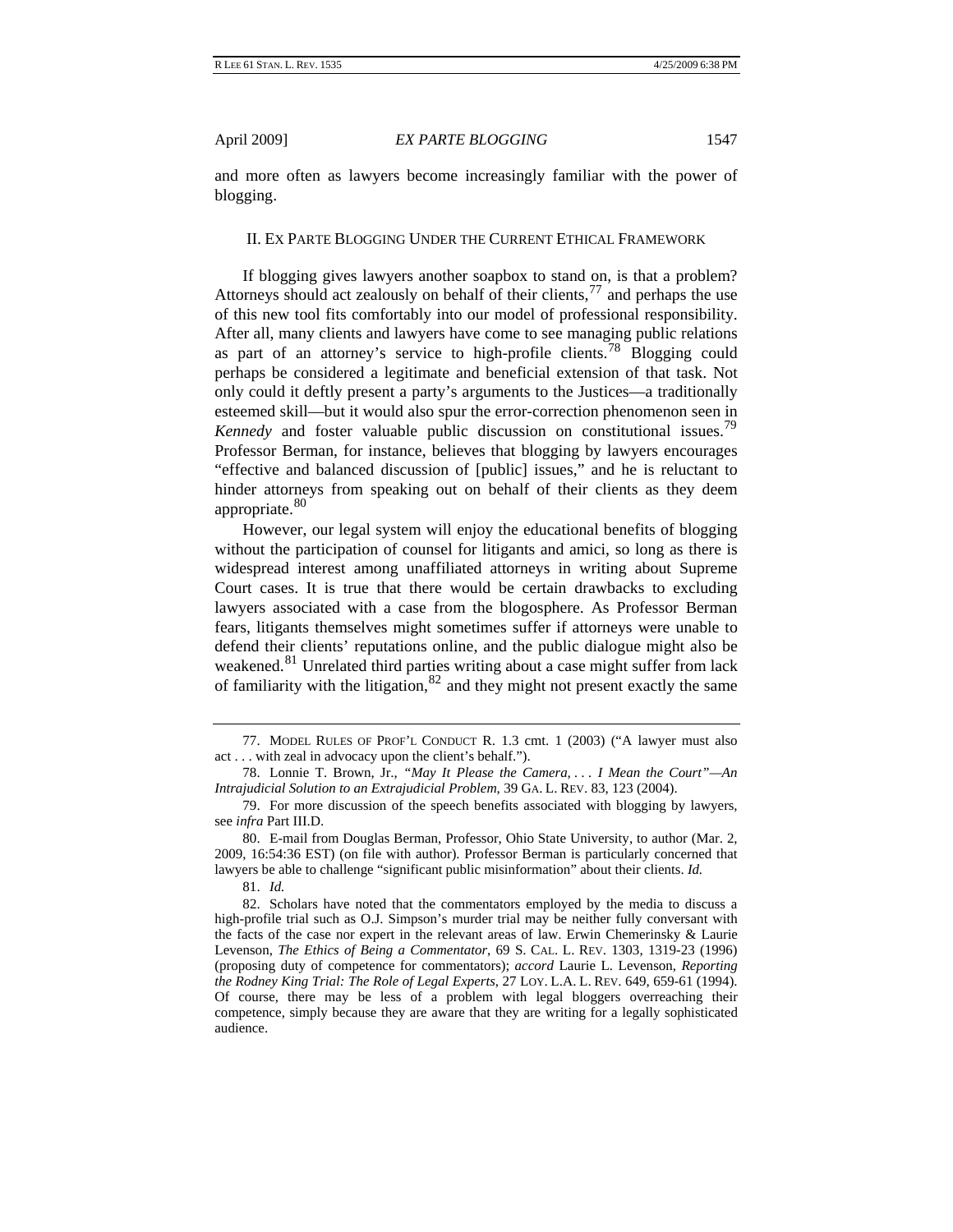arguments that the parties and amici would. Indeed, if unaffiliated bloggers misunderstand an aspect of the case, a lawyer for a party or an amicus would be in the best position to correct them. $83$  But on the whole, Supreme Court cases attract a good deal of thoughtful attention, and vibrant public debate about them does not rely on the contributions of attorneys officially connected with the proceedings. And there is reason to believe that contributions from those attorneys might, in fact, be problematic.

A century ago, Justice Holmes explained that "[t]he theory of our system is that the conclusions to be reached in a case will be induced only by evidence and argument in open court, and not by any outside influence, whether of private talk or public print."[84](#page-14-1) The traditional threats to this principle were publicity in newspapers and ex parte communications. Blogging by attorneys representing parties or amici has aspects resembling both. It is similar to newspaper publicity in that it is publicly available and widely disseminated potentially reaching the legal decision maker, but not certain to do so. Yet it also contains the essence of ex parte contact; it is a means of timely communicating selected information to the Court, without notification to the opposing party or a built-in mechanism for that side to offer a counterargument.

Blogging that is directed at the Court thus shares many of the same underlying dangers as improper publicity or ex parte communications. Like them, it would tend to destroy the impartiality of the decision maker. $85$  It has the potential for unfairness—one side could say something that the other has little effective opportunity to rebut. Indeed, the other party may not even know that a rebuttal is necessary.[86](#page-14-3) On occasion, this imbalance might lead the Court to accept a proposition whose weakness would have been exposed if it had been tested through an adversarial process.  $87$  Furthermore, ex parte blogging

<span id="page-14-4"></span>87. *See* Abramson, *supra* note 85, at 1356 (quoting Rose v. State, 601 So. 2d 1181,

<span id="page-14-0"></span><sup>83.</sup> In *Kennedy*, for example, the online discussion proceeded on the assumption that the death penalty could now be validly imposed under military law for child rape. Yet Kennedy's eventual brief in opposition to rehearing argued that the authorization in the 2006 Act was ineffective under the terms of another statute. *See* Brief for Petitioner in Opposition to Rehearing, *supra* note 29, at 9 n.5. If Kennedy's point was correct, then the earlier discussion had unknowingly suffered from the absence of Kennedy's contribution—an illustration of the value of adversarial argument.

<sup>84.</sup> Patterson v. Colorado, 205 U.S. 454, 462 (1907).

<span id="page-14-2"></span><span id="page-14-1"></span><sup>85.</sup> *See* Leslie W. Abramson, *The Judicial Ethics of Ex Parte and Other Communications*, 37 HOUS. L. REV. 1343, 1355-56 (2000); Steven Lubet, Ex Parte *Communications: An Issue in Judicial Conduct*, 74 JUDICATURE 96, 96 (1990).

<span id="page-14-3"></span><sup>86.</sup> *See* Abramson, *supra* note 85, at 1355; Lubet, *supra* note 85, at 96. Although anyone can create an online blog and post his or her argument, a relatively few blogs attract most of the visitors. *See* Caron, *supra* note 45, at 1031 tbl.3, 1032 tbl.5 (reporting data showing that the top-ranked law blog, The Volokh Conspiracy, received approximately ten times as many visits as the sixth-ranked blog, Sentencing Law and Policy); Bradley M. Bakker, Note, *Blogs as Constitutional Dialogue: Rekindling the Dialogic Promise?*, 63 N.Y.U. ANN. SURV. AM. L. 215, 250 (2007) (citing studies demonstrating that blog readership follows a lognormal distribution). A brand-new or obscure legal blog will probably be less visible to the Court than one of the more well-established sites.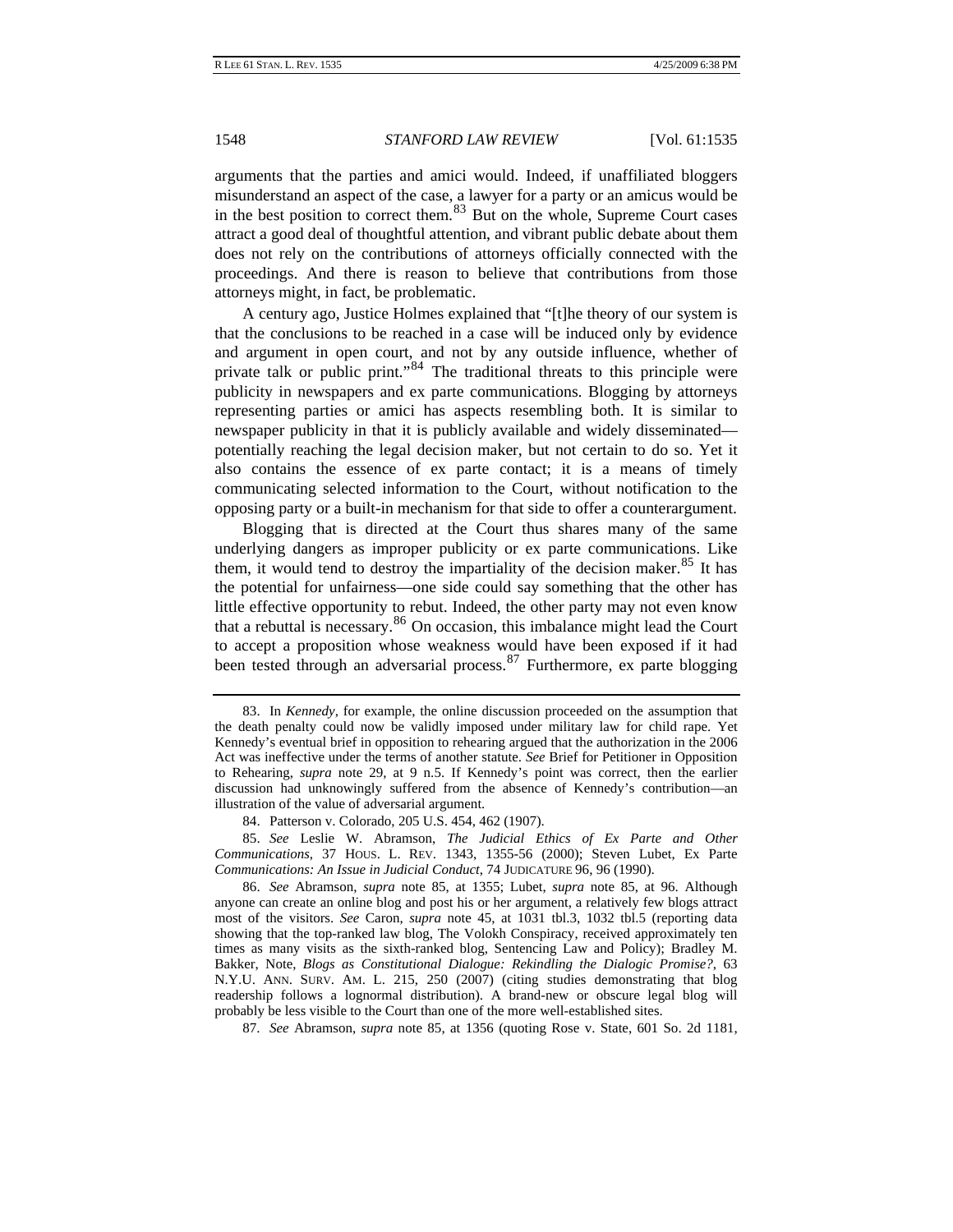may appear to the public to be a form of back-channel communications with the Court—particularly when so little is known about how the Justices treat such material—giving rise to "the appearance of impropriety."<sup>[88](#page-15-0)</sup>

In addition to the threat that blogging poses to the proper functioning of our legal system, the nature of practice before the Supreme Court means that blogging could produce asymmetries with serious consequences for some parties appearing at the Court. In recent years, litigation before the Court has become increasingly concentrated in a specialized Supreme Court bar.<sup>[89](#page-15-1)</sup> Professor Richard Lazarus argues that these attorneys are more familiar with the strategies that are effective with the Court,  $90$  and that they correspondingly enjoy more success in their endeavors than nonexpert practitioners.<sup>[91](#page-15-3)</sup> However, their expertise is not uniformly distributed among potential parties. Aside from attorneys from the Solicitor General's office—traditionally regarded as preeminent Supreme Court advocates<sup>[92](#page-15-4)</sup>—members of the Supreme Court bar largely represent business interests.<sup>[93](#page-15-5)</sup> If blogging directed at the Court offers a legitimate advantage to litigants, it is these parties whose counsel will be familiar with the strategy and possibly better-connected to the blogs that are most likely to catch the Court's eye. Despite the pro bono assistance that the Supreme Court bar provides to some litigants, other groups—such as employment discrimination plaintiffs<sup>[94](#page-15-6)</sup> and criminal defendants<sup>[95](#page-15-7)</sup>—are systematically less likely to be represented by expert counsel. The creation of law school clinics specializing in pro bono Supreme Court litigation may

- 90. Lazarus, *supra* note 59, at 1510-11, 1525, 1540.
- 91. *Id.* at 1515-17, 1526-27, 1540-44.
- 92. *Id.* at 1493-97.
- 93. *Id.* at 1498-1500.

<span id="page-15-7"></span>95. Lazarus argues that an "embedded culture" within the criminal defense bar resists losing control over their cases once they advance to the Supreme Court. *Id.* at 1560-61. Federal defendants may thus be facing the Solicitor General of the United States with the assistance only of trial counsel, while the disparity in expertise may be slightly less in the case of state defendants. Nevertheless, state Attorneys General and Solicitors General may also possess significant Supreme Court expertise. *Id.* at 1501; *see also* Roberts, *supra* note 56, at 77.

<sup>1183 (</sup>Fla. 1992), *aff'd in part, rev'd in part*, 675 So. 2d 567 (Fla. 1996)); Lubet, *supra* note 85, at 97. A glimpse of the potential for this problem can be seen in *Kennedy* on the question of whether the 2006 Act did in fact result in the valid authorization of the death penalty for child rape under military law, which bloggers assumed to be the case. *See supra* note 83 and accompanying text.

<sup>88.</sup> Abramson, *supra* note 85, at 1356.

<span id="page-15-1"></span><span id="page-15-0"></span><sup>89.</sup> Lazarus, *supra* note 59, at 1498-1501, 1515-21; Roberts, *supra* note 56, at 75-76. The "Supreme Court Bar" that Professor Lazarus describes is a group made up of practitioners who are repeatedly involved in Supreme Court litigation. There is also the formal Supreme Court Bar, a much larger group of attorneys authorized to practice before the Court. Lazarus, *supra* note 59, at 1491.

<span id="page-15-6"></span><span id="page-15-5"></span><span id="page-15-4"></span><span id="page-15-3"></span><span id="page-15-2"></span><sup>94.</sup> Lazarus reports that Supreme Court attorneys in private practice are reluctant to work pro bono on behalf of parties whose interests are broadly opposed to those of their primary clients. *Id.* at 1560.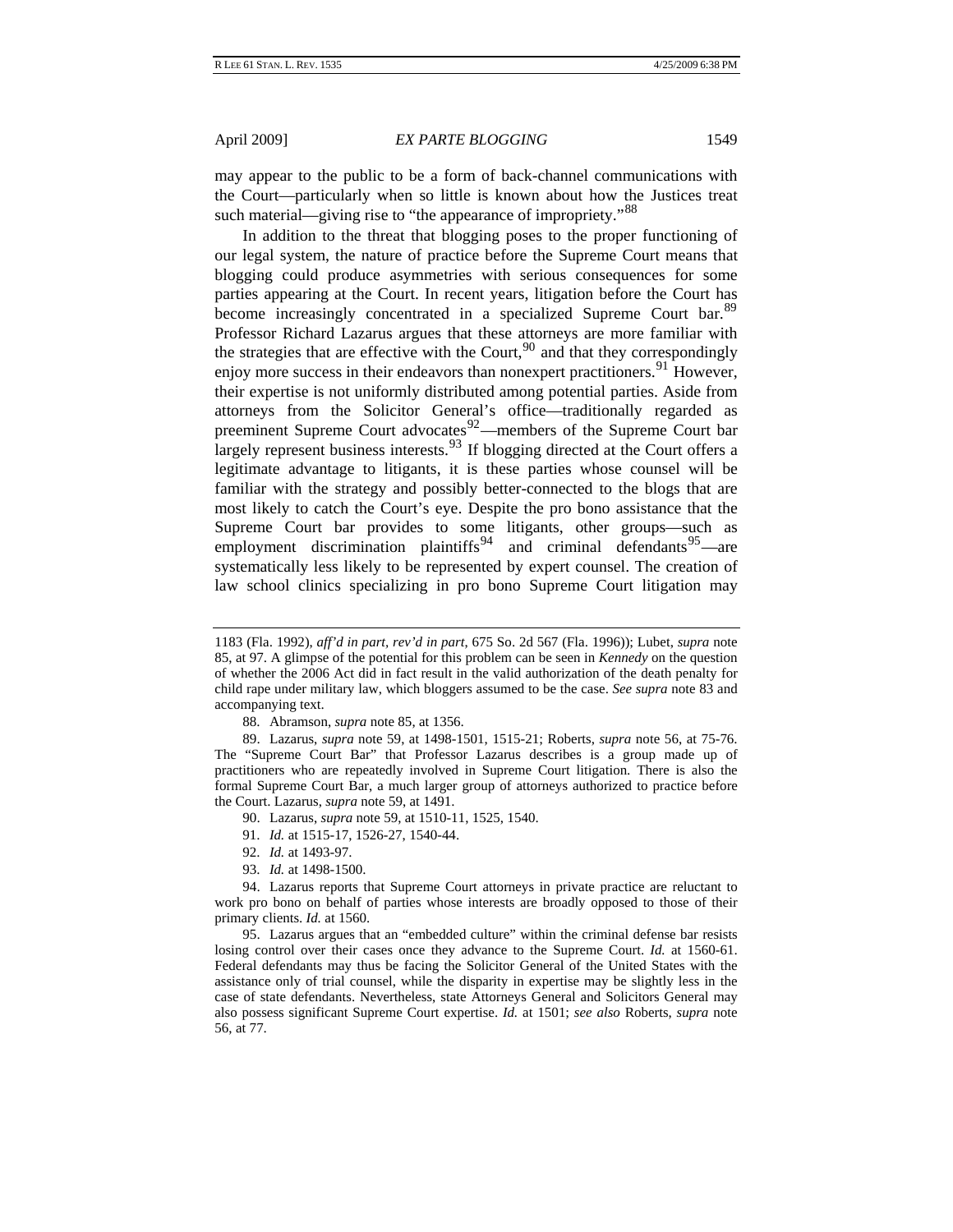<span id="page-16-0"></span>ameliorate the disparity, but does not erase it.<sup>[96](#page-16-1)</sup> Nonbusiness parties will therefore be at a further disadvantage if specialists have yet another tool at their disposal that they themselves do not or cannot use effectively. Moreover, if targeted blogging is effective at the certiorari stage, before many petitioners acquire expert pro bono assistance, whether through a clinic or otherwise,  $97$  the dominance of the Supreme Court bar and their business clients will be further magnified.

Thus, blogging directed at the Court by advocates endangers the impartiality of the Justices and the institutional legitimacy of the Court, and threatens to tilt the playing field in favor of certain interests. These risks appear substantial enough to potentially justify regulation. But are these problems already adequately controlled by the current framework of ethics rules?

#### A. *Publicity*

Blogging by lawyers is a form of publicity—attorneys present information about a case in a medium widely accessible to the public and thus to the decision makers. Because such publicity "tend[s] to prevent a fair trial in the courts, and otherwise prejudice<sup>[s]</sup> the due administration of justice,<sup> $98$ </sup> it has long been a matter of concern to the profession. The bar has historically discouraged lawyer-generated publicity,  $99<sup>6</sup>$  $99<sup>6</sup>$  with the 1908 Code of Ethics of the American Bar Association asserting that "[n]ewspaper publications by a lawyer as to pending or anticipated litigation" are "[g]enerally . . . to be condemned."<sup>[100](#page-16-5)</sup> There is a potential conflict between official condemnation of such speech and the First Amendment, of course, but the permissible contours of regulation have lately been illuminated by the Supreme Court.

In *Gentile v. State Bar of Nevada*, the Supreme Court considered whether the First Amendment shielded a Nevada attorney from discipline for statements he made at a press conference immediately after his client's indictment.<sup>[101](#page-16-6)</sup>

<span id="page-16-1"></span><sup>96.</sup> Many clinics are led by attorneys from firms with Supreme Court practices, and thus the clinics' cases are also limited by those lawyers' conflicts. *See* Lazarus, *supra* note 59, at 1560.

<sup>97.</sup> *Id.* at 1561.

<span id="page-16-3"></span><span id="page-16-2"></span><sup>98.</sup> ALA. STATE BAR ASS'N, CODE OF ETHICS R.17 (1887), *reprinted in* HENRY S. DRINKER, LEGAL ETHICS, app. F, at 356 (1953).

<span id="page-16-4"></span><sup>99.</sup> For the historical development of the pre-*Gentile* rules on publicity, see generally Brown, *supra* note 78, at 95-103; Mattei Radu, *The Difficult Task of Model Rule of Professional Conduct 3.6: Balancing the Free Speech Rights of Lawyers, the Sixth Amendment Rights of Criminal Defendants, and Society's Right to the Fair Administration of Justice*, 29 CAMPBELL L. REV. 497, 498-510 (2007); Jonathan M. Moses, Note, *Legal Spin Control: Ethics and Advocacy in the Court of Public Opinion*, 95 COLUM. L. REV. 1811, 1816-25 (1995).

<span id="page-16-6"></span><span id="page-16-5"></span><sup>100.</sup> ABA CANONS OF PROF'L ETHICS Canon 20 (1908), *reprinted in* THOMAS HUGHES, ETHICS OF THE PRACTICE OF THE LAW 86 (1909).

<sup>101. 501</sup> U.S. 1030, 1033 (1991).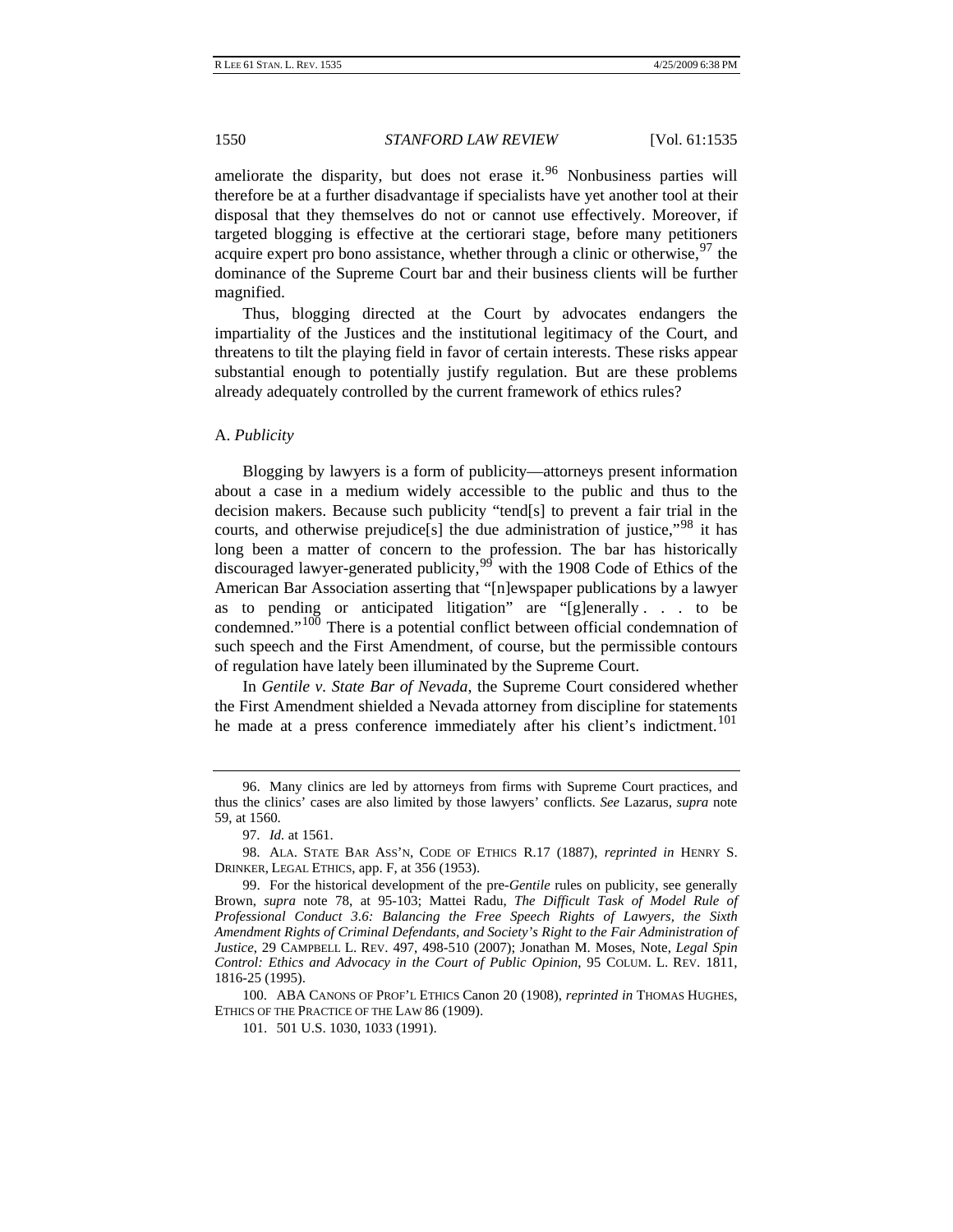Money and cocaine had been stolen from a safe-deposit vault rented by police for undercover drug investigations, and the police blamed Gentile's client, the vault company owner.<sup>[102](#page-17-0)</sup> At the press conference, Gentile informed reporters that the evidence indicated his client was not involved in the crime, and moreover, that prosecutors were attempting to pin the crime on him rather than pursuing the likely thief, a corrupt police detective.<sup>[103](#page-17-1)</sup> In a fractured decision, the Court reversed Gentile's reprimand because the Nevada rule banning publicity contained a vague safe harbor for statements of "the general nature of the . . . defense."[104](#page-17-2) However, the Court also held that the First Amendment is compatible with a rule prohibiting lawyers from making extrajudicial statements with a "substantial likelihood of materially prejudic[ing]" an adjudicative proceeding.[105](#page-17-3) Such a standard would not be constitutional if applied to the press,  $106$  but "[l]awyers representing clients in pending cases are key participants in the criminal justice system, and the State may demand some adherence to the precepts of that system in regulating their speech as well as their conduct." $10<sup>7</sup>$  Thus, the "substantial likelihood of material prejudice" standard provides sufficient protection for their limited First Amendment rights. $108$ 

Undergirded by *Gentile*, the current ABA Model Rule 3.6 governing publicity provides that:

A lawyer who is participating or has participated in the investigation or litigation of a matter shall not make an extrajudicial statement that the lawyer knows or reasonably should know will be disseminated by means of public communication and will have a substantial likelihood of materially prejudicing an adjudicative proceeding in the matter.<sup>[109](#page-17-7)</sup>

The rule also contains a list of statements specifically permitted, including "information contained in a public record," $1^{10}$  and an exemption for any statement "required to protect a client from the substantial undue prejudicial effect of recent publicity not initiated by the lawyer or the lawyer's client."<sup>[111](#page-17-9)</sup> The net effect of these loopholes and the "substantial likelihood of material prejudice" standard is that a good deal of publicity—particularly the sort likely

<sup>102.</sup> *Id.* at 1039-40 (Kennedy, J., concurring).

<sup>103.</sup> *Id.* at 1034.

<span id="page-17-2"></span><span id="page-17-1"></span><span id="page-17-0"></span><sup>104.</sup> *Id.* at 1048 (Kennedy, J., opinion of the Court) (alteration in original) (quoting NEV. SUP. CT. R. 177(3)(a) (repealed 2006)).

<sup>105.</sup> *Id.* at 1075 (Rehnquist, C.J., opinion of the Court).

<span id="page-17-4"></span><span id="page-17-3"></span><sup>106.</sup> *Id.* at 1070-71 (acknowledging "clear and present danger" standard for regulation of media speech about pending litigation).

<span id="page-17-9"></span><span id="page-17-8"></span><span id="page-17-7"></span><span id="page-17-6"></span><span id="page-17-5"></span><sup>107.</sup> *Id.* at 1074. Justice Kennedy disagreed with this analysis, arguing forcefully that lawyers representing clients in pending litigation should be entitled to full protection for their extrajudicial speech. *Id.* at 1053-54 (Kennedy, J., dissenting).

<sup>108.</sup> *Id.* at 1075 (Rehnquist, C.J., opinion of the Court).

<sup>109.</sup> MODEL RULES OF PROF'L CONDUCT R. 3.6(a) (2002).

<sup>110.</sup> *Id.* R. 3.6(b)(2).

<sup>111.</sup> *Id.* R. 3.6(c).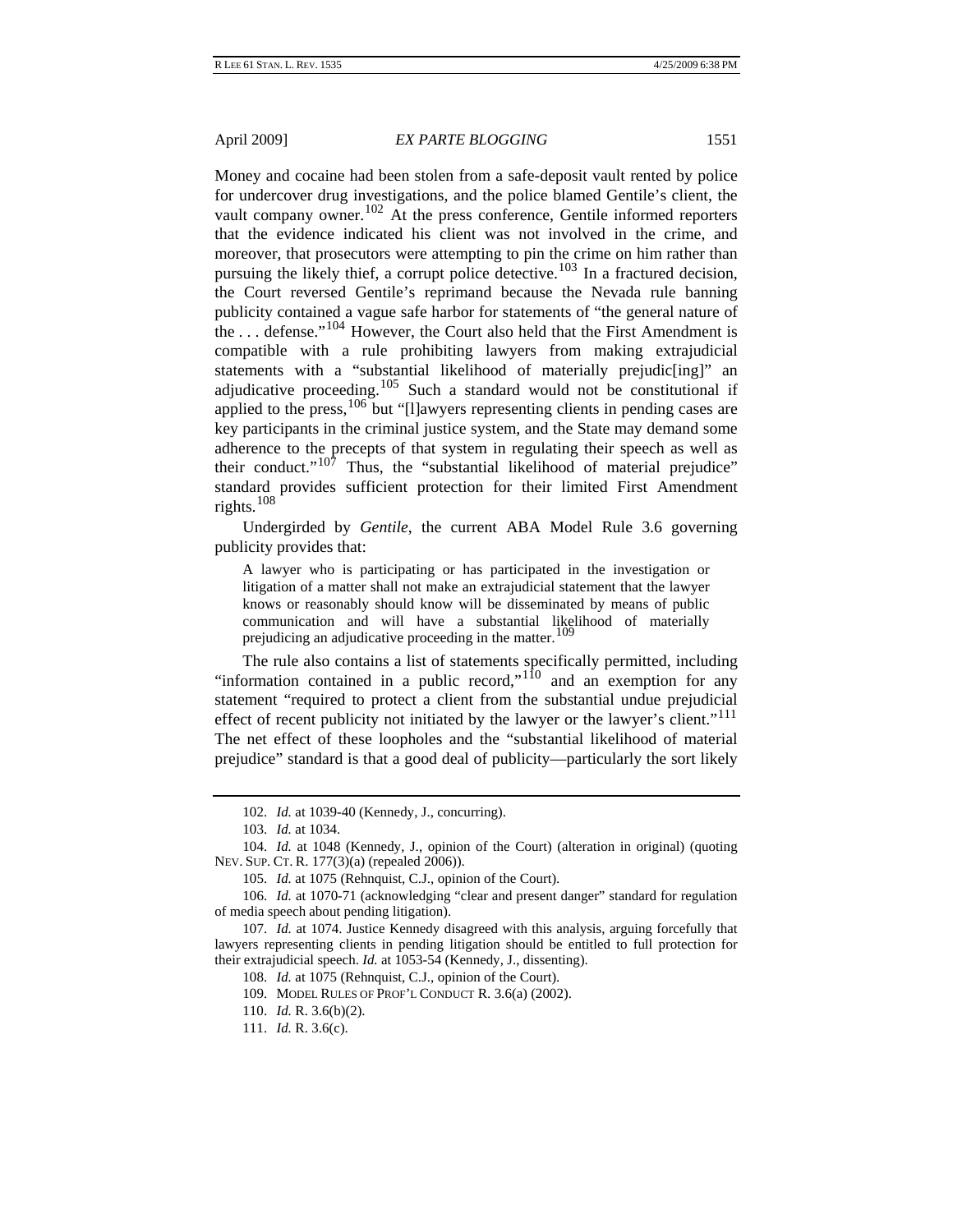to be contained in blog posts directed at the Supreme Court—is perfectly permissible. $112$ 

First, to the extent that blogging directed at the Court consists of repackaging arguments and information already contained in filed briefs or offered at oral argument, it will fall within the safe harbor for "information contained in a public record."<sup>[113](#page-18-1)</sup> Second, where there has already been unfavorable public discussion initiated by third parties—as could quite plausibly occur in an active Supreme Court case—counsel for a litigant is authorized to state "such information as is necessary to mitigate the recent adverse publicity."[114](#page-18-2) These two provisions alone curtail the usefulness of Rule 3.6 in addressing the blogging problem.

Finally, the "material prejudice" standard will be difficult to satisfy in appellate litigation. As a threshold matter, the scope of the rule's operative language appears broad enough to potentially encompass appellate proceedings, even though the rule is clearly aimed primarily at publicity associated with trials. But comment 6 cautions that the "nature of the proceeding" affects what constitutes material prejudice, and nonjury proceedings are deemed least sensitive to extrajudicial speech.<sup>[115](#page-18-3)</sup> This presumption is consistent with the general design of our legal system, in which judges are supposed to be able to filter information dispassionately and use only that which is appropriate in reaching their decisions.<sup>[116](#page-18-4)</sup> Moreover, Rule 3.6 is designed to prevent inflammatory or misleading statements, while the statements most likely to move the Court will probably be rational legal arguments.[117](#page-18-5) And even beyond the theoretical resistance of judges to prejudice and the inaptness of the rule to appellate-style arguments, there is a further practical obstacle. Would the Justices publicly declare that the United States Supreme Court is *substantially likely to be materially prejudiced* by an argument in a blog post, as *Gentile* suggests they must in order to constitutionally uphold the application of the rule to a lawyer-blogger?<sup>[118](#page-18-6)</sup>

- 114. *Id.* R. 3.6(c); *see also* Brown, *supra* note 78, at 109-11.
- 115. MODEL RULES OF PROF'L CONDUCT R. 3.6 cmt. 6.
- 116. *See* Moses, *supra* note 99, at 1835-36.

<span id="page-18-5"></span><span id="page-18-4"></span><span id="page-18-3"></span><span id="page-18-2"></span>117. For the same reason, Rule 3.8(f), which prohibits prosecutors from "making extrajudicial comments that have a substantial likelihood of heightening public condemnation of the accused," probably does not have any application to Supreme Court blogging. Public condemnation of Mr. Burton (convicted of rape, robbery, and burglary) would undoubtedly have been unaffected if the state had declared that his habeas petition was jurisdictionally barred because he had made an earlier petition before exhausting his state-law appeals on all claims. *See supra* notes 65-66 and accompanying text. But regardless of the official rule, the culture of the Solicitor Generals' and Attorney Generals' offices might constrain their use of the blogging approach.

<span id="page-18-6"></span>118. *See* Moses, *supra* note 99, at 1837 ("[I]t would seem nonsensical for a Court to conclude that public comments by a lawyer are substantially likely to influence it.").

<span id="page-18-1"></span><span id="page-18-0"></span><sup>112.</sup> Even in its core domain of trial publicity, Rule 3.6 allows considerable latitude to attorneys. *See* Brown, *supra* note 78, at 106-12.

<sup>113.</sup> MODEL RULES OF PROF'L CONDUCT R. 3.6(b)(2).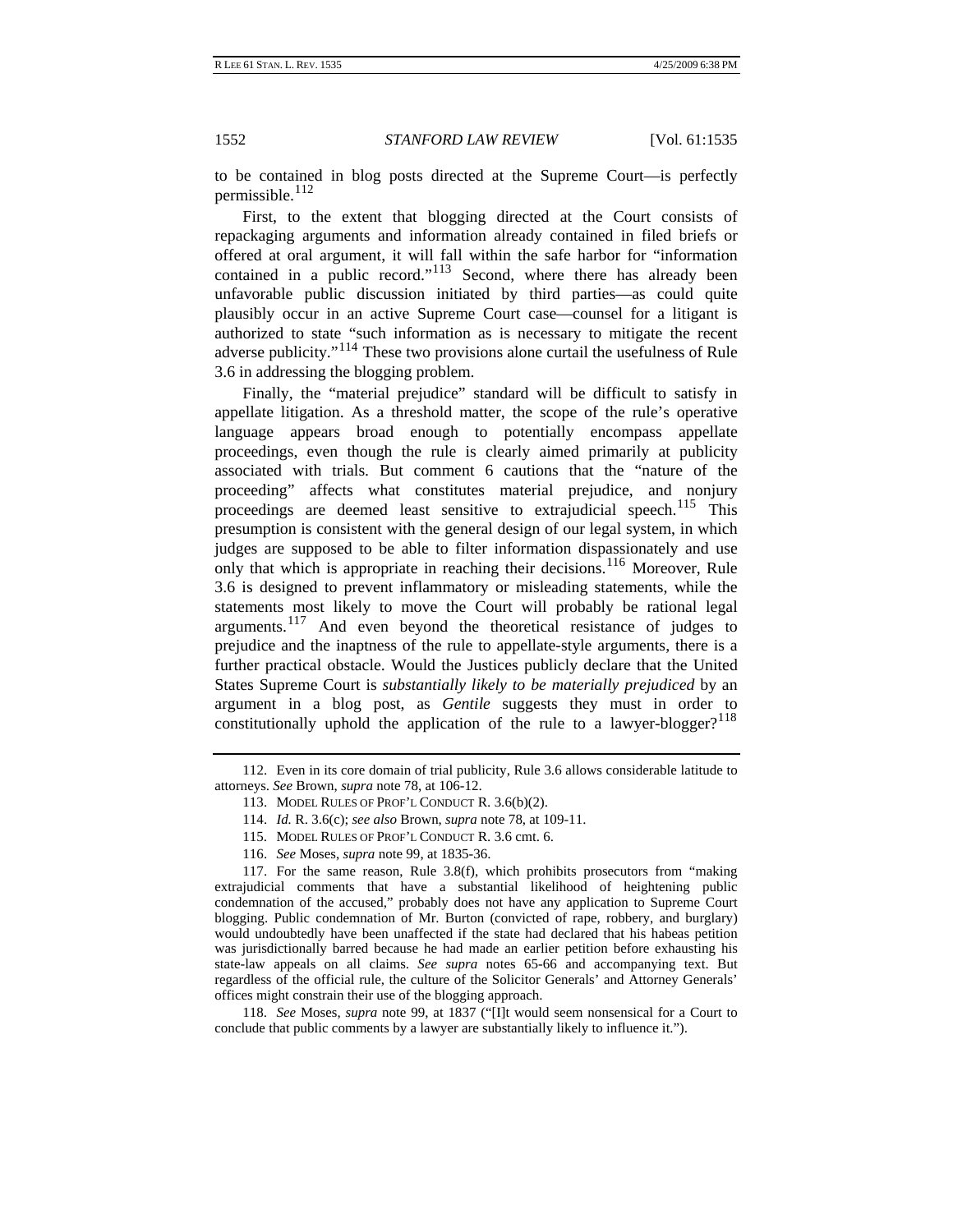Would a state Supreme Court dare make the indirect accusation by disciplining a member of its own bar on those grounds?

As a result of these limitations, Rule 3.6 appears unlikely to prohibit either a conventional op-ed campaign $119$  or shadow-briefing by blog post. The former conclusion is in line with the sense that one gathers from legal scholars, most of whom seem to regard editorials as ethically acceptable.<sup>[120](#page-19-1)</sup> Whether or not opeds are tolerable, however, there is reason for greater concern about blogging. Although the audience for a legal blog is probably smaller than for a major newspaper,<sup>[121](#page-19-2)</sup> it may still contain relevant Justices and clerks, and the selfselected nature of its audience means that a blogger can present arguments in more sophisticated terms. A blogger can refer to "subject-matter jurisdiction" or provide the citation to a case that supports her point; the copy editor of the *Washington Post* would get out his red pencil. A blogger also has complete control over the timing of a blog post, whereas a newspaper will have its own priorities as to when it wishes to run an editorial. Consequently, unless the Justices are impervious to speech directed at them from outside the Court, no matter what the medium, blogs may be more persuasive and have greater impact on the Court than newspapers. To protect the impartial administration of justice, greater control of blogs would befit their greater danger.<sup>[122](#page-19-3)</sup>

<span id="page-19-0"></span><sup>119.</sup> The editorials that Professor Lazarus identified as related to petitions for certiorari do not appear to be written by lawyers associated with the cases, and thus they are distinct from the central focus of this Note. *See* Lazarus, *supra* note 59, at 1525 n.155 (citing Paul Atkins, Op-Ed, *A Serious Threat to Our Capital Markets*, WALL ST. J., June 10, 2006, at A12; Theodore J. Boutrous, Jr., Op-Ed, *Due Process for Exxon*, WALL ST. J., Oct. 23, 2007, at A18; Editorial, *Calling All Plaintiffs*, WALL ST. J., May 2, 2006, at A16). However, it would be possible for similar op-eds to be orchestrated by the counsel of record in a case, and an attorney can violate ethics rules by using another person to perform an activity that the attorney would be prohibited from doing herself. MODEL RULES OF PROF'L CONDUCT R. 8.4(a).

<span id="page-19-1"></span><sup>120.</sup> *See* Lazarus, *supra* note 59, at 1525 (mentioning without disapproval efforts of the Supreme Court bar to generate editorials). In dismissing the possibility that an attorney writing a blog post instead of an amicus brief could be committing an ethics violation, Professor Volokh asserts that "[a] blog post is no more an ex parte communication than a published law review article or an op-ed in the *New York Times*." Volokh, *supra* note 39, at 1096 & n.10. Volokh has located the potential ethics issue in the ex parte rule, discussed *infra* at Part II.B, but he clearly believes that newspaper editorials are proper. *But see* Moses, *supra* note 99, at 1837 ("Under the current rules, attempts to use the press to influence judges might be considered unethical as they involve extrajudicial publicity designed to influence . . . an adjudicative proceeding.").

<span id="page-19-2"></span><sup>121.</sup> SCOTUSblog might get ten to fifteen thousand hits on an ordinary weekday; the Washington Post reaches about seven hundred thousand subscribers. *See* Frank Ahrens, *Washington Post Staffers Take Early Retirement*, WASH. POST, June 1, 2006, at D1 (reporting circulation figures for the *Washington Post*).

<span id="page-19-3"></span><sup>122.</sup> It could be argued, however, that given the demographics of the Court, the Justices are more likely to be exposed to newspapers and other traditional print media than to blogs. On the other hand, to the extent that the clerks have any influence on the Court's actions—a controversial question in its own right—it might similarly be argued that the clerks are more likely to read blogs than the *Wall Street Journal*.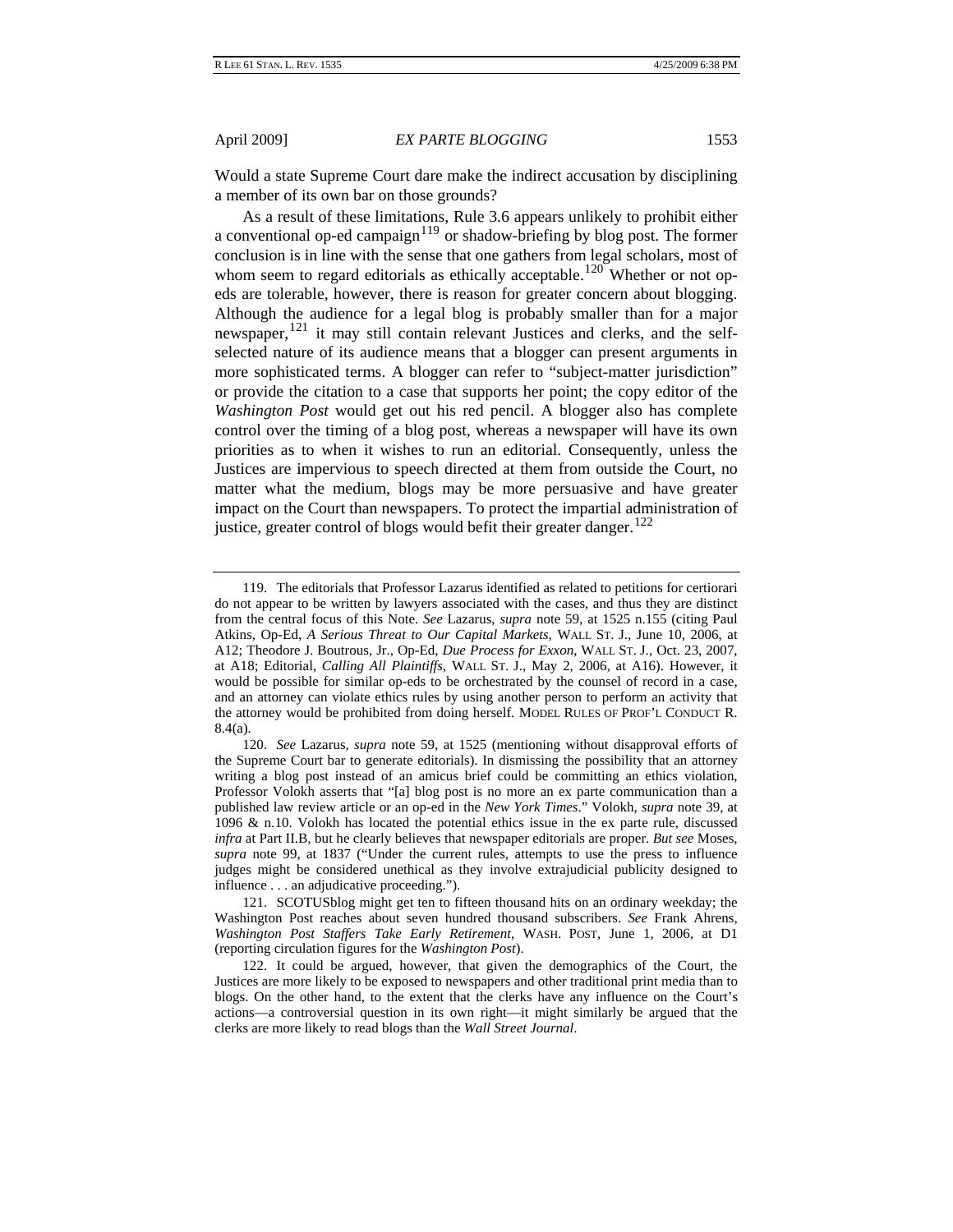<span id="page-20-0"></span>Similarly, law review articles could also theoretically be a form of publicity, but they typically pose little risk of unduly influencing a proceeding. Like a blog post, they can advance complex arguments in legal terminology, and they are likely to reach a judicial audience. However, unlike a blog post or even a newspaper editorial—traditional law review articles are rather unlikely to be made to order for the particular case at hand. Because of the long lead time necessary to research and write a substantial piece, plus the further delay before publication, it will be uncommon for a law review article to have been drafted with the aim of influencing a pending case.<sup>[123](#page-20-1)</sup> Rarely, then, will a traditional law review raise concerns akin to those caused by blogs.

On the other hand, as the news media and law reviews themselves adapt to the Internet, the attributes of blogging will begin to surface in those contexts as well. In addition to publishing a thick volume of scholarship each year, law reviews now increasingly maintain online sites presenting brief pieces with a potentially shorter publication  $\log$ ,  $124$  These pieces might well be tailor-made for a particular case and would create the same risks as a blog post. To the extent that law reviews or newspapers come to share the relevant characteristics of blogs, they should logically merit the same ethics treatment as well.

#### B. *Ex Parte Communications by Attorneys to Judges*

Another ethics principle that might speak to blogging is the long-standing ban on ex parte communications to judges. Driven by the same desire to preserve the decision maker's impartiality that animates the prohibition on publicity, the profession has long cautioned lawyers not to communicate with judges ex parte. The 1887 Alabama Code of Ethics declared that "[i]t is bad practice for an attorney to communicate or argue privately with the judge as to the merits of his cause," $125$  and the ABA's 1908 Code<sup>[126](#page-20-4)</sup> and early twentieth century manuals of ethics<sup>[127](#page-20-5)</sup> echoed the admonishment. The details of the

<span id="page-20-1"></span><sup>123.</sup> There may be exceptions to this, especially where a high-profile case in the lower courts is deemed likely to eventually reach the Supreme Court, or an industry repeatedly faces litigation involving a particular issue. *See* Exxon Shipping Co. v. Baker, 128 S. Ct. 2605, 2626 n.17 (2008); Shireen A. Barday, Note, *Punitive Damages, Remunerated Research, and the Legal Profession*, 61 STAN. L. REV. 711 (2008) (examining publication by law reviews of industry-funded research on punitive damages).

<span id="page-20-2"></span><sup>124.</sup> For example, the *Yale Law Journal* offers the Pocket Part, at http://yalelawjournal.org (last visited Mar. 5, 2009). Similarly, a consortium of law journals seven schools, including Stanford, supports The Legal Workshop, at http://legalworkshop.org (last visited Apr. 22, 2009).

<span id="page-20-3"></span><sup>125.</sup> ALA. STATE BAR ASS'N, CODE OF ETHICS R.15 (1887), *reprinted in* DRINKER, *supra* note 98, app. F, at 356.

<span id="page-20-4"></span><sup>126.</sup> ABA CANONS OF PROF'L ETHICS Canon 3 (1908), *reprinted in* HUGHES, *supra* note 100, at 81 ("A lawyer should not communicate or argue privately with the Judge as to the merits of a pending cause  $\dots$ .").

<span id="page-20-5"></span><sup>127.</sup> GLEASON L. ARCHER, ETHICAL OBLIGATIONS OF THE LAWYER 205 (1910) ("It is improper, therefore, for the lawyer to attempt to discuss a case with the presiding judge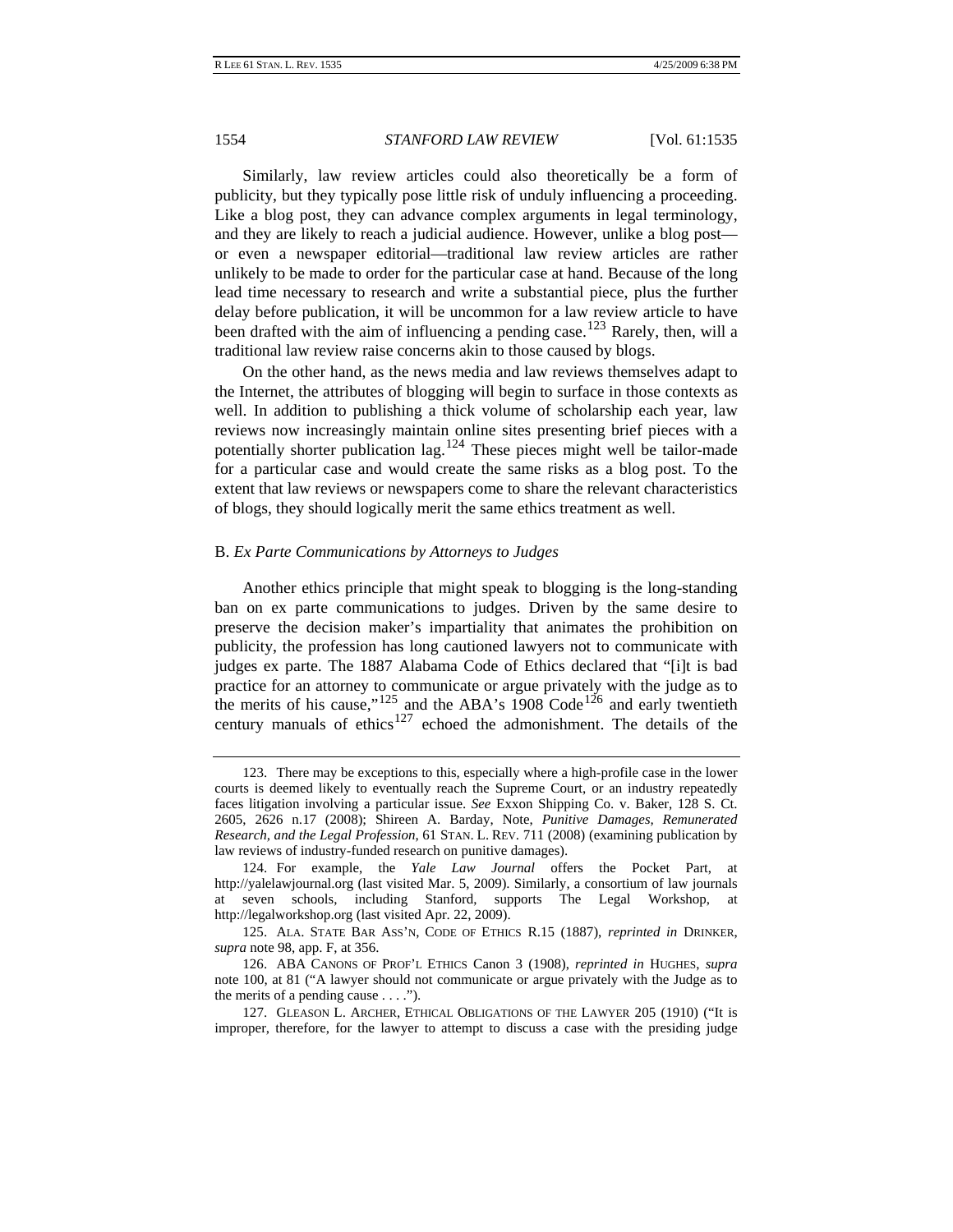prohibition have evolved over time,  $128$  but the modern ABA rule entitled "Impartiality and Decorum of the Tribunal" states that "[a] lawyer shall not: (a) seek to influence a judge, juror, prospective juror, or other official by means prohibited by law; [or] (b) communicate *ex parte* with such a person during the proceeding unless authorized to do so by law or court order."<sup>[129](#page-21-1)</sup>

Many states retain an older version of the rule,  $130$  containing exceptions authorizing communication under certain circumstances, including if the communication is "[i]n writing if the lawyer promptly delivers a copy of the writing to opposing counsel." $131$ 

Because the interests justifying the ex parte rule are closely analogous to those supporting the publicity rule, and because it too restricts the speech of only those lawyers involved in a proceeding<sup>[132](#page-21-4)</sup> and only for the duration of the proceeding, it is almost certainly constitutional under *Gentile*. [133](#page-21-5) Indeed, the classic forms that ex parte speech takes—private conversation or correspondence with a judge—have even less value to society than Gentile's public dissemination of information about the integrity of the legal system.<sup>[134](#page-21-6)</sup> As applied to blogging, of course, the contributing-to-the-public-debate aspect of *Gentile* would resurface, but regulation might still be possible.<sup>[135](#page-21-7)</sup> "Even outside the courtroom," the Court has established that "lawyers in pending cases [are] subject to ethical restrictions on speech to which an ordinary citizen would not be."<sup>[136](#page-21-8)</sup> Moreover, "a universal and long-established tradition of prohibiting certain conduct creates a strong presumption that the prohibition is constitutional."[137](#page-21-9) The traditional ex parte restriction is manifestly necessary to

130. *See* MODEL CODE OF PROF'L RESPONSIBILITY DR 7-110(b) (1983).

<span id="page-21-3"></span><span id="page-21-2"></span>131. N.Y. COMP. CODES R. & REGS., tit. 22, § 1200.41(b)(2) (2007) (effective through Mar. 31, 2009); *accord* CAL. R. OF PROF'L CONDUCT R. 5-300(B)(4) (2008).

<span id="page-21-4"></span>132. While Rule 3.5 is not explicitly limited to the lawyers involved in a particular proceeding, such an interpretation is implied by the phrase "during the proceeding." In light of this and the traditional understanding of ex parte communications, *see* RESTATEMENT (THIRD) OF THE LAW GOVERNING LAWYERS  $\S$  113(1) (2000), it is reasonable to interpret the rule as applying to only those lawyers representing parties or amici in a case.

<span id="page-21-5"></span>133. Gentile v. State Bar of Nevada, 501 U.S. 1030, 1075 (1991) (Rehnquist, C.J., opinion of the Court) ("[The publicity rule] is constitutional under this analysis, for it is designed to protect the integrity and fairness of a State's judicial system, and it imposes only narrow and necessary limitations on lawyers' speech.").

134. *See id.* at 1069.

135. *See infra* Part III.C.

136. *Gentile*, 501 U.S. at 1071 (citing *In re* Sawyer, 360 U.S. 622 (1959)).

<span id="page-21-9"></span><span id="page-21-8"></span><span id="page-21-7"></span><span id="page-21-6"></span>137. Republican Party of Minn. v. White, 536 U.S. 765, 785 (2002) (internal quotations omitted) (analyzing restriction on speech by judicial candidates).

except in open court."); GEO. W. WARVELLE, ESSAYS IN LEGAL ETHICS 191 (2d ed. 1920) ("It is gross impropriety for counsel to discuss his pending cases with the judge or to privately argue their merits, or to address to him private communications respecting his causes in court.").

<span id="page-21-1"></span><span id="page-21-0"></span><sup>128.</sup> *See* Abramson, *supra* note 85, at 1385-90 (discussing changes since 1969 version).

<sup>129.</sup> MODEL RULES OF PROF'L CONDUCT R. 3.5 (2002).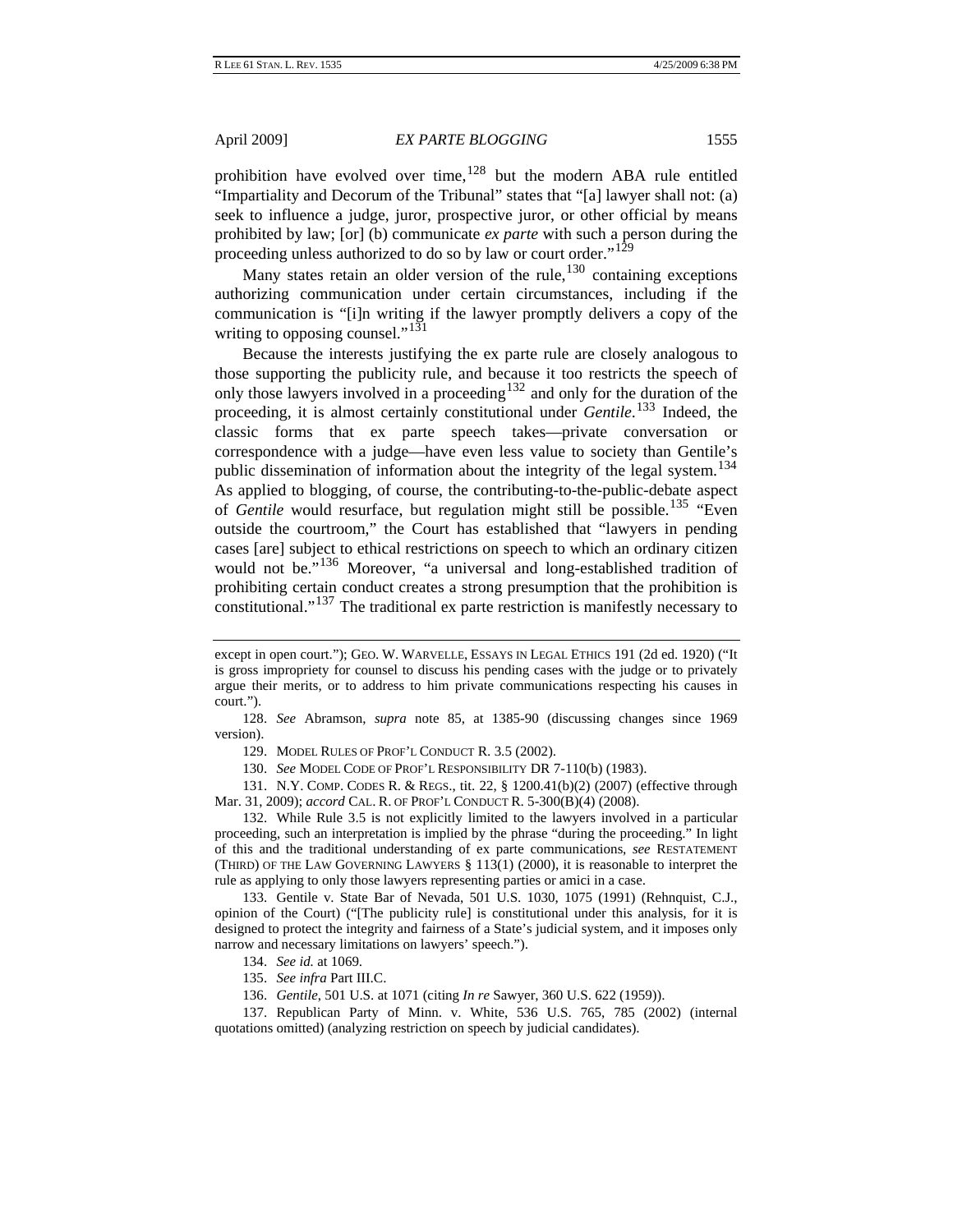serve the state's substantial interest in the fair operation of the legal system, and narrowly tailored to do so, as it restricts only speech by lawyers to court officials during pending litigation. It is thus presumably constitutional.

On the other hand, as currently defined, the ex parte rule probably does not apply to blogging. This is unfortunate. Blogging directed at the Court by an attorney in a case fits closely with the reasons underlying the ex parte rule: it supplies the judge with one-sided and thus potentially flawed information, it impairs the impartiality of the judge, it may create the appearance of unfairness, and it interferes with the opposing party's right to notice and a response.<sup>[138](#page-22-0)</sup> In the case of a blog post, the other party may become aware of the communication because by its nature it is publicly accessible. But notice is not assured, and there is no guaranteed opportunity to reply. All in all, blogging hardly respects those "touchstones" of the ex parte rules, "even-handedness and due process."<sup>[139](#page-22-1)</sup> Yet despite generating risks corresponding to the justifications for the ex parte rule, blogging would probably not fall within the scope of the rule because blog posts would not be considered "communications."

Although blogging could be an attempt to communicate with a judge, it differs from the conventional forms of ex parte communication. A conversation or a letter is both more certain to actually reach a judge, and more private. A blog post, by contrast, is instantaneously available to a very large potential audience, including opposing counsel—and yet the judge and clerks may never read it. In these respects, a blog post is more like statements published in a newspaper or law review, neither of which have traditionally been understood to violate the rule against ex parte communication.<sup>[140](#page-22-2)</sup> But blogging allows the speaker to tailor his message to precisely appeal to the judge's sensibilities, at very low cost, and to begin making the message available at a time of the speaker's choosing. The novel nature of blogging, which is a form of public speech that incorporates the persuasive advantages of private communication,

<span id="page-22-0"></span><sup>138.</sup> Abramson, *supra* note 85, at 1355-56 (describing dangers of ex parte communications); Lubet, *supra* note 85, at 96-97 (same).

<span id="page-22-1"></span><sup>139.</sup> Randall T. Shepard, *Judicial Professionalism and the Relations Between Judges and Lawyers*, 14 NOTRE DAME J.L. ETHICS & PUB. POL'Y 223, 228 (2000).

<span id="page-22-2"></span><sup>140.</sup> *See* Volokh, *supra* note 39, at 1096 n.10 ("A blog post is no more an ex parte communication than a published law review article or an op-ed in the *New York Times*."). In the context of an alleged ex parte communication with an administrative agency by means of a newspaper advertisement, a Connecticut court noted that appellants were unable to cite any caselaw indicating that "contents of newspapers of general circulation constitute ex parte communications." Middlefield Citizens Action, Inc. v. Town of Middlefield Inland Wetland, No. 83209, 1999 WL 195882, at \*10 (Conn. Super. Ct. Mar. 25, 1999). On the other hand, Professor Edward Cheng suggests that the difference between published material and private ex parte communication "is only one of degree," but he believes that published works are generally less problematic because they are more reliable, accountable, and publicly available. Edward K. Cheng, *Independent Judicial Research in the* Daubert *Age*, 56 DUKE L.J. 1263, 1295-96 (2007); *cf.* Moses, *supra* note 99, at 1841 ("[L]awyers—either working alone or with public relations firms—attempt to spin the media in order . . . to get an ex parte message to a judge, prosecutor, or other legal decisionmaker.").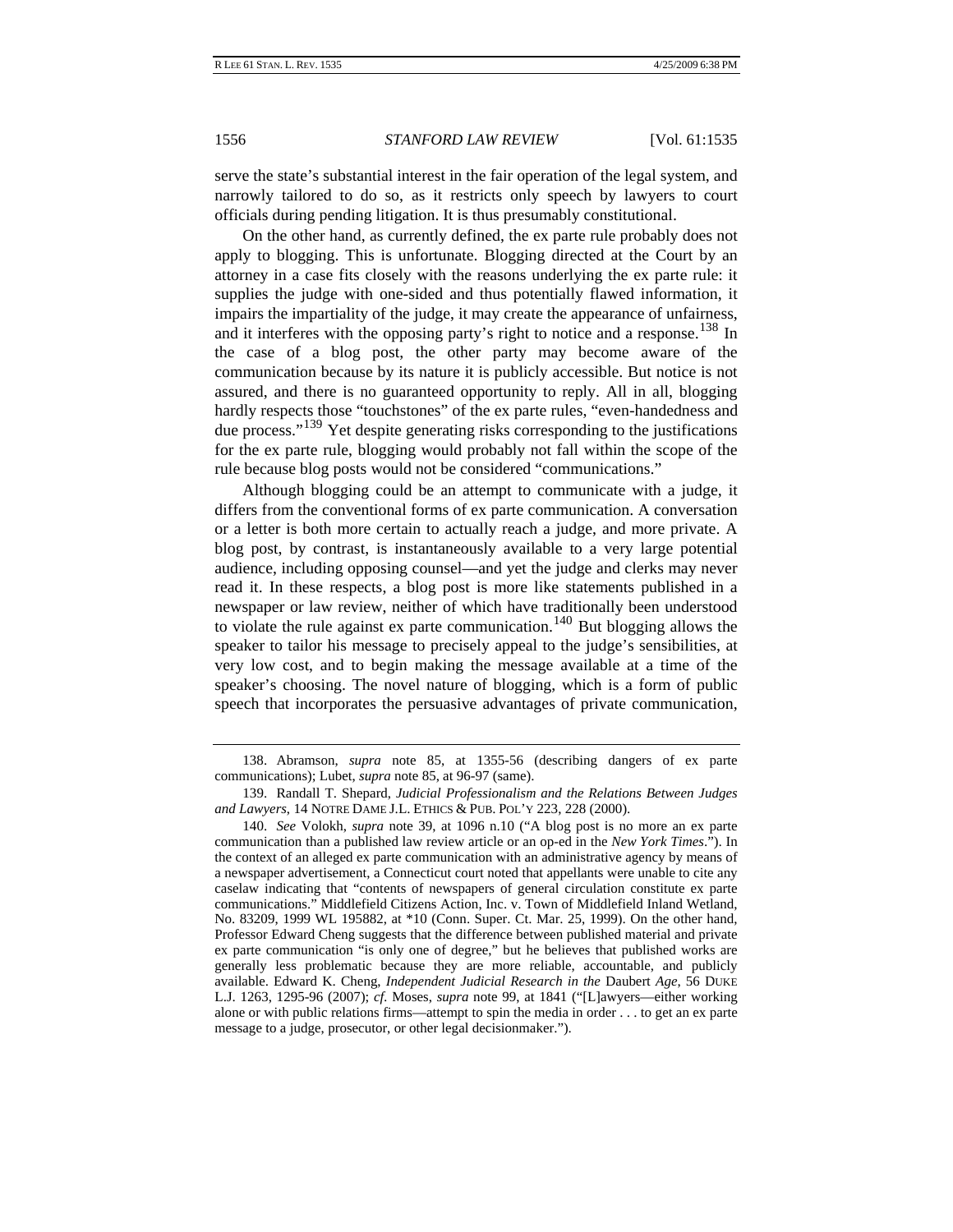<span id="page-23-0"></span>thus suggests the need to broaden the application of the term "communications." Until that happens, however, blogging will be unrestrained by the rule against ex parte communications by attorneys.

#### C. *Receipt of Ex Parte Communications by Judges*

It takes two to communicate, of course, and the problem of ex parte blogging might be attacked from the judge's side of the bench as well. Certainly the profession has long prohibited judges from engaging in or receiving ex parte communications,  $14\overline{1}$  under exactly the same rationales as the rule governing attorneys.[142](#page-23-2) The First Amendment permits such regulation because it concerns speech by government employees pursuant to their official duties.<sup>[143](#page-23-3)</sup> Currently, the ABA Model Code of Judicial Conduct states that, with certain exceptions, "[a] judge shall not initiate, permit, or consider ex parte communications, or consider other communications made to the judge outside the presence of the parties or their lawyers, concerning a pending or impending matter . . . ."[144](#page-23-4) Indeed, the prohibition against judges considering ex parte communications is more expansive than its counterpart rule for attorneys—it is intended to cover even communications "with lawyers, law teachers, and other persons who are not participants in the proceeding  $\dots$ <sup>[145](#page-23-5)</sup>

However, the same difficulty discussed above with respect to the attorney rule might apply to the judicial ex parte canon as well: widely disseminated statements might not be considered ex parte communications.<sup>[146](#page-23-6)</sup> Unlike the classic examples of ex parte communications, such as a private conversation or a letter, they are publicly available and the judge may never learn of them. When a judge or her clerks view a targeted blog post regarding a pending case, though, the circle has been closed. An attorney has posted information directed

<span id="page-23-1"></span><sup>141.</sup> ABA CANONS OF JUDICIAL ETHICS Canon 17 (1924), *reprinted in* DRINKER, *supra* note 98, app. D, at 331 ("A judge should not permit private interviews, arguments or communications designed to influence his judicial action, where interests to be affected thereby are not represented before him, except in cases where provision is made by law for *ex parte* application.").

<span id="page-23-2"></span><sup>142.</sup> Abramson, *supra* note 85, at 1355-56; Lubet, *supra* note 85, at 96-97; Elizabeth G. Thornburg, *The Curious Appellate Judge: Ethical Limits on Independent Research*, 28 REV. LITIG. 131, 136-38 (2008).

<span id="page-23-3"></span><sup>143.</sup> *See* Garcetti v. Ceballos, 547 U.S. 410, 421 (2006) (holding that memorandum written by deputy district attorney pursuant to job duties was not protected speech).

<sup>144.</sup> MODEL CODE OF JUDICIAL CONDUCT R. 2.9(A) (2007).

<span id="page-23-5"></span><span id="page-23-4"></span><sup>145.</sup> *Id.* cmt. 3. Thus, although there may be no direct ethical problem from a law professor's end when sending a copy of a law review article to a judge, the judge would not properly be able to read the article if it were considered a "communication," discussed below. *See* Volokh, *supra* note 39, at 1095 ("Most law professors want their law review articles to influence courts. . . . We sometimes even send reprints of our articles to the chambers of judges who are deciding cases to which the articles are relevant.").

<span id="page-23-6"></span><sup>146.</sup> *See* Thornburg, *supra* note 142, at 140 ("[M]any do not think of reading written materials as an 'ex parte communication.'").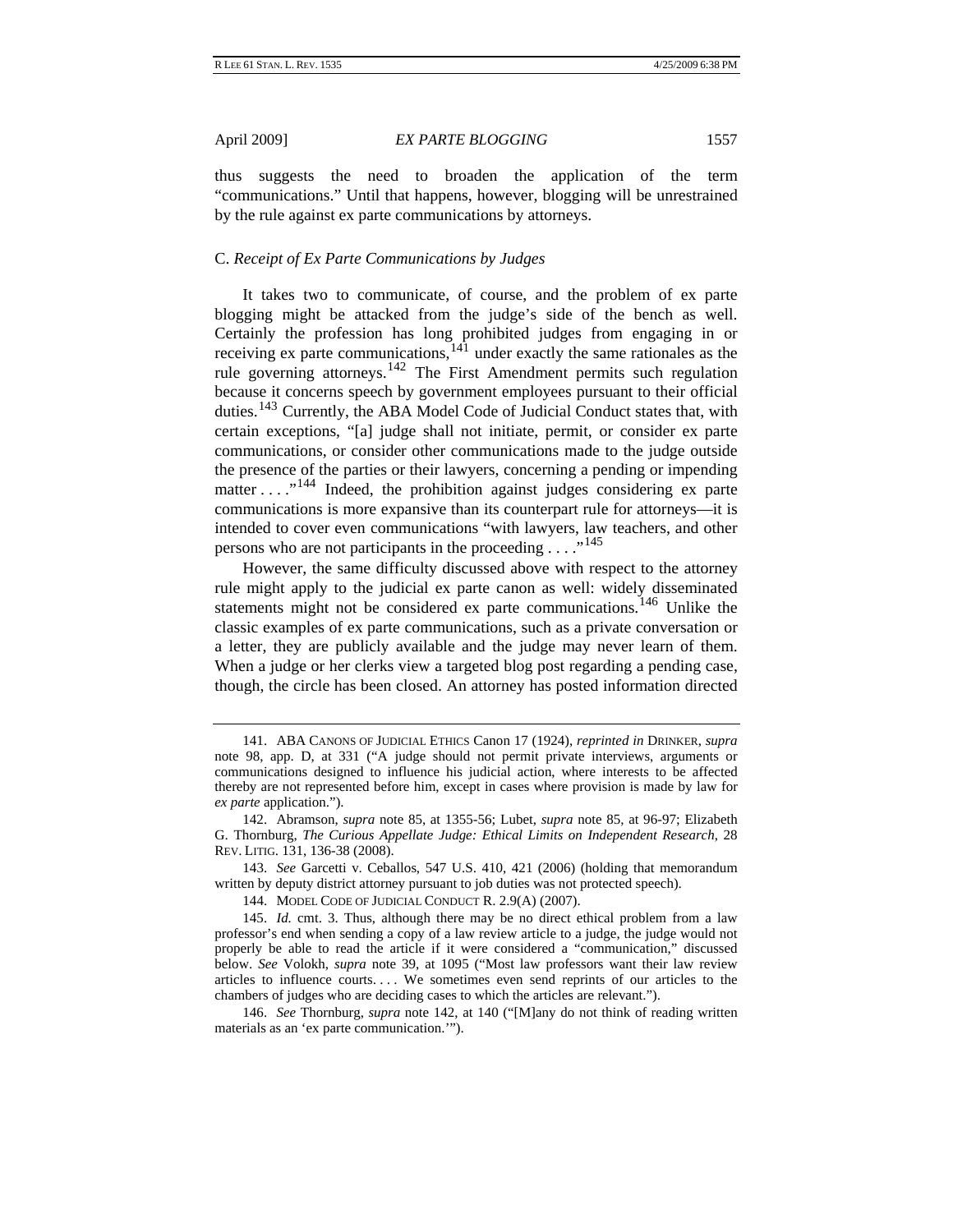at them, and it has been received. All of the dangers of ex parte communication materialize: damage to the judge's impartiality (or at least, the appearance thereof), lack of notice and reply, and potentially flawed arguments. It would thus be crucial to achieving the purposes of the ex parte rules to deter judges from seeking out such information, widely disseminated or not.

Indeed, the judicial rule and its comments broadly instruct judges and their  $\text{clerks}^{147}$  $\text{clerks}^{147}$  $\text{clerks}^{147}$  not to gather a variety of types of information, some of which might well be published. The model rule states that a judge "shall not investigate facts in a matter independently,"[148](#page-24-1) and comment 6 clarifies that this prohibition includes information available in electronic media.[149](#page-24-2) There has been some pressure on this point as judges grapple with their duty to assess the admissibility of expert testimony under the *Daubert* standard,<sup>[150](#page-24-3)</sup> but a significant fraction of judges feel that it is unethical even in the *Daubert*  context to look into the published scientific literature on a topic.<sup>[151](#page-24-4)</sup> If reading peer-reviewed journals about a general topic is impermissible under the ex parte canon, how much more so reading a legal blog post about the very case?

Judges are naturally allowed to conduct independent research into the law, as opposed to the facts of the case.<sup>[152](#page-24-5)</sup> They can read to their hearts' content the statutes, cases, and law review articles they find—these are the basic elements of the legal landscape. But if a judge wishes to avail himself or herself of the advice of a disinterested legal expert regarding "the law applicable to a proceeding," the Judicial Code declares that the parties in the case must receive notice and an opportunity to respond.<sup>[153](#page-24-6)</sup> Judges are clearly not supposed to

<span id="page-24-0"></span><sup>147.</sup> Rule 2.9(D) clarifies that law clerks should follow the ex parte precepts as well, and courts have applied the canon to the activities of clerks. *See, e.g.*, Kennedy v. Great Atl. & Pac. Tea Co., 551 F.2d 593 (5th Cir. 1977); Randolph v. State, 853 So. 2d 1051, 1057 n.6 (Fla. 2003); *see also* State v. Marcopolos, 572 S.E.2d 820, 824 (N.C. Ct. App. 2002) (prosecutor who gave document to judge's clerk violated rule against ex parte communication by lawyers).

<sup>148.</sup> MODEL CODE OF JUDICIAL CONDUCT R. 2.9(C).

<sup>149.</sup> *Id.* cmt. 6.

<span id="page-24-3"></span><span id="page-24-2"></span><span id="page-24-1"></span><sup>150.</sup> *See* Cheng, *supra* note 140, at 1265-68; George D. Marlow, *From Black Robes to White Lab Coats: The Ethical Implications of a Judge's Sua Sponte, Ex Parte Acquisition of Social and Other Scientific Evidence During the Decision-Making Process*, 72 ST. JOHN'S L. REV. 291, 292-98 (1998); Jack B. Weinstein, *Limits on Judges Learning, Speaking and Acting—Part I—Tentative First Thoughts: How May Judges Learn?*, 36 ARIZ. L. REV. 53 (1994). Indeed, Professor Thornburg describes the current situation as a "perfect storm of confusion" created by "the forces of curiosity, availability, and legal muddle." Thornburg, *supra* note 142, at 156.

<span id="page-24-4"></span><sup>151.</sup> Cheng, *supra* note 140, at 1275-78 (reporting a survey of eighty-one state appellate judges, of whom approximately a third felt that consulting a medical treatise or medical journal to inform a scientific admissibility ruling was "undesirable" or "very undesirable").

<span id="page-24-6"></span><span id="page-24-5"></span><sup>152.</sup> *See* Carducci v. Regan, 714 F.2d 171, 177 (D.C. Cir. 1983) (Scalia, J.) (stating that despite the background norm of adversarial presentation of issues, "we are not precluded from supplementing the contentions of counsel through our own deliberation and research").

<sup>153.</sup> MODEL CODE OF JUDICIAL CONDUCT R. 2.9(A)(2).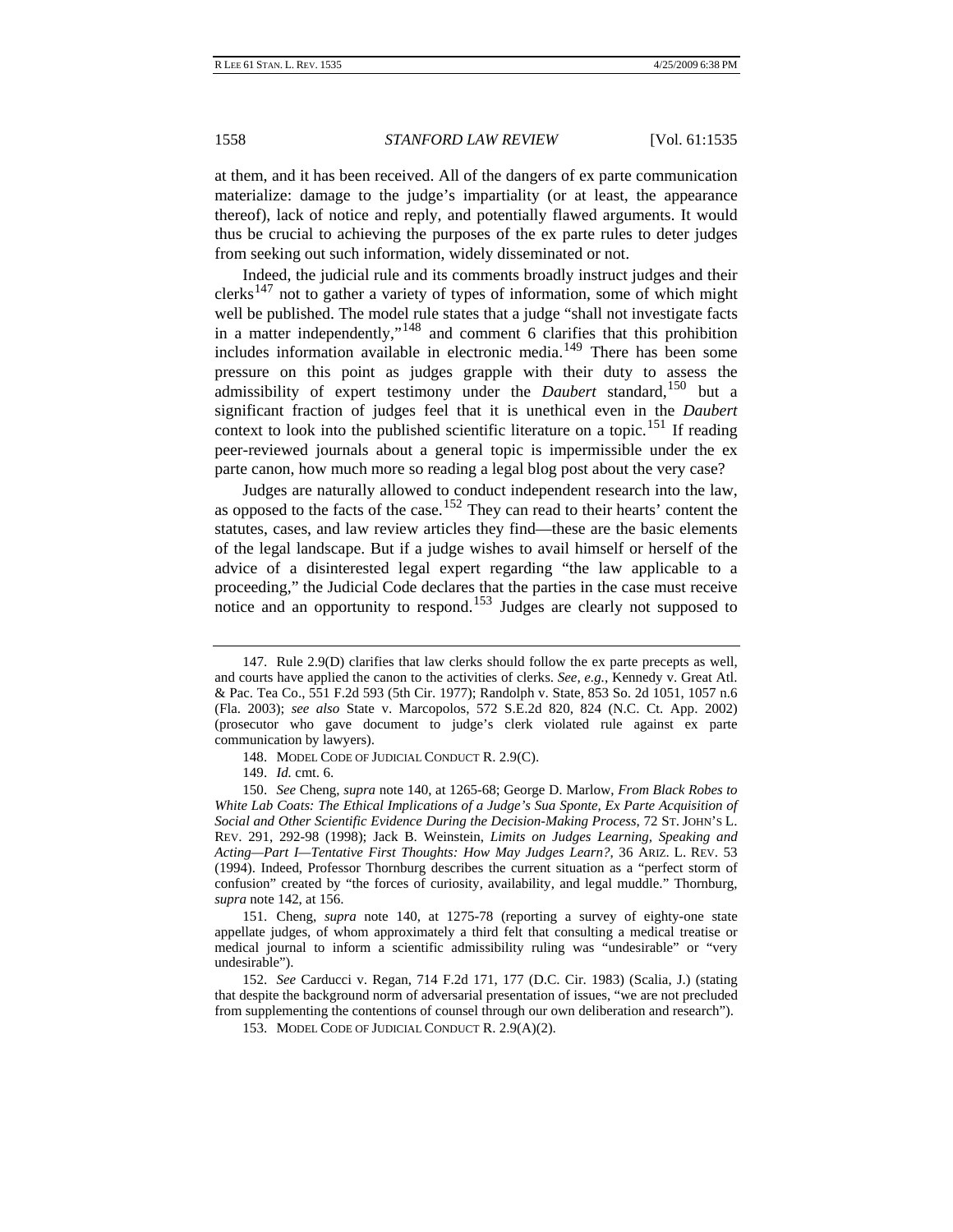seek legal analysis tailored to the case from outside chambers without providing procedural protections to the parties. Reading a blog post authored by counsel for one of the parties or amici—lawyers who don't even qualify as disinterested experts in the first place—would trample this principle.

Therefore, although the ethics rules for judges and those for attorneys both use the term "communication" in describing prohibited ex parte conduct, it is more likely that judges or clerks deliberately reading a blog post about a case pending before them would be deemed to have violated the Code of Judicial Conduct than that the blogger would be found to have violated the parallel rule for attorneys. Permitting a judge or clerk to read such material would frustrate the fundamental purposes of the judicial ex parte rule and would run counter to the spirit of the provisions established to insulate judges from outside input on their cases. Moreover, avoiding the appearance of impropriety assumes overriding importance when it comes to judicial behavior.<sup>[154](#page-25-0)</sup> A generous interpretation of the ex parte rule is thus called for to avoid the appearance of unfairness that will result from judges perusing relevant blogs while presiding over a case.

One small hitch then presents itself. The Code of Judicial Conduct may forbid judicial exposure to ex parte blogging, but the Justices of the Supreme Court do not officially subscribe to the Code. All state courts and the lower federal courts have adopted some version of the Code<sup>[155](#page-25-1)</sup>—not so the nation's highest court.<sup>156</sup> This is not to say that the Justices are heedless of the widely accepted norms of behavior befitting the judicial office, $157$  but only that

<span id="page-25-0"></span><sup>154.</sup> *Id.* R. 1.2 ("A judge shall act at all times in a manner that promotes public confidence in the independence, integrity, and impartiality of the judiciary . . . ."); *see also* Andrew L. Kaufman, *Judicial Ethics: The Less-Often Asked Questions*, 64 WASH. L. REV. 851, 854 (1989) ("[T]he basic rule of the Code of Conduct, the one to which all other rules are mere commentary, reflects this concern: judges should avoid not only impropriety but the appearance of impropriety in all things relating to their office.").

<span id="page-25-1"></span><sup>155.</sup> Sarah Schultz, Note, *Misconduct or Judicial Discretion: A Question of Judicial Ethics in the Connecticut Supreme Court*, 40 CONN. L. REV. 549, 562 (2007).

<span id="page-25-2"></span><sup>156.</sup> Andrew L. Kaufman, *Judicial Correctness Meets Constitutional Correctness: Section 2C of the Code of Judicial Conduct*, 32 HOFSTRA L. REV. 1293, 1324 (2004); Schultz, *supra* note 155, at 563. An argument can be made that the text of the federal code's compliance section encompasses the Justices, but the introduction does not list the Supreme Court as being among the courts covered by the code. *See* CODE OF CONDUCT FOR UNITED STATES JUDGES (2009), *available at* http://www.uscourts.gov/library/codeOfConduct/ Revised\_Code\_Effective\_July-01-09.pdf; Comments of the American Bar Association Regarding Proposed Revisions to the Code of Conduct for United States Judges, cmt. 1 (Apr. 18, 2008), *available at* http://www.abanet.org/poladv/letters/judiciary/ 2008apr18\_conduct\_l.pdf.

<span id="page-25-3"></span><sup>157.</sup> One certainly hopes that they are no longer as cavalier about ex parte contact as was Justice Frankfurter, who engaged in unmistakable violations of the principle both as an attorney and, later, as a Justice during *Brown v. Board of Education*. HARLAN B. PHILLIPS, FELIX FRANKFURTER REMINISCES 98-101 (1960) (describing how Frankfurter, of counsel in *Stettler v. O'Hara*, 243 U.S. 629 (1917), met privately with Chief Justice White to persuade him not to permit the attorneys of record to submit the case on the briefs); Norman Silber,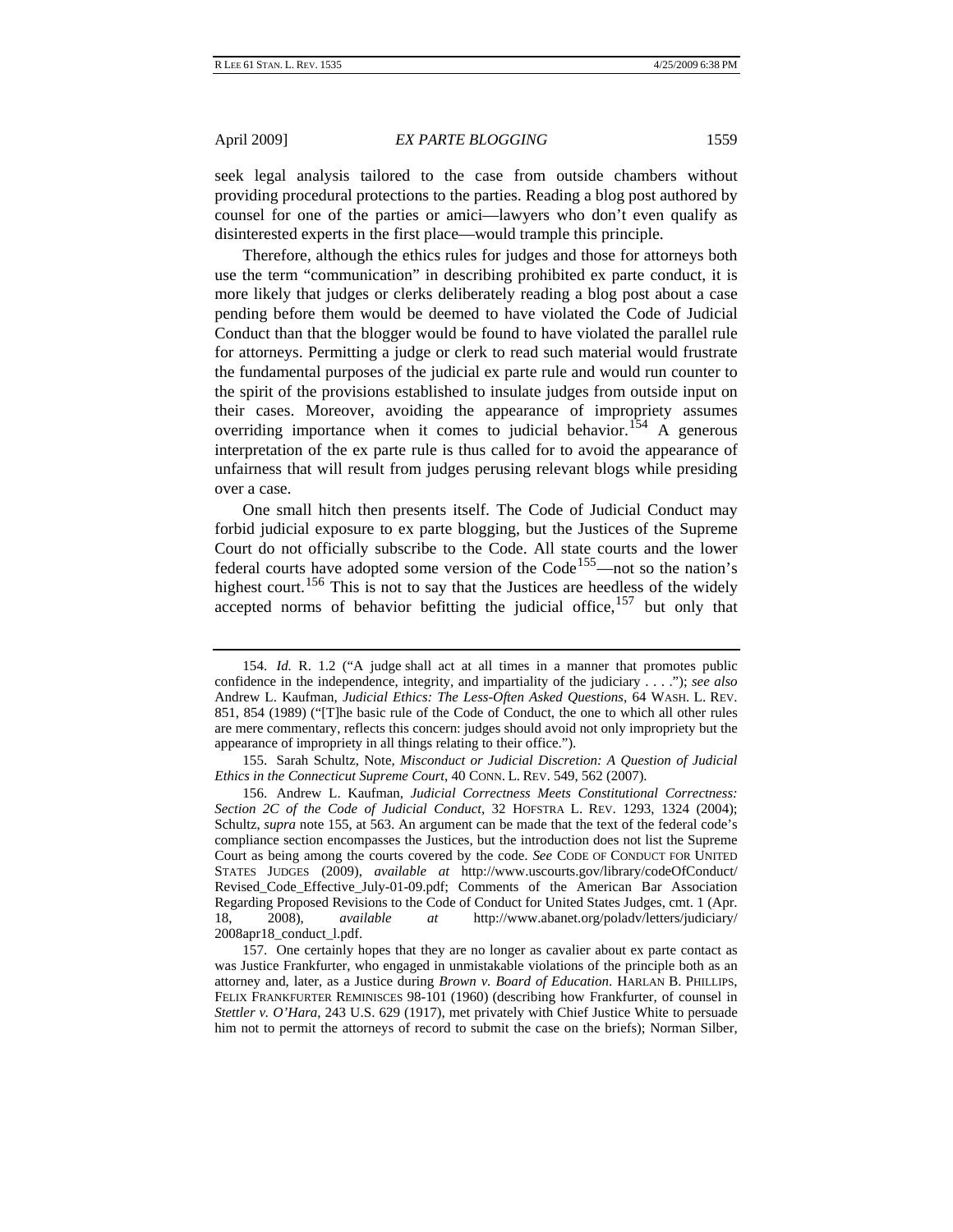<span id="page-26-0"></span>formally, they are not bound by any external articulation of those norms. Still, the problem of case-related blogging directed at the Supreme Court once again escapes direct regulation.

#### III. OPTIONS FOR REFORM

The practice of law has changed dramatically since the first ABA Code of Ethics was published a century ago. The profession's ethics rules have changed apace.[158](#page-26-1) Adhering to the same fundamental principles, the details of what constitutes ethical behavior have adapted to changing circumstances and our evolving understanding of what behavior best serves those principles. With the recent rise of legal blogging, the rules may need to adapt again. There is a real potential that the Court will be exposed to advocacy by lawyers associated with pending cases, with all the ill effects that ex parte communication entails, and the current rules do not effectively address the issue. It is time to consider what could be done instead.

#### A. *Do Nothing*

The first option, as when confronted with any problem, is to do nothing. Leave the current rules as they are, issue no guidance, and let the situation work itself out. Right now, the profession has not even begun to consider the matter widely, and those who do ponder the question may well find themselves in the same state of confusion as Professor Volokh: "I'm pretty sure that a blog post that obviously aims to reach the judges or clerks working on a case will be looked down on, though I'm not exactly sure why."<sup>[159](#page-26-2)</sup> It is unclear whether the profession's informal norms would eventually develop into complete tolerance of Court-targeted blogging, or whether such advocacy would come to be universally regarded as unseemly (and thus likely ineffective with the Court

*The Solicitor General's Office, Justice Frankfurter, and Civil Rights Litigation, 1946-1960: An Oral History*, 100 HARV. L. REV. 817, 832, 843-45 (1987) (interview with Phillip Elman, former law clerk to Justice Frankfurter) (describing conversations regarding civil rights cases between Justice Frankfurter and Elman, then an attorney in the Solicitor General's office); *see also id.* at 848-49 (describing Elman engaging in ex parte lobbying of Justice Frankfurter to secure grant of certiorari in a First Amendment case).

<span id="page-26-1"></span><sup>158.</sup> For instance, the bar has developed rules to handle conflicts of interest when attorneys move from one firm to another, MODEL RULES OF PROF'L CONDUCT R. 1.9 (b)-(c), 1.10(b) (2002), whereas the 1908 Code stated merely that "[i]t is unprofessional to represent conflicting interests in the same suit or transaction." ABA CANONS OF PROF'L ETHICS Canon 6 (1908), *reprinted in* HUGHES, *supra* note 100, at 82. For other examples of development in the rules governing attorney conduct, see MODEL RULES OF PROF'L CONDUCT R. 1.13 (describing duties to an organization as client); *id.* R. 5.5 (governing multijurisdictional practice of law).

<span id="page-26-2"></span><sup>159.</sup> Volokh, *supra* note 39, at 1096. It should be noted that Professor Volokh is writing about blog posts by lawyers not formally affiliated with a case, as a less costly alternative to filing an amicus brief.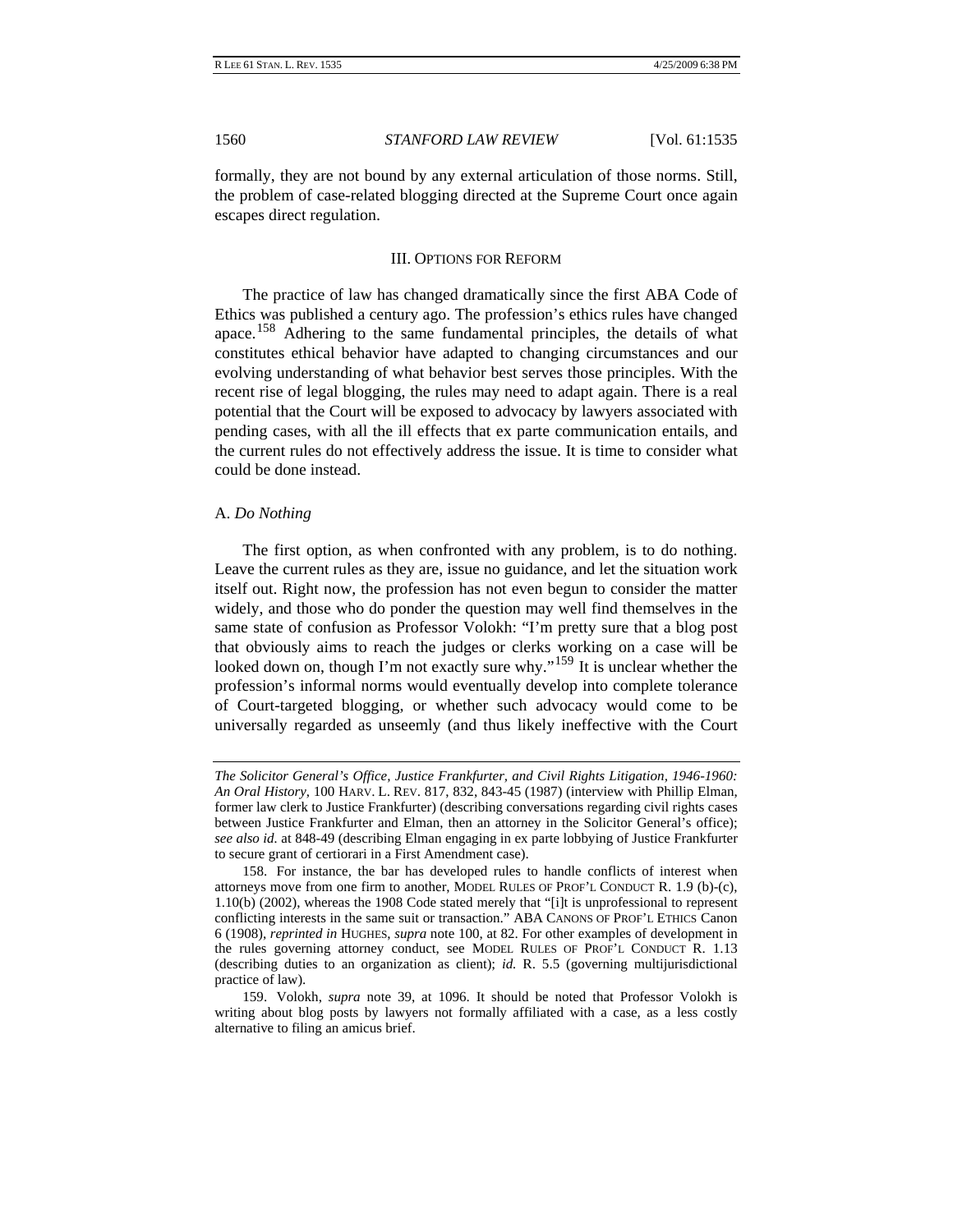<span id="page-27-0"></span>audience) even if not prohibited. But what is almost certain is that the transition in either direction would be prolonged and muddy.

Attorneys who are Supreme Court specialists will be more attuned to how the Justices view ex parte blogging.<sup>[160](#page-27-1)</sup> If members of the Court frown on it, specialists will not employ it, while attorneys less familiar with the Court's attitudes may still post, thereby potentially incurring the Justices' displeasure. If members of the Court move toward accepting ex parte blogging, the same repeat players will be more likely to use it, more practiced in doing so, and potentially better connected to favorable blogging opportunities than the novices. Since assistance by expert Supreme Court counsel is not randomly distributed among potential litigants but rather concentrated primarily among business clients and the federal government, either of these situations will weaken the position of groups typically represented by less experienced attorneys. These dynamics between Supreme Court novices and specialists are perhaps less likely to arise with criminal defendants.[161](#page-27-2) The Solicitor General does not blog, and the culture of the office may discourage adoption of such an approach even if it is not disfavored by the Court. In addition, the amici who repeatedly support criminal defendants, such as the National Association of Criminal Defense Lawyers or the American Civil Liberties Union, will have Supreme Court expertise themselves. But overall, a lack of transparency about whether ex parte blogging is appropriate will tend to hinder disadvantaged parties.

#### B. *Do Too Much*

Instead of doing nothing, a code of ethics could theoretically attempt to do a great deal. Regulation could be draconian: no online discussion of pending Supreme Court cases by any licensed attorney. Such a rule would obviously go too far. It would impoverish public debate regarding the Supreme Court's work, and it would be wildly unconstitutional. Even if the courts are comfortable imposing some restrictions on speech by attorneys,  $162$  "[t]here are

<span id="page-27-1"></span><sup>160.</sup> As with many matters, the members of the Court may not be of one mind regarding ex parte blogging. In the face of conflicting preferences by different Justices, attorneys would need to make strategic choices.

<span id="page-27-2"></span><sup>161.</sup> According to Professor Lazarus, criminal defendants are particularly likely to be represented by lawyers who are first-timers at the Court. Lazarus, *supra* note 60, at 1561. Federal criminal cases, by contrast, will be handled by the Solicitor General, who often also participates as an amicus in state criminal cases. *See, e.g.*, Clark v. Arizona, 548 U.S. 735 (2006); Samson v. California, 547 U.S. 843 (2006); Hudson v. Michigan, 547 U.S. 586 (2006).

<span id="page-27-3"></span><sup>162.</sup> *E.g.*, Fla. Bar v. Went For It, Inc., 515 U.S. 618 (1995) (upholding rule controlling advertising by lawyers); Gentile v. State Bar of Nev., 501 U.S. 1030 (1991) (affirming constitutionality of prohibiting speech by lawyer substantially likely to materially prejudice a proceeding); *see also* W. Bradley Wendel, *Free Speech for Lawyers*, 28 HASTINGS CONST. L.Q. 305, 312-13 (2001) (listing contexts in which regulation of attorney speech has been held permissible, despite unconstitutionality of restricting similar speech by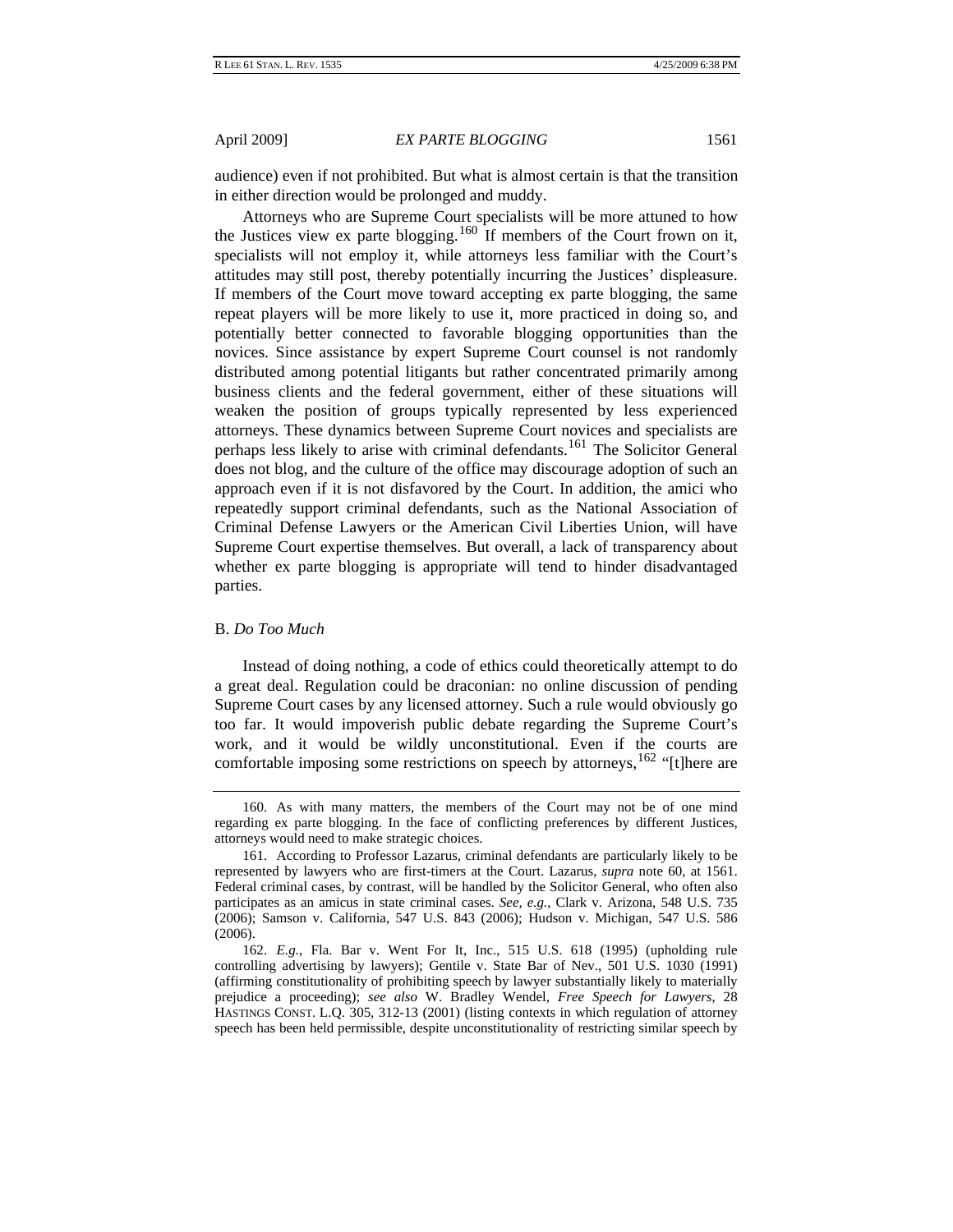<span id="page-28-0"></span>circumstances in which we will accord speech by attorneys on public issues and matters of legal representation the strongest protection our Constitution has to offer."[163](#page-28-1) As speech that is crucial to the public's comprehension of our constitutional system, blogging by the legal profession as a whole on pending Supreme Court litigation would deserve the strongest protection if anything does. A prohibition on such speech would be a content-based restriction subject to strict scrutiny,  $164$  and it would fail. Regardless of whether the government's interest in the impartial administration of justice were to be declared a compelling state interest, the rule would not be narrowly tailored to serve that interest. Less restrictive alternatives, discussed below,  $^{165}$  $^{165}$  $^{165}$  are available.

#### C. *Regulate Parties and Amici*

Another approach would be to prohibit attorneys for the parties and amici from writing blog posts directed at the Court concerning the merits of their pending cases. Such regulation would not be perfect; it involves several linedrawing problems and could sometimes be circumvented. However, it would at a minimum signal a professional consensus on the issue that could guide attorneys' conduct—if it could be upheld as constitutional.

If this regulation were to take the form of a rule of professional conduct, it might read:

A lawyer representing a party or an amicus curiae in a matter shall not make an online statement concerning the merits of a pending or impending proceeding before the Supreme Court of the United States in the matter, if such statement can be reasonably interpreted as intended to influence the Justices, law clerks, research attorneys, or other court personnel who participate in decision-making for the proceeding. Intent to influence such decision-makers is not precluded by the existence of other purposes for the statement.

Such a rule might be adopted formally by the various state bars. Alternatively, they could issue opinions interpreting their existing ex parte rules to achieve a similar end.[166](#page-28-4) Action by the state bars would be sufficient to control the conduct of attorneys practicing before the Supreme Court, since all members of the Supreme Court Bar must be members of their respective state bars.[167](#page-28-5) However, it might well be a low priority for the states to amend their

nonlawyers).

<sup>163.</sup> *Fla. Bar*, 515 U.S. at 634.

<span id="page-28-2"></span><span id="page-28-1"></span><sup>164.</sup> Republican Party of Minn. v. White, 536 U.S. 765, 774-75 (2002) (explaining that restriction on core free speech rights of judicial candidates must be "narrowly tailored to serve . . . a compelling state interest").

<sup>165.</sup> *See infra* Parts III.C, III.E.

<span id="page-28-5"></span><span id="page-28-4"></span><span id="page-28-3"></span><sup>166.</sup> For an example of an interpretation of pre-existing rules to fit a new context, see L.A. County Bar Ass'n Prof'l Responsibility & Ethics Comm., Formal Op. 514 (2005) (analyzing inadvertent ex parte contacts between attorneys and judges on e-mail listservs).

<sup>167.</sup> *See* SUP. CT. R. 5.1 (2007) (admission to the bar); *id.* R. 8.1 (disbarment and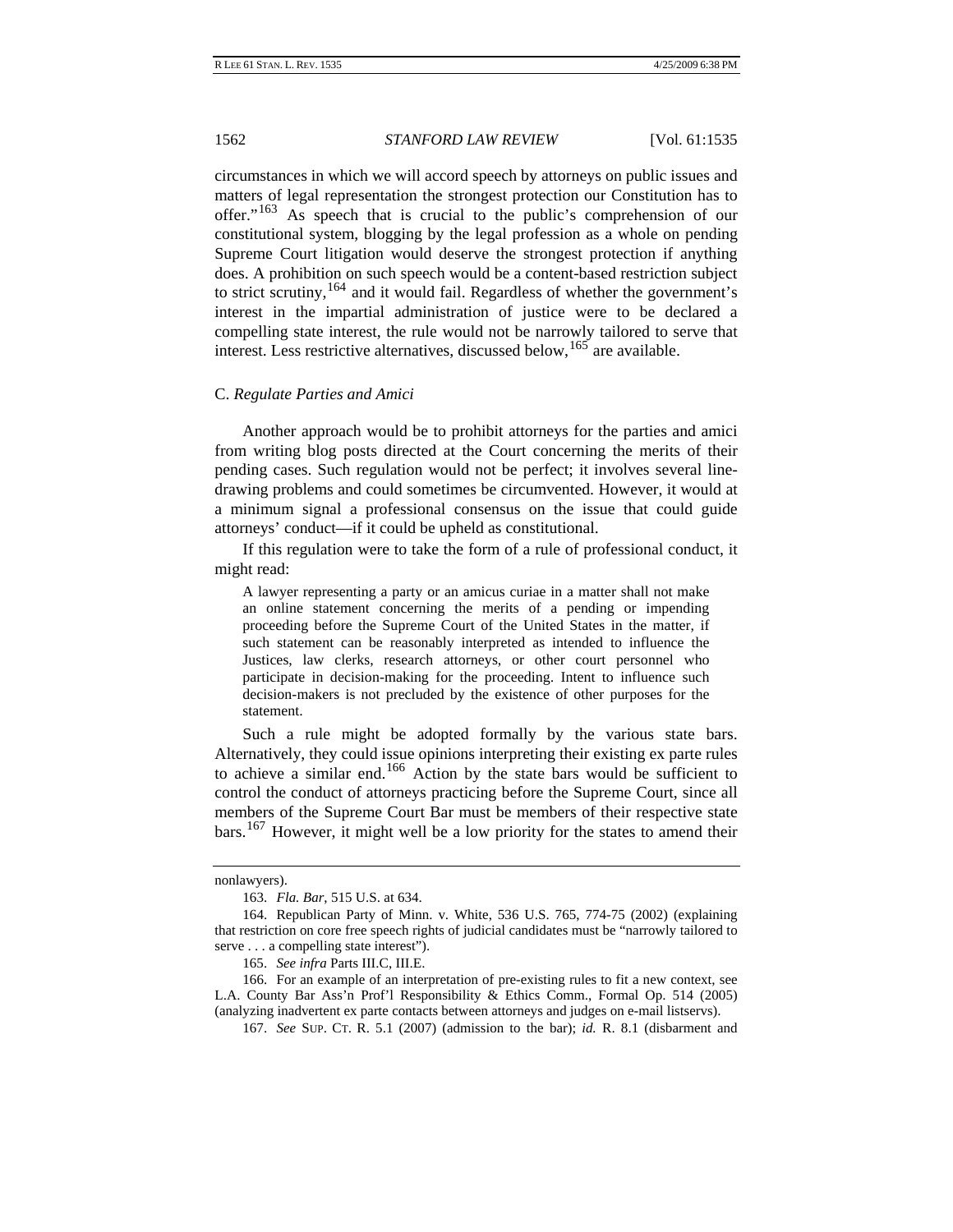rules when only a tiny fraction of their attorneys will ever practice before the United States Supreme Court.<sup>[168](#page-29-0)</sup> In addition, it would be faster and more uniform to directly regulate the Supreme Court Bar. Currently, the Supreme Court's rules do not include specific ethics proscriptions, but Rule 8.1 could be amended to clarify that "conduct unbecoming a member of the Bar of this Court" includes ex parte blogging.

The proposed rule aims to regulate attorneys for parties and amici, but it does raise several practical issues. First, attorneys might evade it. Most obviously, they might ghost-write statements to be posted by other people. However, such a subterfuge would violate the existing prohibition on using other individuals to accomplish forbidden acts.[169](#page-29-1) The chances of detection might be low, but the costs of being caught (or even suspected) would be high, especially for the repeat players of the Supreme Court bar whose reputation before the Court is essential to their practice.

A nonparty group or individual wishing to influence the decision-making process in a case could also avoid the rule by simply not becoming an amicus. This is unavoidable; the rule could not be administered if it were necessary to define the class of potential amici and attempt to identify those who refrained from filing a brief in order to have their lawyers make arguments online instead. Nor would it be fair to penalize those who chose to trade the certainty that their briefs would land on the clerks' desks for the freedom to speak online. In any case, potential amici are only likely to consider staying out of a proceeding when there is already another amicus who would adequately present their viewpoint to the Court in an official brief. Thus, the number of attorneys escaping through this loophole seems unlikely to be high.

Second, the proposed rule suffers from two line-drawing problems. To begin with, it will be difficult to determine what degree of involvement with outside parties suffices to violate the rule. The rule would be severely underinclusive if attorneys were allowed to draft arguments for formally unaffiliated bloggers and coordinate their online postings. But it would hardly be sensible to prohibit attorneys from discussing the case and legal issues with

<span id="page-29-1"></span>169. MODEL RULES OF PROF'L CONDUCT R. 8.4(a) (2002).

disciplinary action); GRESSMAN ET AL, *supra* note 24, at 969-70 (noting that disbarment or suspension by state bar will lead to a show cause order from the Court, as may a "significant disciplinary sanction" short of those).

<span id="page-29-0"></span><sup>168.</sup> Ex parte blogging could theoretically be employed in the federal courts of appeals and the state courts, but it seems much less probable in those courts. First, there is less publicity around appeals in these courts as opposed to United States Supreme Court cases, and the judges are thus less likely to expect to find information about them online. Second, there are probably fewer blogs specializing in coverage of these courts, so judges will be less likely to visit sites that might inadvertently expose them to postings about their cases. (This reasoning may not hold, however, for a court dealing with specialized subject matter, such as Tax Court.) But most importantly, judges in the state courts and lower federal courts are subject to a prohibition on receiving ex parte communications, *see supra* Part II.C, so that judges and their clerks should arguably avoid reading any ex parte blogging they encounter by chance.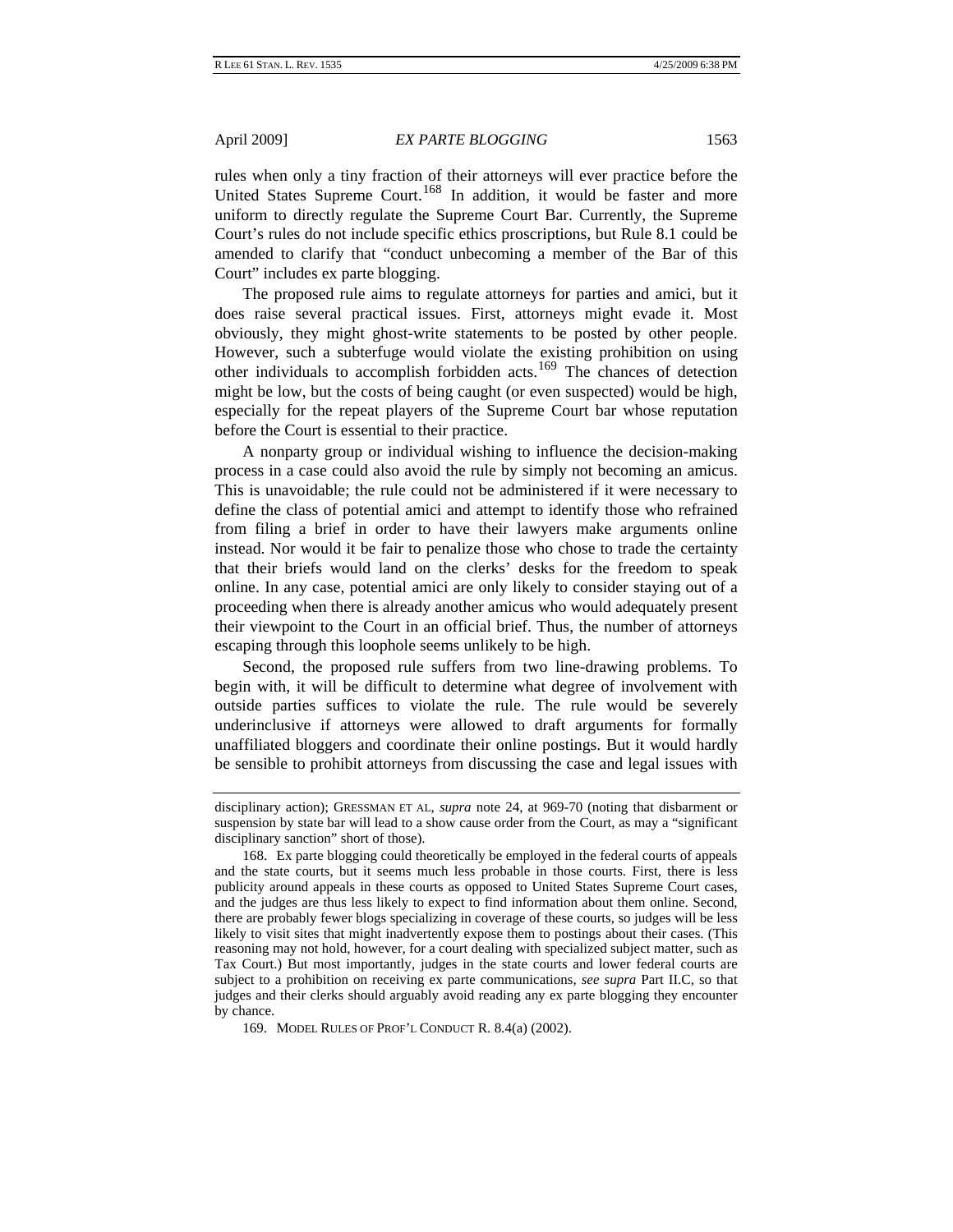potential amici or other inquirers merely to prevent future blog posts. A reasonable compromise would have to be reached between the extremes of inadvertent assistance and intentional use of a third party as a mouthpiece. Presumably, in light of the existing ban on violating the ethics rules by acts of another, courts have some experience in making this type of distinction, and that caselaw should be available to guide lawyers. Furthermore, members of the Supreme Court bar are already accustomed to strategically planning the level of involvement that different categories of attorneys will have in communicating to the Court, because Supreme Court rules currently require that an amicus brief disclose whether a party's counsel wrote it, and whether there was any outside funding of its production.<sup>[170](#page-30-0)</sup> A new rule limiting their participation in blogging by third parties should not be too difficult for them to manage.

An additional line-drawing problem is that the proposed rule could be interpreted to cover law review articles, newspaper editorials, or statements made in interviews with the media, if these materials were published online by a media or law review website. Depending on the forum, these types of statements may not allow the speaker as much control over the timing, form, and tailoring of the argument as does a blog post, and thus may pose less of a risk of unfair influence on the Court. Moreover, an automatic and complete gag order on the parties and amici in every Supreme Court case would be more than is necessary to prevent the harms of ex parte blogging. Thus, it might be desirable to include an exemption to the rule for statements published online by a news organization. However, with the ongoing changes in the journalism industry and the increasingly mainstream character of some blogs, any distinction between the conventional media and bloggers would have to be carefully crafted and might not remain meaningful in the long term. Furthermore, as the online presence of law reviews grows and their content comes to share the timely and tailored nature of blogging, it may be appropriate and necessary that the rule cover them as well.

Third, the proposed rule might not be constitutional. The Court has so far been protective of speech on the Internet,  $^{171}$  $^{171}$  $^{171}$  a forum in which "any person ... can become a town crier with a voice that resonates farther than it could from any soapbox."[172](#page-30-2) Even aside from the Court's potential concern about suppressing speech in this promising new forum, an ex parte blogging rule would be subjected to the same heightened scrutiny that the trial publicity rule underwent in *Gentile*, [173](#page-30-3) and its survival would not be assured. Under *Gentile*,

<sup>170.</sup> SUP. CT. R. 37.6 (2007).

<span id="page-30-1"></span><span id="page-30-0"></span><sup>171.</sup> *See, e.g.*, Ashcroft v. ACLU, 542 U.S. 656 (2004) (affirming grant of preliminary injunction against enforcement of the Child Online Protective Act); Reno v. ACLU, 521 U.S. 844 (1997) (holding provisions of the Communications Decency Act to be unconstitutionally overbroad).

<sup>172.</sup> *Reno*, 521 U.S. at 870.

<span id="page-30-3"></span><span id="page-30-2"></span><sup>173.</sup> Gentile v. State Bar of Nev., 501 U.S. 1030, 1075-76 (1991) (Rehnquist, C.J., opinion of the Court).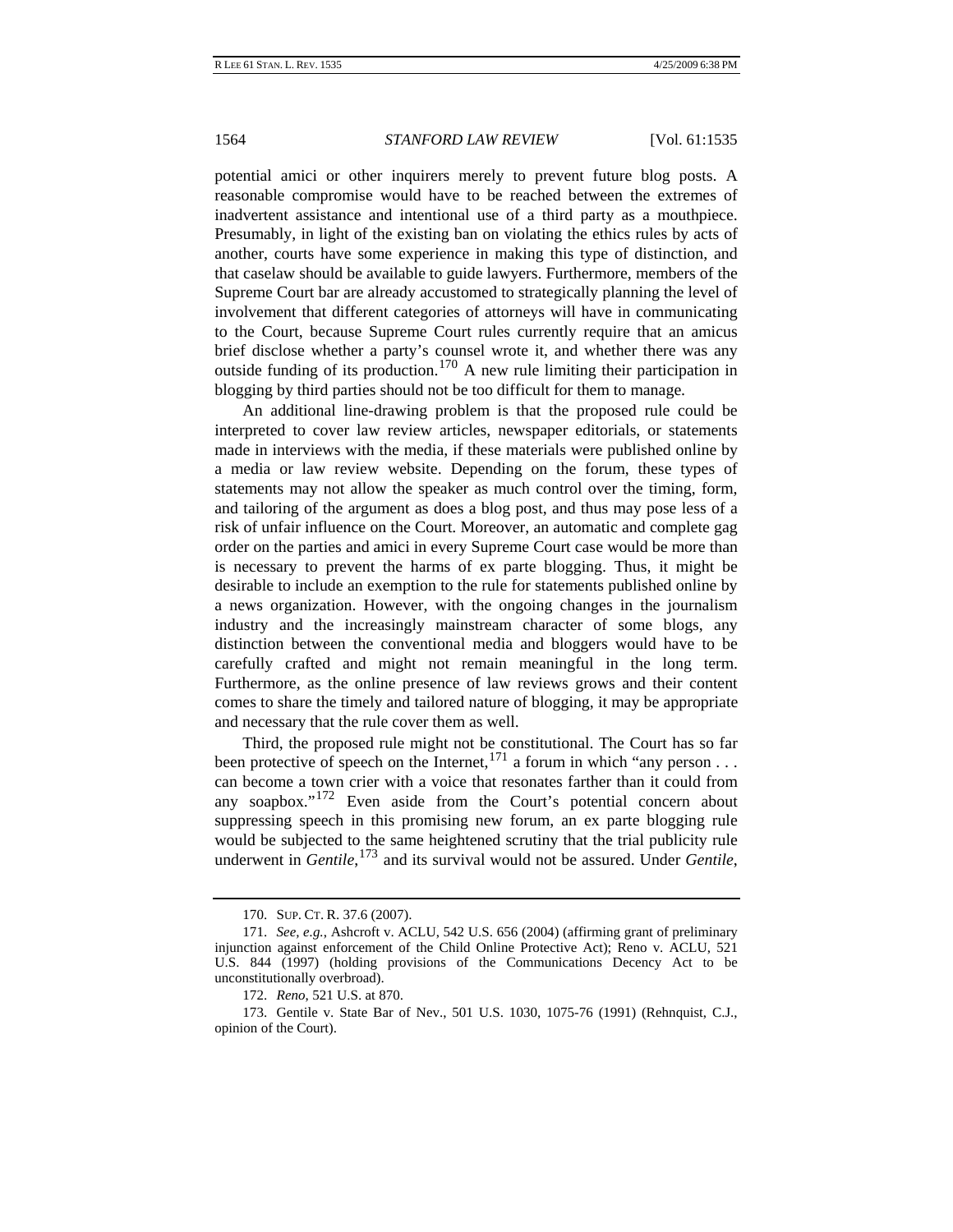the lawyers representing parties and amici, as officers of the court, have a diminished right to speak publicly concerning their pending cases, and "'a fiduciary responsibility not to engage in public debate that will . . . obstruct the fair administration of justice.'"<sup>[174](#page-31-0)</sup> And as in *Gentile*, the state here has a "substantial . . . interest in preventing prejudice to an adjudicative proceeding by those who have a duty to protect its integrity."[175](#page-31-1) But the publicity rule in *Gentile* was narrowly tailored to prohibit only that speech with a substantial likelihood of materially prejudicing a proceeding. The proposed ex parte blogging rule contains no similar explicit limitation. It might therefore prohibit speech that for whatever reason—its bland restatement of arguments already fully explored in the briefing, its unpersuasive content or style, or its low chance of ever being seen by a Justice or clerks—poses only a small risk of actual prejudice to the proceeding.

Although *Gentile* held that lawyers' speech could be restricted before it reached the level of "clear and present danger," the Court did not indicate whether the "substantial likelihood of material prejudice" standard was the minimum acceptable under the First Amendment.<sup>[176](#page-31-2)</sup> A lower threshold of risk might be held to justify restricting the extrajudicial speech of lawyers in pending cases,  $177$  but it is doubtful that the First Amendment would allow lawyers to be silenced on a showing of highly attenuated risk. On the other hand, were the proposed rule to include a "substantial likelihood of material prejudice" element, its usefulness would be significantly diminished. For the same reasons already discussed above with regard to the existing publicity rule,[178](#page-31-4) instances of ex parte blogging would rarely be found to meet that standard.

One argument for the constitutionality of the proposed rule as it stands would be that ex parte blogging, like ex parte communication generally, poses such an intrinsic danger to the administration of justice that no specific showing of prejudice is required to justify discipline. If the simple existence of an ex parte blog post is bound up in an appearance of unfairness and injury to the rights of the opposing party, regardless of whether the Court's decision is affected, then a rule prohibiting all such speech would be narrowly tailored to serve the state's interests.

178. *See supra* Part II.A.

<span id="page-31-0"></span><sup>174.</sup> *Id.* at 1074 (quoting Neb. Press Ass'n v. Stuart, 427 U.S. 539, 601 n.27 (1976) (Brennan, J., concurring)).

<sup>175.</sup> *Id.* at 1076.

<sup>176.</sup> *Id.* at 1070-71, 1075.

<span id="page-31-4"></span><span id="page-31-3"></span><span id="page-31-2"></span><span id="page-31-1"></span><sup>177.</sup> The Fourth Circuit has upheld a publicity rule that contained a "reasonable likelihood" standard rather than the "substantial likelihood" standard of *Gentile*. *See In re* Morrissey, 168 F.3d 134, 140 (4th Cir. 1999); *see also* Jason P. Beaulieu, Note, *The First Amendment Challenge of the "Reasonable Likelihood" Standard for Restricting Lawyer Speech*, 59 MD. L. REV. 1309, 1319-21 & n.110 (listing eleven states as having adopted a "reasonable likelihood" standard).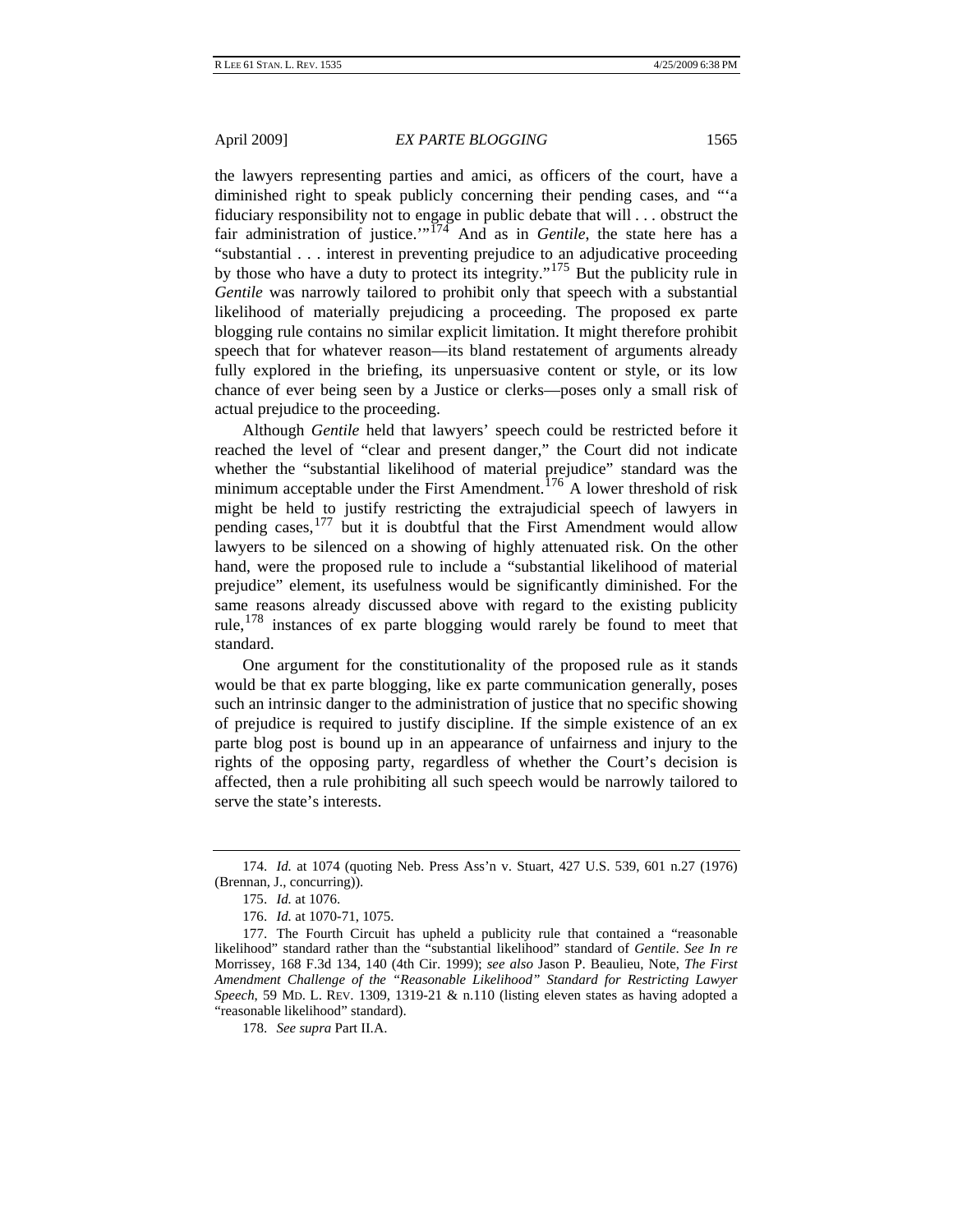<span id="page-32-0"></span>Alternatively, ex parte blogging could be seen as a type of adjudicative speech in which the attorneys are choosing to make their statements outside of court to circumvent the rules governing briefing.<sup>[179](#page-32-1)</sup> If ex parte blogging is conceptualized as essentially adjudicative speech, despite occurring outside the formal processes of the justice system, regulation would be necessary to protect the legitimacy of the adjudicative process.[180](#page-32-2) A prohibition would therefore be narrowly tailored to prevent the subversion of the justice system, and presumably it would be constitutional.<sup>[181](#page-32-3)</sup>

Thus, while there is a valid concern that the proposed rule might unduly infringe on the free speech rights of attorneys, a rule prohibiting ex parte blogging could well be permissible under the First Amendment. If the scope of the prohibition were to be confined to particularly dangerous speech (or if all ex parte blogging is inherently dangerous), it would probably be constitutional. There is an additional incentive, then, to draft the rule narrowly, to avoid sweeping in speech to the media or to outside parties that may pose little threat to the fair administration of justice.

Finally, constitutional concerns could be avoided if the regulation of ex parte blogging took the form of a voluntary "best practices" guideline, rather than a formal rule of professional conduct.<sup>[182](#page-32-4)</sup> Such a solution would preserve more flexibility for litigants to respond to the variety of circumstances that might arise either from continuing technological and social change or from the unique facts of a case. However, being nonbinding, it would require a high degree of consensus among attorneys as to the contours of appropriate practice, along with strong individual commitment to abiding by that standard.

#### D. *An Open Invitation to Blog*

Just as the state bars or the Supreme Court could change the rules to prohibit ex parte blogging, they could choose to go in the other direction. They could announce that blogging directed at the Court by attorneys involved in the litigation is ethically acceptable for both attorneys and the Court. A formal announcement would eliminate the asymmetry in knowledge of the tactic, although the discrepancies in skill and opportunities between regular Supreme Court practitioners and others would remain. Indeed, if ex parte blogging became a routine feature of litigation before the Court, it would disadvantage

<sup>179.</sup> *See supra* note 62 and accompanying text.

<span id="page-32-2"></span><span id="page-32-1"></span><sup>180.</sup> *See* Christopher J. Peters, *Adjudicative Speech and the First Amendment*, 51 UCLA L. REV. 705, 757-59 (2004) (describing "direct legitimacy" justification for limitations on adjudicative speech).

<span id="page-32-3"></span><sup>181.</sup> *Cf. Gentile*, 501 U.S. at 1071 (Rehnquist, C.J., opinion of the Court) ("It is unquestionable that in the courtroom itself, during a judicial proceeding, whatever right to 'free speech' an attorney has is extremely circumscribed.").

<span id="page-32-4"></span><sup>182.</sup> Professor Berman favors this approach, believing it will be less likely to "stifle" valuable speech. *See* E-mail from Douglas Berman, *supra* note 80.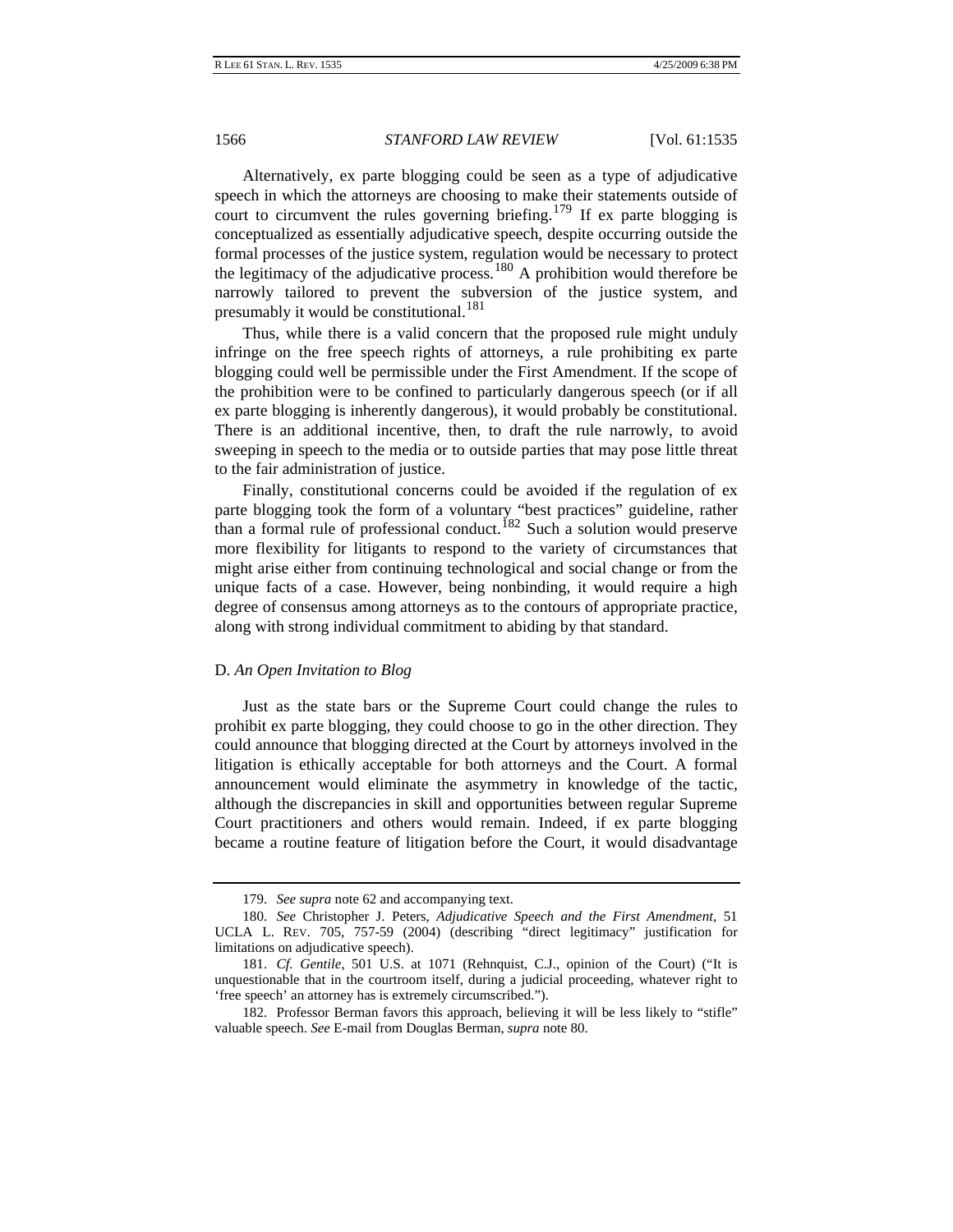resource-limited litigants relative to business interests more than is presently the case.[183](#page-33-0) Engaging in shadow-briefing would entail more work—after all, blog posts don't write themselves.

An open invitation to blog would probably reduce some of the harms associated with ex parte communications. In and of itself, a public statement that ex parte blogging was not considered sufficiently dangerous to justify regulation might reduce the public perception of impropriety. If the profession's considered conclusion is that the practice is tolerable, the larger society might respect that judgment. And by clearing the way for attorneys to post freely, both sides would be encouraged to make their pitches—potentially decreasing the unfairness and distortion of having only one side talking. Attorneys could even be required to provide notice of their blogging to opposing counsel and the Court<sup>[184](#page-33-1)</sup>—surely a viable time, place, and manner restriction on their speech, and one which would incorporate the due process rationale underlying the traditional prohibition on ex parte communication.

On the other hand, permission to blog and a notice requirement would not erase all of the evils of ex parte communications. Because it would be infeasible to require the Justices to consider every blog post,  $185$  it would remain arbitrary and unpredictable which posts a Justice actually viewed; the Court might still be exposed to unbalanced arguments. The Justices' impartiality would still be questionable, and the danger of flawed information undergirding the case's disposition would still remain. An open invitation is thus a partial solution to the problem of ex parte blogging, but not a complete cure.

There would, however, be some social benefits gained from promoting ex parte blogging to offset the costs of the tactical asymmetries between groups and the damage that would be caused by tolerated ex parte communication. Blogging by attorneys intimately familiar with the Supreme Court's cases may well enhance and stimulate public debate about constitutional law in this country. Although Professor Cass Sunstein and others have voiced strong criticisms of the nature and effects of blogging on our national conversation,

<span id="page-33-0"></span><sup>183.</sup> Professor Thornburg believes that permitting appellate judges to conduct independent research into the facts of the case would mean that "the comparative wealth of the parties [would be] less likely to distort the information available to the court." Thornburg, *supra* note 142, at 197; *see also id.* at 188-89. However, in the context of ex parte blogging, it would be precisely the inequalities of counsel which would be perpetuated by authorizing the Court to access their online arguments.

<span id="page-33-1"></span><sup>184.</sup> Such notice would be consistent with the provision in some states' rules that exempt written communication from the ex parte prohibition if copies are promptly sent to opposing counsel. *See, e.g.*, CAL. RULES OF PROF'L CONDUCT R. 5-300(B)(4) (2008); N.Y. COMP. CODES R. & REGS., tit. 22,  $\S$  1200.41(b)(2) (2009). For a similar notice proposal in the context of appellate judicial research of facts, see Thornburg, *supra* note 142, at 191.

<span id="page-33-2"></span><sup>185.</sup> If the Justices were required to view every post that a party or amicus wrote, their workload would multiply, erasing the advantage gained by structuring the formal briefing and setting word limits on it.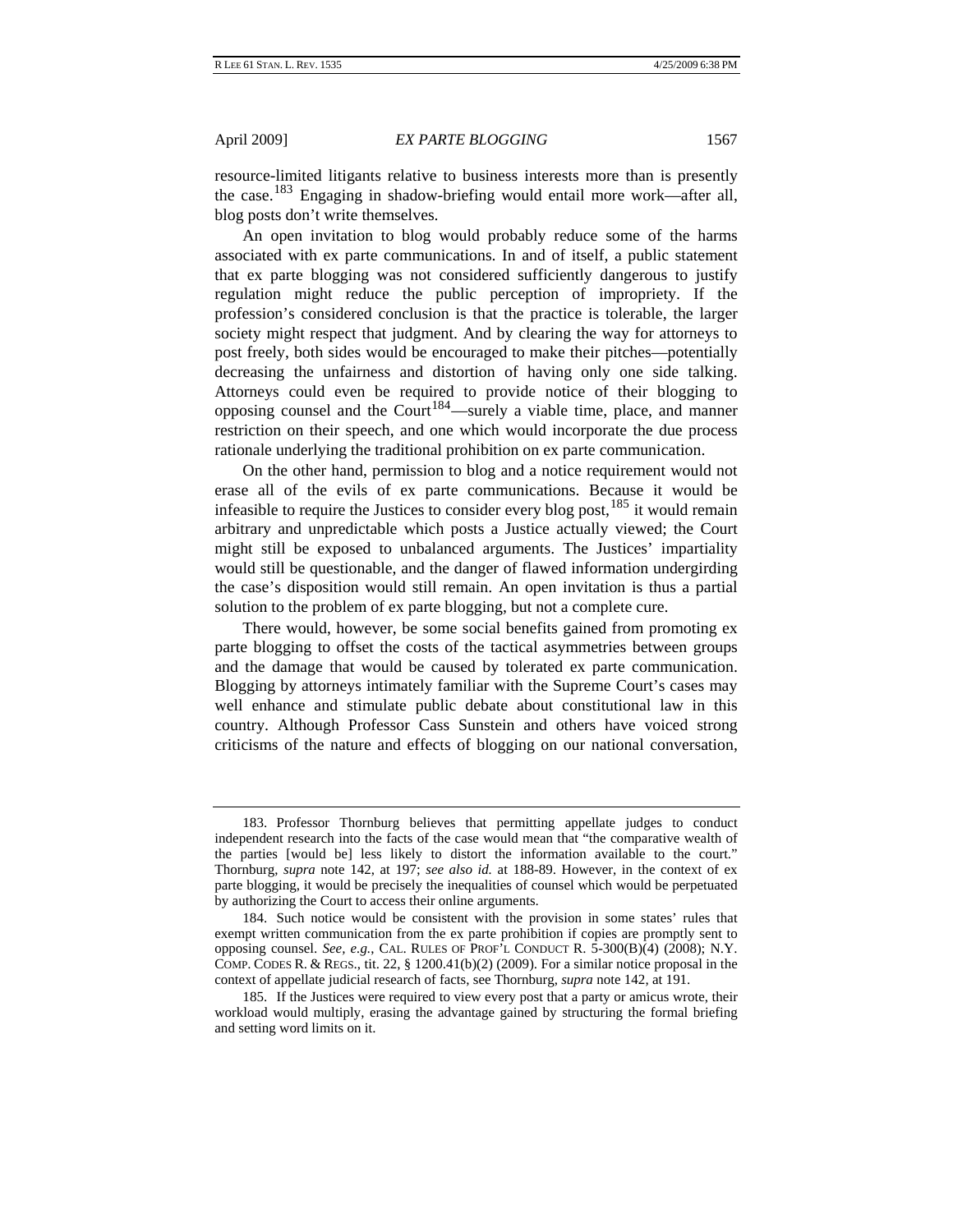fearing that it encourages insular ideologies,  $186$  this negative view is not universal. Instead, blogging is seen by many as advancing the public intellectual debate.<sup>[187](#page-34-1)</sup>

Blogging engages and informs citizens and may be a valuable corrective to the poor quality of "constitutional dialogue" in the conventional media.<sup>[188](#page-34-2)</sup> The discussion of legal and political issues in blogs can be of high quality because a blog offers enough space to say something complex, as opposed to the sound-bite coverage typical of some forms of mainstream media.<sup>[189](#page-34-3)</sup> Moreover, the postings on blogs represent a diverse array of views—blogs pose low barriers to entry because they aren't filtered by editors,<sup>[190](#page-34-4)</sup> needn't appeal to a mass market,<sup>[191](#page-34-5)</sup> and don't "require . . . connection[s] with . . . established media outlet<sup>[s]</sup>."<sup>[192](#page-34-6)</sup> Finally, the very existence of an energetic debate in the blogosphere may pressure conventional media to improve their substantive coverage of political and legal issues.<sup>[193](#page-34-7)</sup>

Not only is blogging potentially valuable to the public debate, but participation by attorneys is also particularly desirable. Their expertise with legal matters makes them uniquely situated to educate the public about our Constitution and our justice system,  $194$  and they can serve as an avenue for the dissemination of legal academic ideas to the broader public.<sup>[195](#page-34-9)</sup> Furthermore, their comments may be of special interest to the public because so many important social and political issues in this country are played out in the courts at some point.<sup>[196](#page-34-10)</sup>

So lawyers as a whole can make a significant contribution to the national conversation by blogging—but would blogging by those attorneys actually involved in Supreme Court cases add anything? Perhaps. The attorneys engaged in litigating cases before the Court are intensely familiar with the facts and issues connected with their cases, and thus would be quintessential experts,

- 188. Bakker, *supra* note 86, at 241, 254-60.
- 189. Heriot, *supra* note 187, at 1122.
- 190. Kerr, *supra* note 187, at 1133.
- 191. Heriot, *supra* note 187, at 1123.

<span id="page-34-10"></span><span id="page-34-9"></span><span id="page-34-8"></span><span id="page-34-7"></span><span id="page-34-6"></span><span id="page-34-5"></span><span id="page-34-4"></span><span id="page-34-3"></span><span id="page-34-2"></span>192. Kerr, *supra* note 187, at 1132; *see also* Bakker, *supra* note 86, at 250 ("Though it can be difficult to break through to the 'A-list' of bloggers, it does regularly occur; compared to the world of traditional media columnists, it happens at lightening [sic] speed.").

- 193. Bakker, *supra* note 86, at 262-63.
- 194. Heriot, *supra* note 187, at 1121-22; Ribstein, *supra* note 187, at 1205.
- 195. Heriot, *supra* note 187, at 1124.
- 196. Kerr, *supra* note 187, at 1132.

<span id="page-34-0"></span><sup>186.</sup> CASS SUNSTEIN, REPUBLIC.COM (2001); *see also* Bakker, *supra* note 86, at 217 n.10 (2007) (citing scholars and commentators holding views similar to Sunstein's).

<span id="page-34-1"></span><sup>187.</sup> *See, e.g.*, Bakker, *supra* note 86; Gail Heriot, *Are Modern Bloggers Following in the Footsteps of Publius? (And Other Musings on Blogging by Legal Scholars . . .)*, 84 WASH. U. L. REV. 1113, 1121-26 (2006); Orin S. Kerr, *Blogs and the Legal Academy*, 84 WASH. U. L. REV. 1127, 1131-34 (2006); Larry E. Ribstein, *The Public Face of Scholarship*, 84 WASH. U. L. REV. 1201, 1204-05 (2006); E-mail from Douglas Berman, *supra* note 80.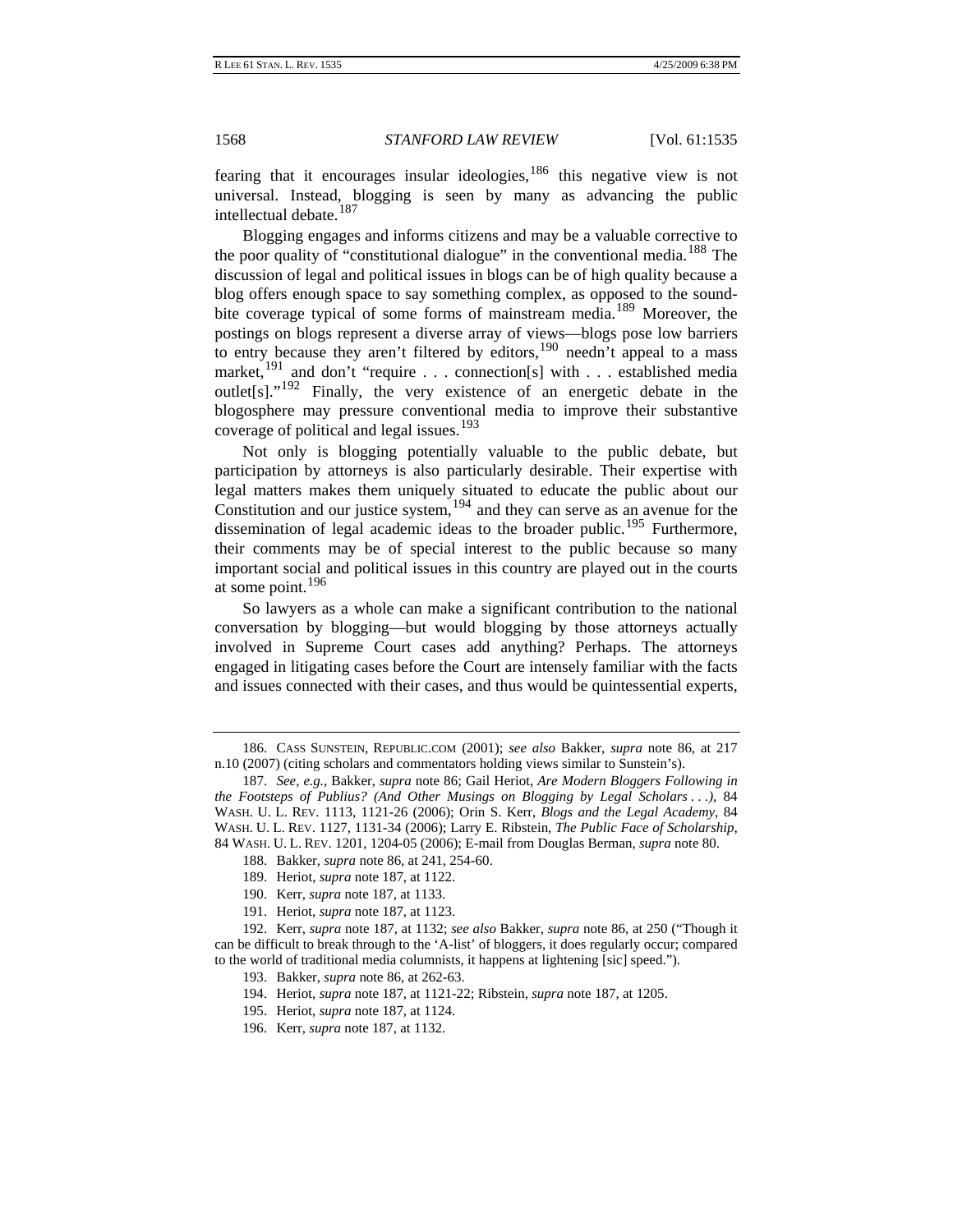<span id="page-35-0"></span>capable of accurately informing the public. And the public may be particularly interested to hear from the lawyers inside a case, heightening overall public awareness of the relevant issues. Indeed, with their reputation on the line before both the public and possibly the Court, those attorneys would have a strong incentive to write high-quality, albeit one-sided, posts.<sup>[197](#page-35-1)</sup> Therefore, allowing attorneys representing parties and amici to participate in online discussions of their cases would probably promote intelligent and informed public debate about the nation's legal affairs to some extent—while at the same time, unfortunately, triggering some of the harms of ex parte communications.

#### E. *Regulate the Court*

Sometimes, the best response to troubling speech is for the audience to "avert[] their eyes."<sup>[198](#page-35-2)</sup> If the Justices do not read ex parte blog posts, the impartiality of the justice system will be preserved. Although no one dictates rules to the nation's highest court, it could undertake the task of ex parte regulation itself,<sup>[199](#page-35-3)</sup> either by subscribing to the Code of Judicial Conduct or by adopting internal practices to encourage adherence to a similar ex parte principle. Law clerks at the Court are already reputedly asked to sign a pledge of confidentiality, $200$  and surely the Justices have other expectations of their clerks' conduct. Clarifying that deliberately viewing blog posts concerning pending cases is unacceptable in chambers—and announcing publicly that the Justices have done so, both to remove the incentive for advocates to post and also to reduce the public perception of unfairness—would be a simple and largely effective answer to the ex parte blogging problem. Such self-imposed discipline would also have the advantage that it could also extend more broadly to cover material from law reviews and newspapers as necessary, without triggering concerns about unconstitutional restrictions on speech.

#### **CONCLUSION**

Sometimes doing nothing is the best option. Sometimes it is merely the easiest. Ex parte blogging is an instance in which inaction would be easy, but not particularly good. Blogging about the Court's cases is already underway, and it has begun to have an indirect impact on the Court, as the saga of the *Kennedy* decision demonstrates. More troubling than the events in *Kennedy*,

<sup>197.</sup> *See* Ribstein, *supra* note 187, at 1205.

<sup>198.</sup> Cohen v. California, 403 U.S. 15, 21 (1971).

<span id="page-35-3"></span><span id="page-35-2"></span><span id="page-35-1"></span><sup>199.</sup> *Cf.* Marianne M. Jennings & Nim Razook, *Duck When a Conflict of Interest Blinds You: Judicial Conflicts of Interest in the Matters of Scalia and Ginsburg*, 39 U.S.F. L. REV. 873, 923 (2005) (endorsing self-regulation by individual Justices to handle conflicts of interest).

<span id="page-35-4"></span><sup>200.</sup> ARTEMUS WARD & DAVID L. WEIDEN, SORCERERS' APPRENTICES: 100 YEARS OF LAW CLERKS AT THE UNITED STATES SUPREME COURT 16-17 (2006).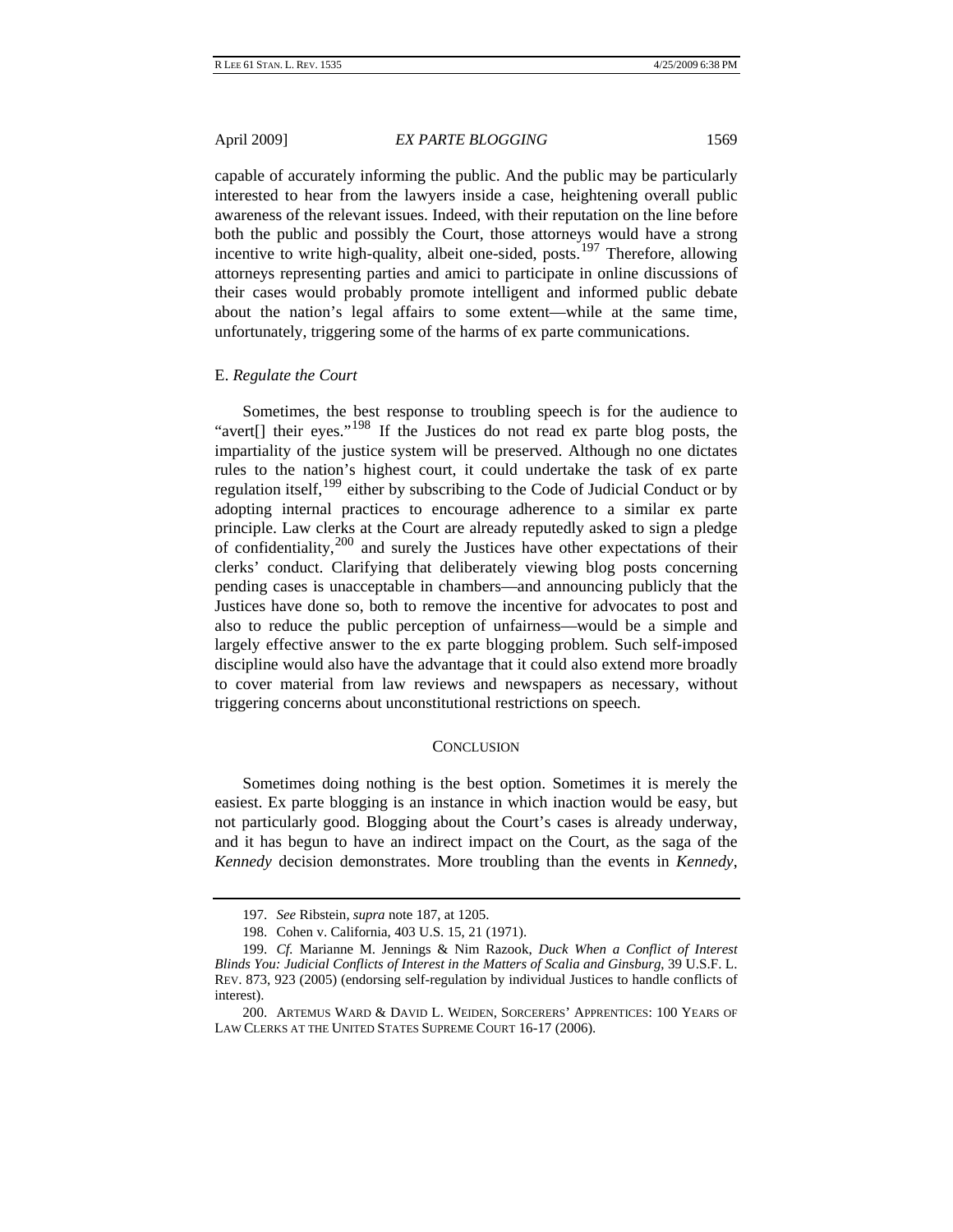though, attorneys for parties and amici are sometimes posting arguments online about the merits of their cases—arguments to which the Court may well be directly exposed. If the ethics code and the Court do not clarify whether such ex parte blogging is permissible, there will be an uneven transition toward an eventual consensus on its propriety. As a result, the disparities between counsel who appear regularly before the Court and those who do not, and consequently, between different groups of litigants, will distort advocacy (and thus possibly outcomes) in undesirable ways. Instead of doing nothing to guide lawyers, it would be better to elicit a conscious decision from the profession as to whether ex parte blogging is acceptable.

An open declaration that ex parte blogging is not unethical might partially ameliorate at least some of the ills associated with ex parte communications, and it would encourage the beneficial participation of attorneys in the public discussion about our Constitution and our justice system. Yet would the improvement in the public debate outweigh the social harms entailed by ex parte blogging? To adopt this approach, the legal community would need to be confident that the enrichment of the public debate resulting from contributions by the attorneys involved in pending cases would be worth compromising the fairness of our legal system and aggravating the power differentials between have and have-not litigants.

Ideally, the members of the Court and their staff would refrain from reading any blog post relating to a pending case, whether written by attorneys involved in the case or not. If attorneys could rely on the Justices' self-restraint, it would allow the profession to have the best of both worlds. Lawyers could speak out as they saw fit, enriching the public dialogue without danger of tainting the judicial process. Alternatively, if attorney conduct were regulated to prevent lawyers from engaging in ex parte blogging, while the Court also avoided the material, judicial self-regulation would provide another layer of protection for the impartiality of the Court's decision-making process. However, the legal community is not in a position to bring about either scenario—the Court alone has the power to regulate itself. Thus, it becomes attractive for the profession to attempt to exert control over attorneys' blogging, despite the costs and difficulties of regulating their online conduct.

A rule to prohibit ex parte blogging by attorneys would need to be carefully drafted to restrict its scope to the set of truly problematic statements, but this is not an impossible task. Given that it would level the playing field between different types of litigants, foster public confidence in our justice system, and protect the integrity of the Court's decisions, it would be a worthwhile task. However, it is also not one to be lightly undertaken, as ex parte blogging sits at the delicate intersection of competing concerns regarding free speech, effective service to clients, and the fair administration of justice. There are difficult choices to be made, but the phenomenon of ex parte blogging raises serious ethical issues that must be considered by the legal community. This Note offers a starting point for the necessary conversation